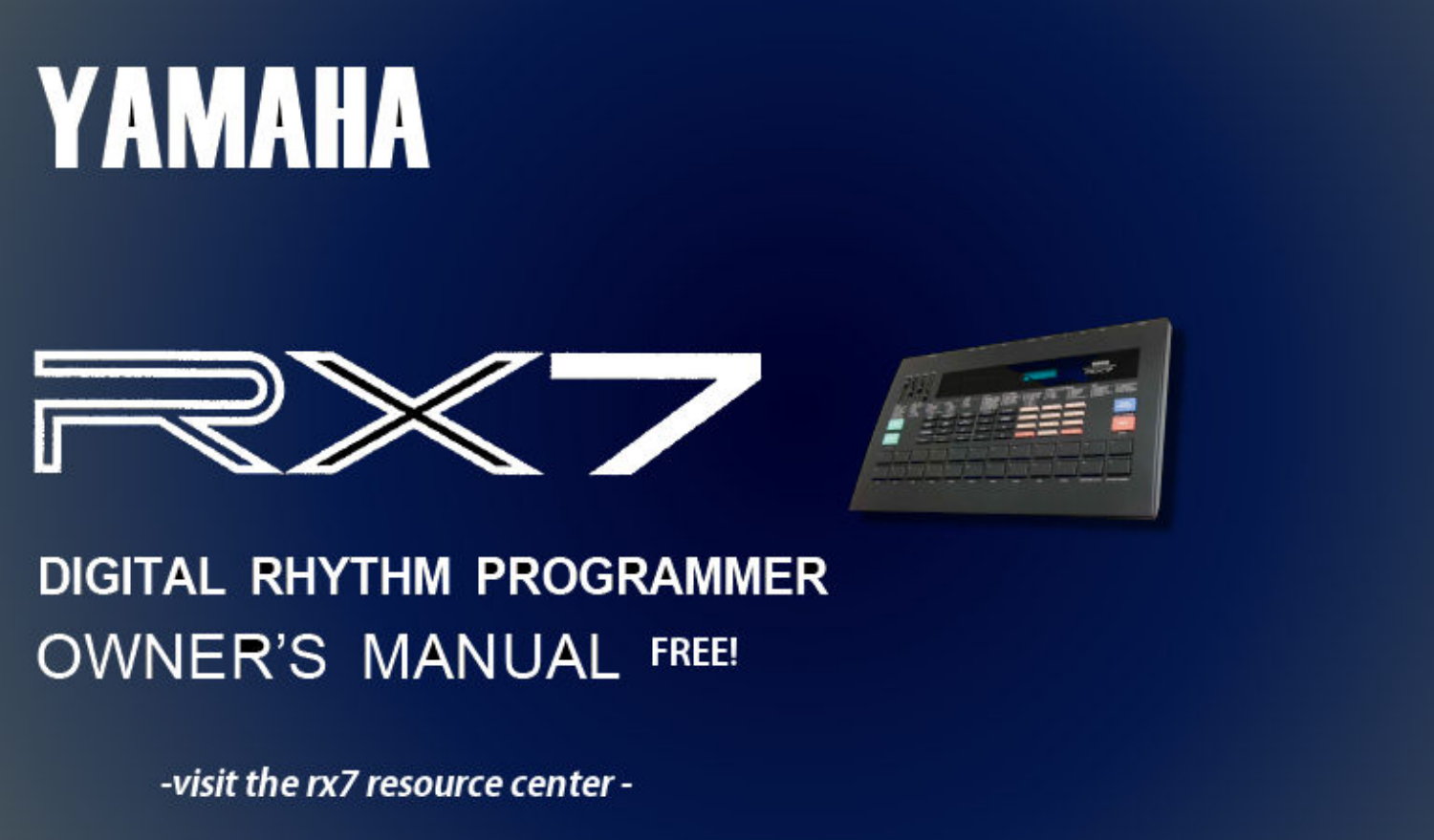#### *Congratulations on your purchase of the Yamaha RX7 Digital Rhythm Programmer!*

You now own one of the most sophisticated musical accompaniment systems available - for that is what the RX7 really is. Much more than a mere drum machine, this microcomputer-controlled marvel lets you create complex and convincing accompaniment arrangements consisting not only of percussion sounds, but superbly realistic bass, guitar, brass and even "rap screams" as well. One hundred (!) digitally recorded voices are yours for the choosing. We wish you years of enjoyment with your new RX7, the ultimate rhythm ( + bass + backing + melody) programmer.

## *About this Manual*

Despite its large variety of features, the RX7 is very easy to use. Reading this manual thoroughly while actually operating the RX7 will enable you to take full advantage of its many functions in no time.

Unfold the convenient back cover fold-out page. Its illustrations will help you quickly locate the controls and connection terminals.

After you know about which **PRECAUTIONS** to take, **GETTING ACQUAINTED** will introduce you to some of the fantastic sounds available on the RX7 and show you how to program a simple rhythm right away.

**BASIC CONCEPTS AND FEATURES** then gives you all the information you need in order to understand the functional structure of the RX7, so you can use it most effectively - and some hints on how to approach programming. This section will also help you make the most of the detailed explanations of each and every function that follow.

## *PRECAUTIONS*

Your new RX7 is a fine musical instrument - and should be treated as such. Though it is ruggedly constructed and offers the reliability of solid-state circuitry, handle it with care and common sense. Keep the following points in mind, and your RX7 will give you years of reliable service.

#### • **Location**

Avoid exposure to direct sunlight or other sources of heat. Vibration, excessive dust, cold, low or high humidity can also cause malfunction.

#### • **Relocation**

When moving the RX7, unplug the AC adapter and all other connecting cables to prevent damage to cords and jacks.

#### • **Handling**

Avoid rough handling. Don't drop the RX7 as this can damage the internal circuitry. Applying excessive force to terminals or controls may lead to malfunctions. Always remove plugs from jacks or other terminals by gripping them directly, not by pulling the cord.

#### • **AC Power Connection**

Connect only to a power supply conforming to the specifications shown on the AC adapter.

Disconnect the RX7 from the AC outlet when not using it for an extended period of time. Electrical storms (lightning) can give rise to power surges, damaging digital circuitry even if power is turned off.

#### • **Cleaning**

Clean the exterior with a soft, dry cloth. Using chemical solvents will damage the finish.

#### • **Interference Through Electromagnetic Fields**

Do not use your RX7 close to television sets, radio receivers or other equipment generating electromagnetic fields. This could cause both malfunctions of the RX7 digital circuitry as well as interference noise in the other appliance.

#### • **Service and Modifications**

The RX7 contains no user serviceable parts. Opening it or tampering with it in any way can lead to electrical shock as well as damage and will void the product warranty. Refer all servicing to qualified YAMAHA personnel.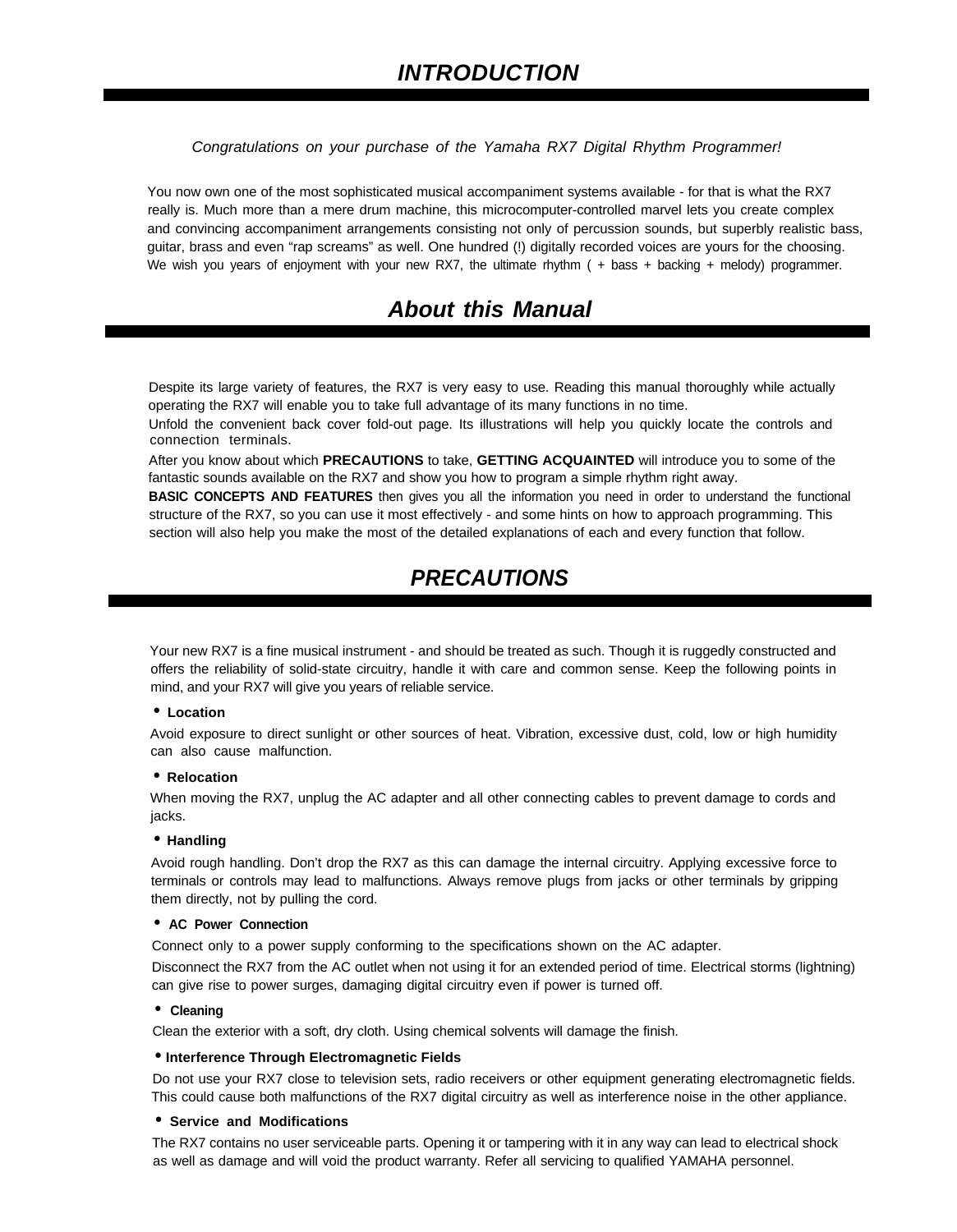## *CONTENTS*

| <b>GETTING ACQUAINTED WITH THE RX7</b>                                                                                                                                                                             | 1                                              |
|--------------------------------------------------------------------------------------------------------------------------------------------------------------------------------------------------------------------|------------------------------------------------|
| BASIC CONNECTIONS                                                                                                                                                                                                  | 1<br>1<br>1<br>1<br>1<br>1                     |
|                                                                                                                                                                                                                    | 1                                              |
|                                                                                                                                                                                                                    | 1                                              |
| DEMONSTRATION PERFORMANCES                                                                                                                                                                                         | 1                                              |
| <b>BASIC RHYTHM PROGRAMMING</b><br>CLICK (METRONOME)                                                                                                                                                               | 1<br>1<br>1                                    |
| <b>BASIC CONCEPTS AND FEATURES</b>                                                                                                                                                                                 | 3                                              |
| VOICES AND SEQUENCES<br>SEQUENCES-PATTERNS,                                                                                                                                                                        | 3<br>3                                         |
| SONGS AND CHAINS<br>CONTROLS - FUNCTIONAL GROUPS<br>WRITING ON THE RX7<br>• Instrument Keys vs. MIDI Keyboard<br>AN EFFECTIVE APPROACH TO<br>PROGRAMMING<br>• How to Use This Manual<br>• Create Your Own Drum Set | 4<br>4<br>5<br>5<br>5<br>5<br>6<br>6<br>6<br>6 |
| • Write Patterns and Songs<br>• Add Finishing Touches: Editing                                                                                                                                                     | 6<br>6                                         |
| SOUND DATA AND MEMORY                                                                                                                                                                                              | 7                                              |
|                                                                                                                                                                                                                    | 8                                              |
| PATTERN SELECTION                                                                                                                                                                                                  | 8                                              |
| PATTERN PLAYBACK                                                                                                                                                                                                   | 8                                              |
|                                                                                                                                                                                                                    | 9                                              |
|                                                                                                                                                                                                                    | 9                                              |
| REAL TIME WRITE                                                                                                                                                                                                    | 9<br>9<br>10                                   |

| TIME SIGNATURE AND                 | 10       |
|------------------------------------|----------|
|                                    | 10       |
| WRITING A PATTERN                  | 10       |
| • Writing with the Instrument Keys | 10       |
| • Writing with a MIDI Keyboard     | 11<br>11 |
| QUANTIZE EXAMPLE                   | 11       |
|                                    | 12       |
|                                    | 13       |
| PATTERN/VOICE CLEAR                | 13       |
| PATTERN COPY/APPEND                | 14       |
|                                    | 15       |
|                                    | 16       |
|                                    | 16       |
|                                    | 16       |
| REPEAT PLAYBACK                    | 17       |
|                                    | 17       |
|                                    | 17       |
|                                    | 17       |
| REPEAT COMMANDS                    | 18       |
|                                    | 18       |
| TEMPO CHANGE COMMANDS              | 19       |
| <b>VOLUME CHANGE COMMANDS</b>      | 19       |
|                                    |          |
|                                    |          |
|                                    |          |
| JOB#01: MARK/PART SEARCH 20        |          |
|                                    |          |
|                                    |          |
| JOB#04: INITIAL TEMPO 21           |          |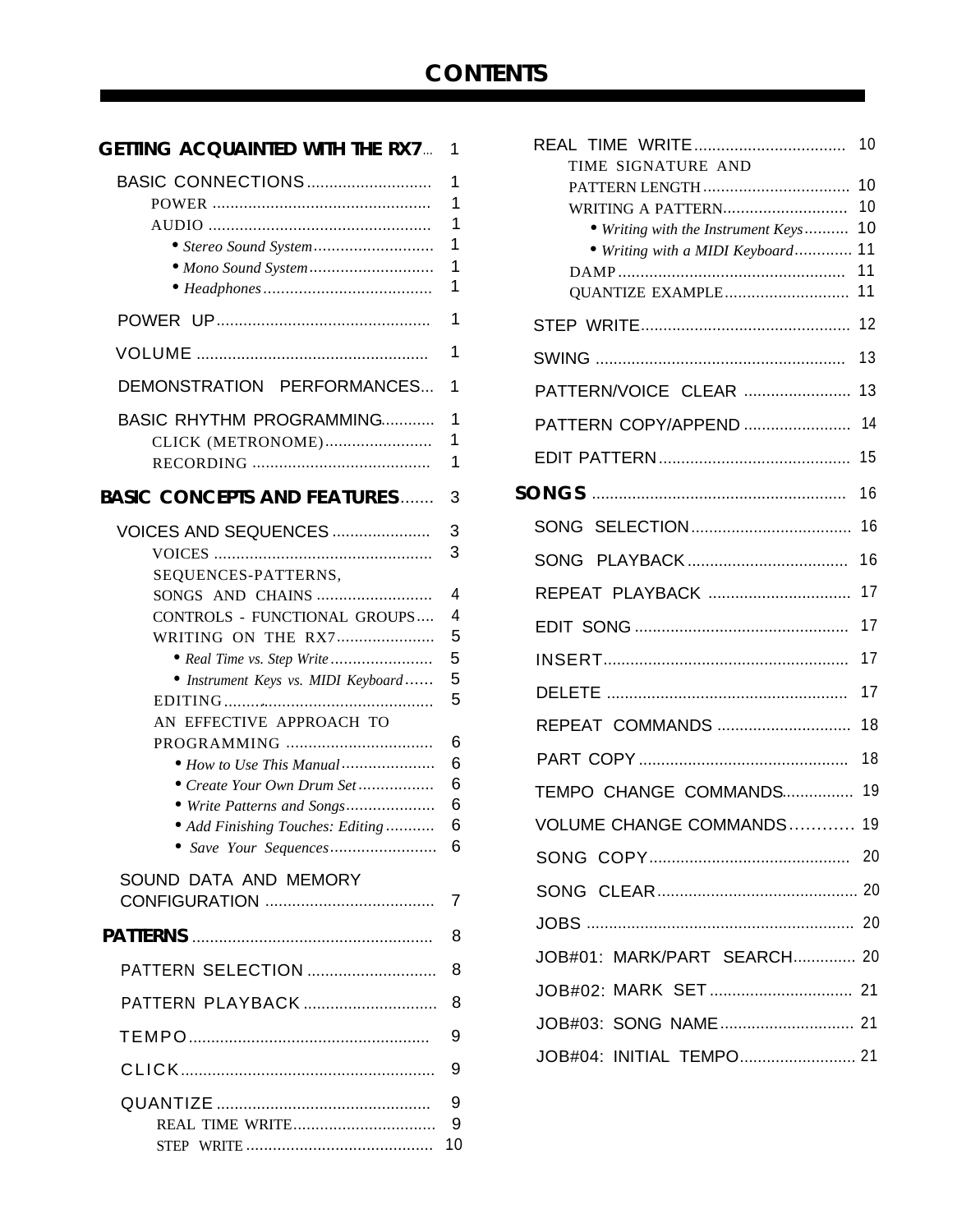|                               | 23                  | J |
|-------------------------------|---------------------|---|
| JOB#01: CHAIN PLAYBACK 23     |                     | J |
|                               |                     | J |
|                               |                     | J |
|                               |                     | J |
|                               |                     | J |
|                               |                     | J |
|                               |                     | J |
|                               | <b>SYI</b>          |   |
|                               | UTI                 |   |
|                               |                     | J |
|                               |                     | ľ |
|                               |                     | ľ |
| JOB#08: VOICE INITIALIZE 27   |                     | J |
|                               |                     | J |
|                               |                     |   |
|                               |                     |   |
|                               |                     |   |
|                               | $C\Lambda$          |   |
|                               |                     |   |
| JOB#02: PARAMETER ASSIGN  30  |                     |   |
|                               |                     |   |
| JOB#04: MULTI STEP  31        |                     |   |
| JOB#05: ACCENT LEVEL 32       | <b>ER</b>           |   |
| JOB#06: FOOT SWITCH ASSIGN 32 | <b>SP</b>           |   |
| JOB#07: KEY DATA SAVE  33     | MI                  |   |
|                               | $^{\prime\prime}$ D |   |
|                               |                     |   |
| JOB#01: CHANNEL MESSAGE 34    | C)                  |   |

| JOB#02: RECEIVE CHANNEL 34          |    |
|-------------------------------------|----|
| JOB#03: TRANSMIT CHANNEL 35         |    |
| JOB#04: NOTE NUMBER ASSIGN 35       |    |
| JOB#05: NOTE INITIALIZE 36          |    |
| JOB#06: PITCH BEND RANGE 36         |    |
| JOB#07: DEVICE NUMBER 36            |    |
| JOB#08: BULK REQUEST 36             |    |
| JOB#09: BULK TRANSMIT 36            |    |
|                                     | 38 |
|                                     |    |
| JOB#01: REMAINING PATTERN           |    |
| JOB#02: REMAINING SONG              |    |
| JOB#03: MEMORY PROTECT 39           |    |
|                                     |    |
| JOB#05: ALL PATTERNS CLEAR 39       |    |
| JOB#06: ALL SONGS CLEAR 40          |    |
| JOB#07: DEMO DATA LOAD 40           |    |
|                                     |    |
| JOB#01-05: SAVE DATA 42             |    |
| JOB#11-15: LOAD DATA                | 43 |
| JOB#21-25: VERIFY DATA 44           |    |
| JOB#30: FORMAT CARTRIDGE  45        |    |
|                                     |    |
|                                     |    |
| <b>MIDI IMPLEMENTATION CHART 49</b> |    |
|                                     |    |
| <b>CONTROL &amp; REAR PANEL 51</b>  |    |
|                                     |    |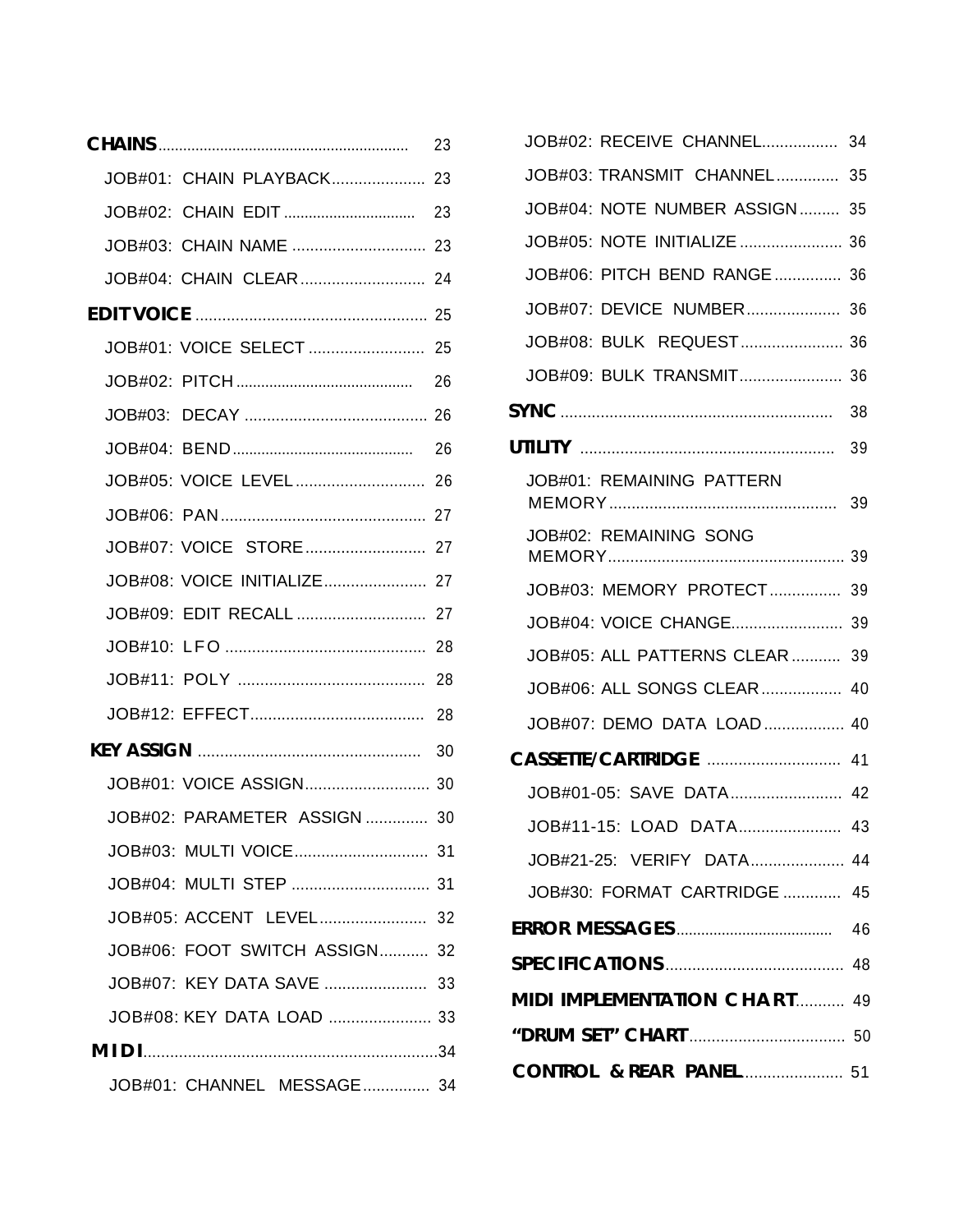<span id="page-4-0"></span>Several demonstration songs are factory-programmed to give you an impression of the amazing accompaniment possibilities now at your disposal. But first you have to make a few simple connections.

#### **BASIC CONNECTIONS**

**NOTE:** Connections should be made with the power of all equipment turned off.

#### *n POWER*

Connect the supplied Yamaha PA-1210 Power Supply Unit to the DC 12 V IN terminal  $\Omega$  on the rear panel, but do not turn power on yet.

#### *n AUDIO*

#### • **Stereo Sound System**

Since the RX7 allows you to adjust the stereo position of each instrument and offers various pan effects, we strongly recommend using a stereo amplification setup to obtain the best possible sound. Connect the RX7 OUTPUT jacks (9) and  $\Omega$  to your mixer, amplifier etc., taking care that the left (L) and right (R) channels are plugged in correctly.

#### • **Mono Sound System**

If you only have a mono amplification system available, be sure to connect it to the RX7 L/MONO OUTPUT(10).

#### • **Headphones**

Stereo headphones can be connected to the rear panel PHONES jack (1).

#### **POWER UP**

When all connections have been made correctly, turn on the RX7 by pushing the rear panel POWER button  $\bigcap$ , then power up your sound system.

**NOTE:** A brief output pulse appears at the RX7 outputs when power is turned on. To avoid possible damage to your speakers, always power up your sound system AFTER the RX7.

As soon as the RX7 is turned on, the following message appears on the LCD (Liquid Crystal Display) $(2)$  for a few moments:

| * DIGITAL RHYTHM * |  |
|--------------------|--|
| * PROGRAMMER RX7 * |  |

It is soon replaced by

Flashing cursor

|               | Select PTN 00 |
|---------------|---------------|
| 04 / 4 :bar01 |               |

#### **VOLUME**

You are now ready to hear an RX7 demonstration performance - but be sure to adjust the volume first. While tapping any of the instrument keys  $(\mathbf{\mathfrak{h}})$ , slide the master VOLUME fader  $\Omega$  up or down until you get an acceptable listening level.

#### **DEMONSTRATION PERFORMANCES**

Press the PATTERN/SONG key (on the upper left in the PATTERN/SONG key group  $(\vec{v})$ . The display will change to

> SONG 00 meas0039  $\sqrt{GET}$  FUNK $\lt: J = 126$

informing you that the Song No. 00, "Get Funky" is now ready to be played. Press the START key  $\left(\overline{4}\right)$ , sit back, and listen!

To get an idea of how versatile the RX7 is, next call up demonstration Song No. 01, "TROPICAL", which has a totally different atmosphere. Press  $0$  in the numeric key pad  $20$ , then 1, and START the RX7 as before.

#### **BASIC RHYTHM PROGRAMMING**

Impressed? Amazing though such complex accompaniment arrangements may be, programming them is not as complicated as you might think. Just to show you how easy the basics are, the following instructions will help you program a simple 16-beat Pattern often heard in disco and heavy rock music.

#### *n CLICK (METRONOME)*

Programming in "real time" is similar to recording each instrument live on a multi-track tape recorder -you can actually hear the Pattern being built up in layers as you play the individual instruments. To help you stay in time, the RX7 outputs a precise metronome sound from the CLICK jack which you should connect to an input of your mixer. This click guide can also be heard in the headphones.

#### $RECORDING$

Since the RX7 is still set to SONG mode, shown by the SONG indicator  $\circled{6}$  being lit, switch it to Pattern Mode to enable recording. Simply press the PATTERN/SONG key mentioned above twice, and confirm that the PTN (Pattern Mode) indicator  $\circ$  is lit. (If it is not, press the same key again.)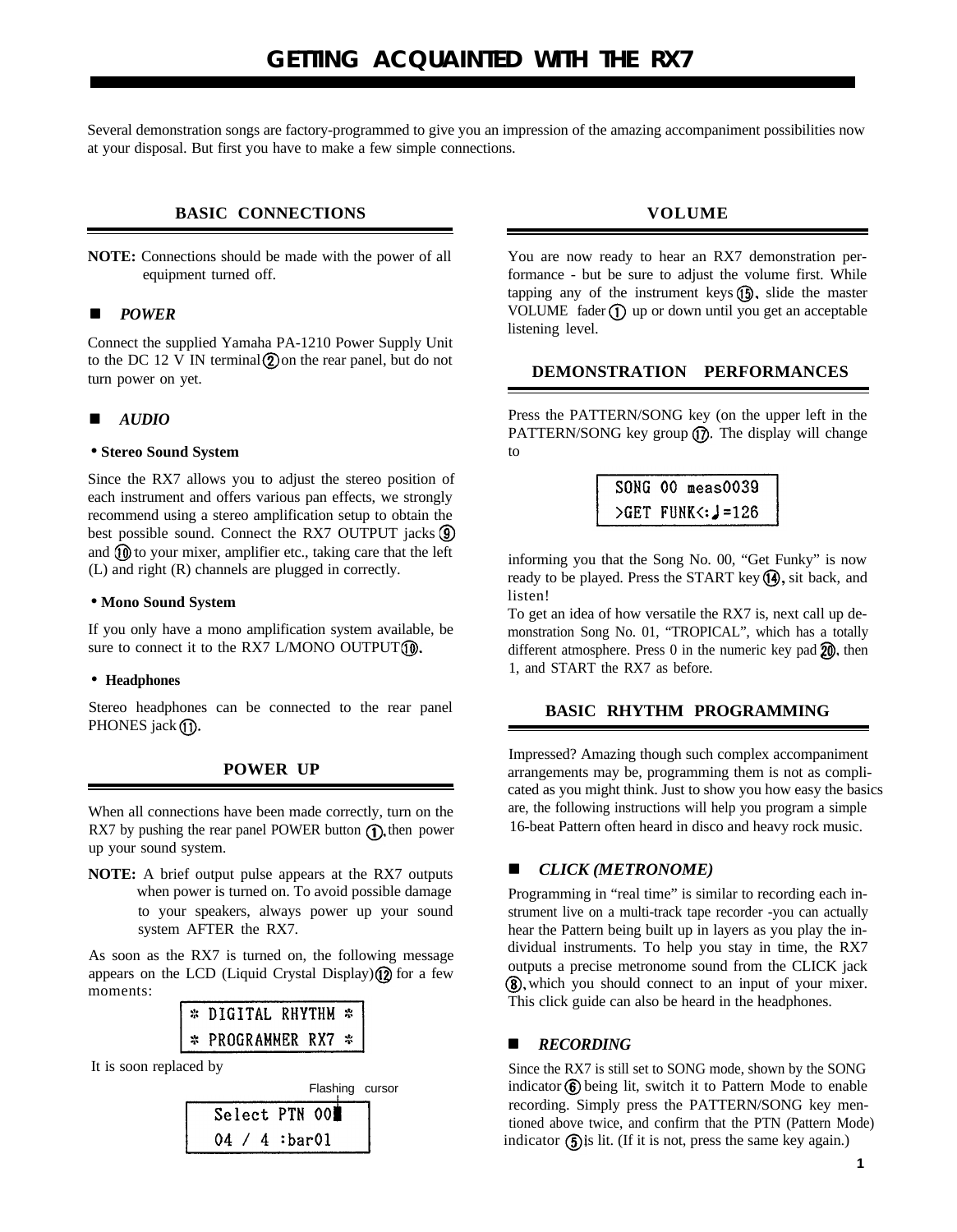Next, tap the REAL TIME WRITE/EDIT SONG key next to PATTERN/SONG. The following display appears,

|  | Real Write PTN00 |
|--|------------------|
|  | $04 / 4$ :bar01  |

showing you that Real (Time) Write (recording) of Pattern No. 00 is now possible.

In musical notation, the rhythm Pattern you are going to input looks like this:



Press START and listen to the metronome click, whose volume you can adjust with the CLICK fader $(2)$ . Reduce the speed with the TEMPO slider $\circled{3}$  until it is slow enough for you to follow easily, then listen to it for a while until you get a feel for the beat.

When you're ready, input the bass drum sound first by tapping the BD instrument key (marked M) in time with the metronome beat, one tap for each click. Stop after four beats and notice how you can now hear the BD sound in time (we hope!) with the metronome click.

Now for the snare drum. This time, tap the SD key (marked N) only every second beat (click), paying attention to the beginning of the Pattern (bar), which is indicated by the high metronome sound. Let the Pattern repeat a few times until you feel the tempo again, and input the first SD sound on a beginning (high) click, the other one on the third beat.

Next, the fast hi-hat part. This would normally be the most difficult, except that the RX7 Quantize feature (explained later) makes sure that it is actually the easiest to record. For now, remember that the default Quantize setting is 1/16. This means that up to 16 notes can be recorded per measure for each voice. Therefore, you can't make a mistake with the hi-hat part (which consists of 16 sixteenth notes) even if you try. To prove this, tap the HI HAT key (marked T) as fast as you can, totally out of time, then listen. The result will always be hi-hat sounds with ultra-precise timing!

As a finishing touch, add the hi-hat accents. To do so, keep ACCENT 2  $\left(\mathbf{\circ}\right)$  depressed while tapping HI HAT in the same rhythm as you first did the BD, i.e. on every metronome beat.

This completes programming of a popular, basic 16-beat rhythm Pattern. Press STOP/CONTINUE to exit from the Real Time Write mode, then listen to your new Pattern without the metronome click by pressing START. Basically, that's all there is to creating your own rhythms with the RX7! **NOTE:** Since this was the very first time you tried programming the RX7, you may have made a few mistakes. Due to the default quantize setting your bass drum may be out of time, or the snare in a wrong position - but don't worry. The RX7 offers you a whole host of possibilities for correcting such mistakes, one example of which you already noticed when writing the hi-hat part. Even if you are not at all sure of your sense of rhythm, the RX7 will help you program sophisticated patterns.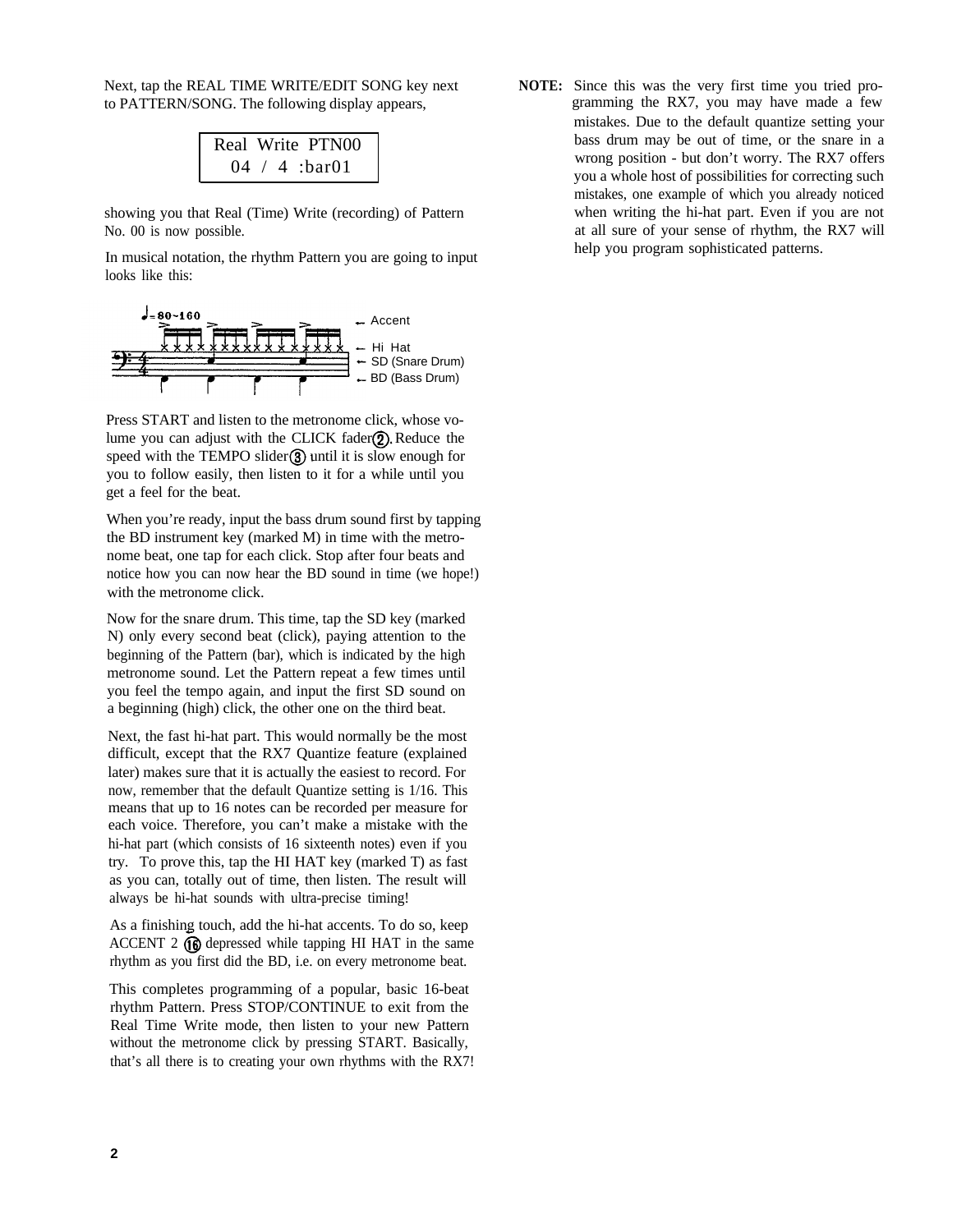<span id="page-6-0"></span>The RX7 has so many features, it may seem a bit intimidating at first. On the other hand, when you hear the demonstration programs, you will no doubt want to learn how to create complex accompaniment arrangements like that for your own music.

As with any instrument, a certain amount of practice (and theoretical knowledge) is necessary to enable freedom of expression. However, once you understand the basic ideas, you will find it very easy to write sophisticated and highly realistic rhythm arrangements with the RX7.

This section first introduces the major features, functions and possibilities of the RX7. The final chapter, AN EFFECTIVE AP-PROACH TO WRITING, then tells you how to make use of them while referring to the appropriate sections in this Manual.

The most basic distinction to make is between functions relating to "voices" (= the instrument sounds themselves) and those dealing with "sequences" (= rhythmical combinations of notes).

The RX7 was conceived not only as a rhythm programmer, but also as an advanced MIDI sound source which can be played/programmed via MIDI keyboards and/or sequencers as well as with its own keys. As such, it offers you much more sound control over a far greater variety of instruments

**VOICES AND SEQUENCES** than any conventional drum machine, letting you add realism and excitement.

> At the same time. the RX7 gives you complete freedom in combining these voices to form sequences. Even the finest nuances of each single note in a rhythm pattern can be individually adjusted.

#### **n** *VOICES*

In the tradition of Yamaha's DX7 synthesizers, the 100 individual RX7 sounds are referred to as "voices" (used synonymously with "instruments" in this manual). Each voice has a number for easy access.

| Voice No. | Type                  | Voice No. | Type              |
|-----------|-----------------------|-----------|-------------------|
| $00 - 08$ | <b>Bass Drums</b>     | $71 - 72$ | Timbales          |
| $09 - 18$ | Snare Drums           | 73 - 74   | Agogos            |
| $19-20$   | Rim Shots             | 75        | Cuica             |
| $21 - 37$ | Toms                  | 76        | Castanet          |
| $38 - 40$ | FM Percussion         | 77        | Whistle           |
| $41 - 44$ | Hi hats (open/closed) | 78        | Claves            |
| $45 - 48$ | Cymbals               | 79        | <b>Bell Tree</b>  |
| $49 - 52$ | <b>Basses</b>         | 80        | Vibra Slap        |
| $53 - 56$ | Guitars*              | 81        | <b>Steel Drum</b> |
| $57 - 59$ | DX7 Voices            | 82        | Glass Crash       |
| 60        | <b>Brass</b>          | 83        | Gunshot           |
| 61        | <b>Hand Claps</b>     | 84        | Door Slam         |
| 62        | Timpani               | 85        | Camera Shutter    |
| 63        | Cowbell               | 86        | Punch             |
| 64        | Tambourine            | 87        | Car Door Shutting |
| 65        | Shaker                | $88 - 93$ | Human voices      |
| $66 - 68$ | Congas                | $94 - 99$ | Reversed sounds   |
| $69 - 70$ | <b>Bongos</b>         |           |                   |

#### VOICE LIST

The following abbreviations are used for voice names on the LCD:

 $BD = Bass$  Drum, E. = Electric, F. = Fusion, H = High, H. = Heavy, HH = Hi hat, HO = High Open, HM = High Mute, J. = Jazz, L = Low, P. = Processed, prc = percussion, Rvs = Reverse, SD = Snare Drum

Ex.: H. BD  $1 =$  Heavy Bass Drum

\*: D.GtrS = Distorted Guitar Single Note D.Gtr5 = Distorted Guitar Open Fifths  $GtrCutD = Guitar Cut/Downstroke$ GtrCutU = Guitar Cut/Upstroke

You have total control over the level (volume), pitch, pan (stereo position) and decay (length) of each voice, as well as over effects including delay, detune, distortion, pitch bend, vibrato, panned stereo echoes, etc..

Any voice can be assigned to and played by any Instrument key on the RX7. You can create your own key layouts ("drum sets") and have the RX7 memorize up to five of them.

Initially, the following voices are assigned to the Instrument keys 15:

(Four other preset layouts are available.)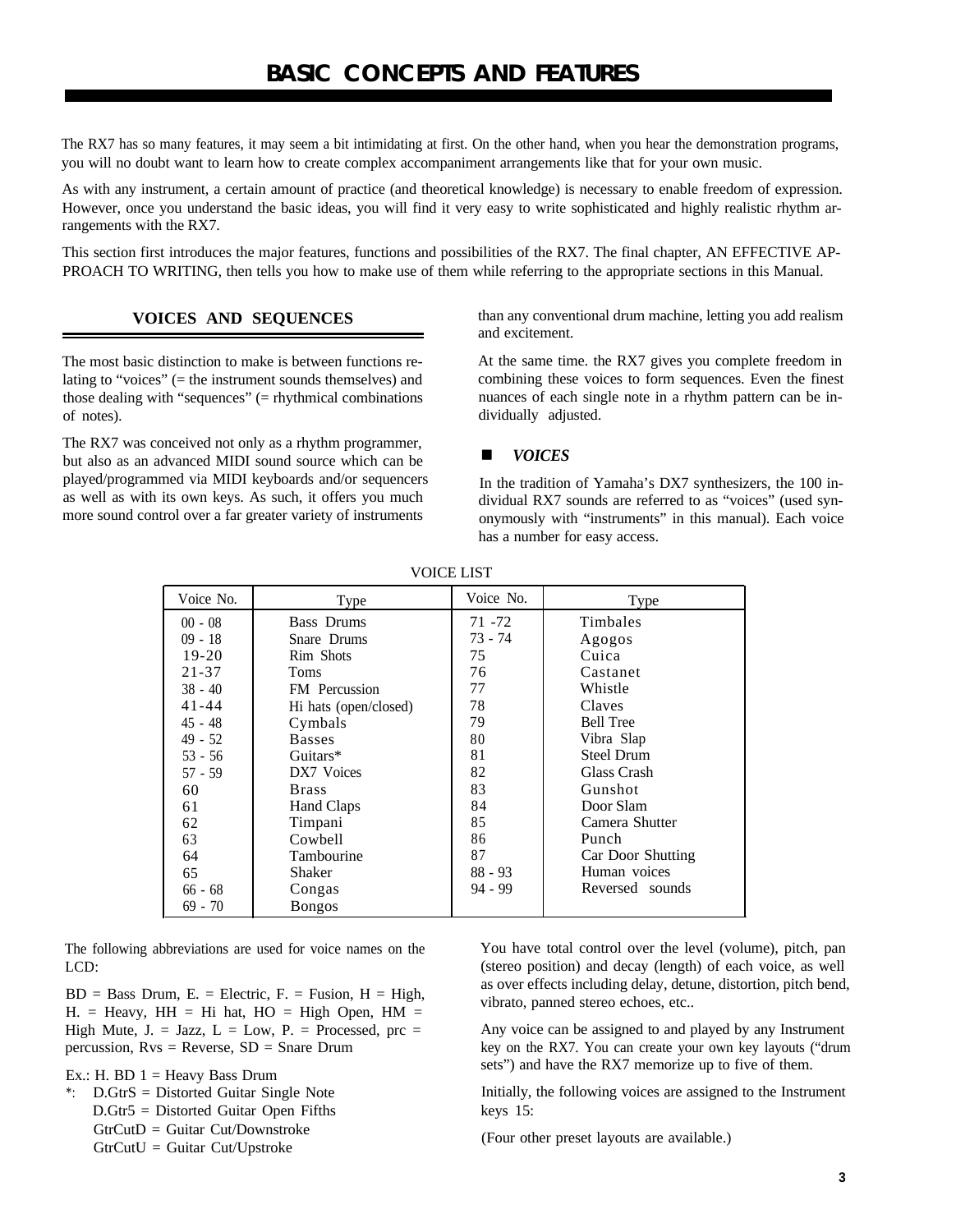<span id="page-7-0"></span>

#### **INITIAL INSTRUMENT KEY VOICE LAYOUT**

**NOTE:** Pressing the DAMP Key (19) to switch on the DAMP LED (10) mutes the Instrument keys in any mode.

A Pattern is a rhythmic combination of instrument (voice) sounds. It forms the basic unit of Songs, which are complete accompaniment arrangements. (A variety of popular drum patterns are permanently stored in the internal ROM. See UTILITY Job #07.)

A Pattern consists of one or more bars (measures), and can be input (programmed) either in real time, i.e. live, or step by step.

Songs are put together by determining the order in which Patterns are played by the RX7. Chains are simply further combinations of Songs.

**SEQUENCES - PATTERNS, SONGS** Each time a voice is played in a Pattern, it can have a different *AND CHAINS* pitch, level, decay, stereo placement, etc. This "Edit Voice" feature allows the creation of arrangements which are vibrantly alive.

> Songs can be made more expressive by adding tempo and volume changes.

#### ■ *CONTROLS* - Functional Groups

Take a look at the RX7 control panel illustrated below. It has been organized into four functional groups of keys concerning 1) instrument, 2) sequences, 3) utility functions and 4) data entry. Distinguishing between these four groups will facilitate operation.



#### **Controls: Functional Groups**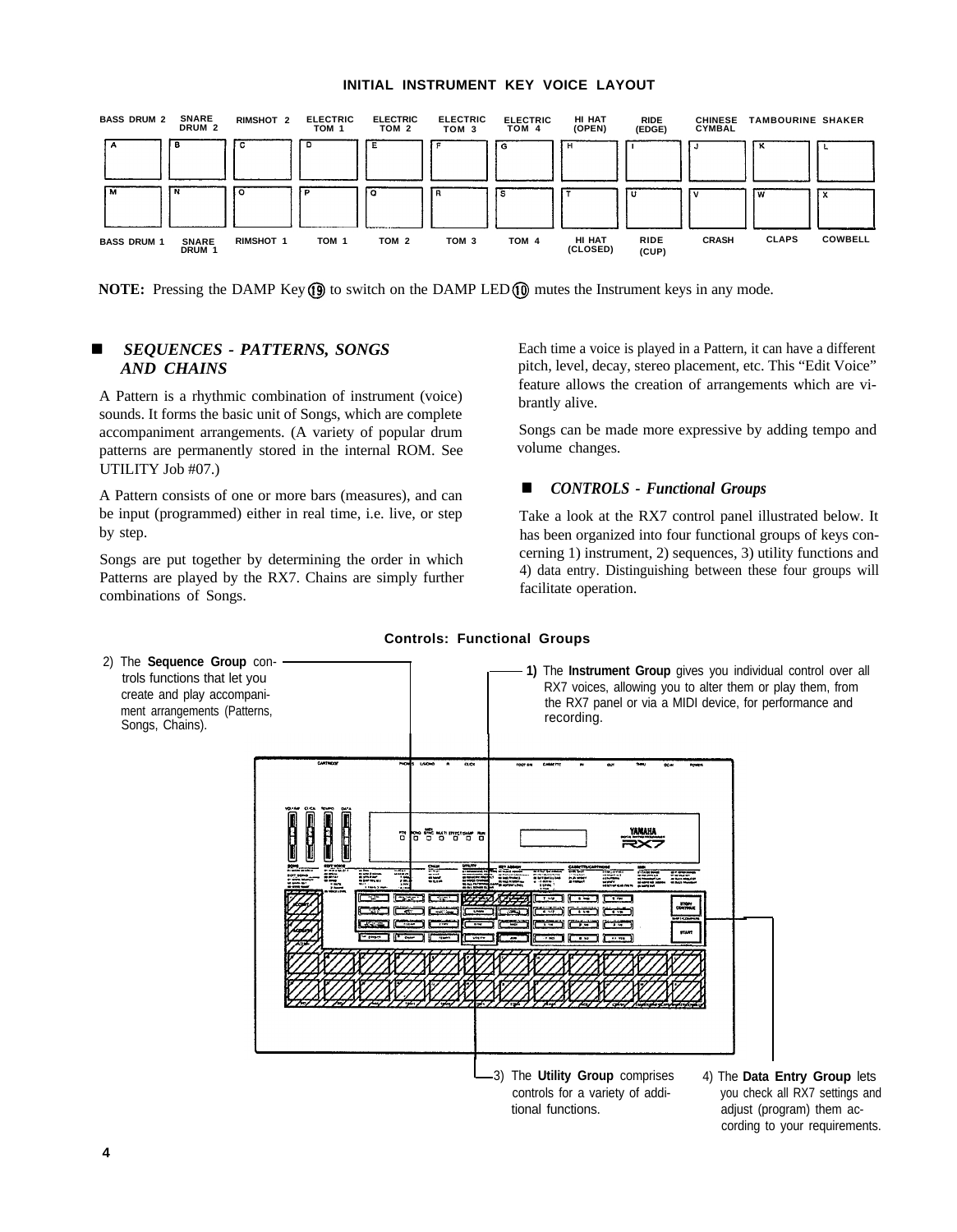<span id="page-8-0"></span>To keep the front panel compact, most keys have been given more than one function, so the order in which they are pressed is important. Always watch the messages on the LCD display for guidance. In many cases, dialog-type programming is possible, with the LCD asking you questions you can answer by pressing YES, NO or numeric keys.

You can exit from a function mode by pressing a different function key (or in some cases, STOP/CONTINUE).

#### 1) **Instrument Group**

Consists of the assignable Instrument keys used for playing and programming, KEY ASSIGN which determines the voice layout, and EDIT VOICE with which you can adjust a large number of voice parameters according to your requirements.

The MIDI key is used to access important functions when controlling RX7 voices from external MIDI equipment.

#### 2) **Sequence Group**

The nine keys grouped together on the upper left all have two distinct functions, depending on whether Pattern or Song mode is selected. Pattern functions are written on the top part of the key, Song functions on the lower one.

#### 3) **Utility Group**

UTILITY functions let you check remaining Pattern and Song memory space, clear all Patterns or Songs, turn Memory protection on and off, and exchange voices in existing Patterns. Saving data to (or loading it from) RAM cartridges and tape cassettes and controlling MIDI communication with external equipment is accomplished with the other three keys in this group.

\* Except for SYNC and JOB itself, all keys in the group numbered  $\Omega$  on the fold-out illustration of the control panel access functions in conjunction with the JOB key (as do SONG and EDIT SONG for certain operations). All Jobs and their numbers are listed on the control panel Job Menu  $\overline{2}$  for easy reference.

#### 4) **Data Entry Group**

Actual programming, i.e. parameter selection and value input, is performed mainly with these keys and the DATA entry slider $\bigoplus$ . Values that can currently be input are indicated by a flashing cursor.

The - l/NO and + l/YES keys answer questions and shift to lower/higher values. Keeping them depressed usually speeds up this shift.

In general, the numeric keys select Job numbers or parameters and input values. Also note the fractions printed on them. These refer to musical time.

ACCENT 2 moves the cursor between multiple parameters during data entry displays. Certain inputs are finalized by pressing ENTER.

Depending on the current function, SHIFT/COMPARE lets you compare altered data with the previous setting or input lower case letters for Song and Mark names.

#### *n WRITING ON THE RX7*

Three distinct ways of writing (= programming, recording) Patterns are possible on the RX7: 1) in real time with the Instrument keys, 2) in real time using a MIDI keyboard, and 3) step by step with the Instrument keys. All three programming methods have their advantages for different applications, and you will soon discover your personal preferences.

#### • **Real Time Write vs. Step Write**

In general, the Real Time Write mode is ideal for creating Patterns according to hearing and rhythmic feeling, for you can listen the Pattern being built up layer by layer as you add the notes of different instruments.

On the other hand, Step Write mode is suitable for users with less confidence in their sense of rhythm, when inputting data from Pattern books or for difficult (fast, complex, off-beat) sections.

Of course, you can use both modes in combination, for instance creating the basic rhythm with Real Time Write and adding finishing touches with Step Write.

#### • **Instrument Keys vs. MIDI Keyboard**

During Real Time Write, you also have the choice of writing with the RX7 Instrument keys or a connected MIDI keyboard. Particularly for bass lines, melodic sequences (toms, bongos, guitar, brass) or passages calling for the expressive use of different volumes (dynamics), playing voices from a velocity-sensitive MIDI keyboard can make writing much faster and easier.

Basic rhythm programming is usually simpler with a suitable Instrument key layout. Dynamics, for instance, can be added later with Edit Pattern.

#### *n EDITING*

With the RX7, it is very easy to correct or alter Patterns in almost any conceivable way AFTER they have been written. Such operations are referred to as "editing". Possibilities include:

- a) Overdubbing addition of new notes/instruments to an existing Pattern.
- b) Clear deletion of single notes or entire voices from a Pattern.
- c) Voice Change exchanging of any voice with another in existing Patterns.
- d) Edit Voice overall alteration of voice parameters (pitch, pan, level, etc.) and effects.
- e) Edit Pattern alteration of voice parameters for individual notes in a Pattern.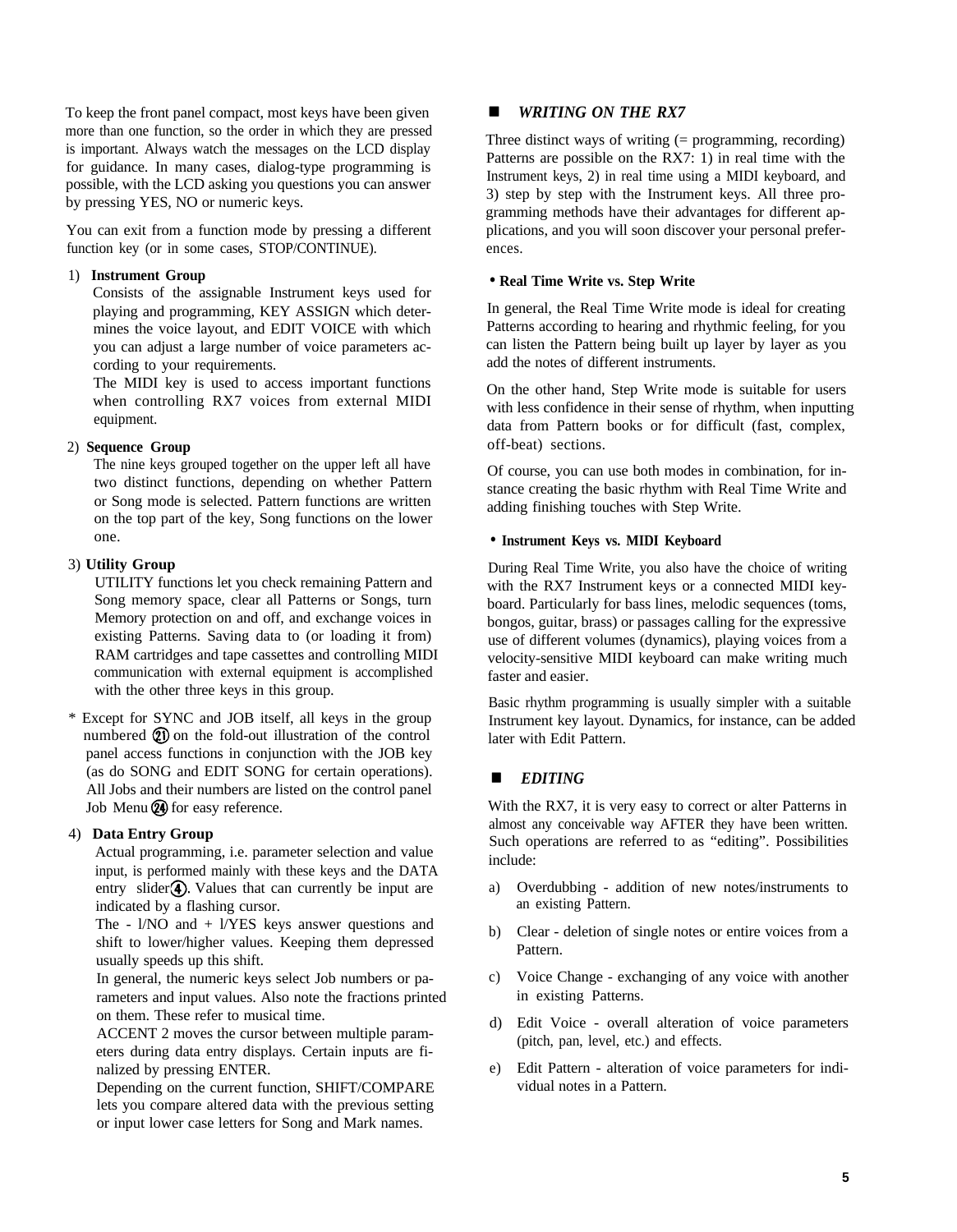#### <span id="page-9-0"></span>*n AN EFFECTIVE APPROACH TO PROGRAMMING*

#### **How to Use This Manual**

The following sections of this Manual provide a detailed, systematic guide to all RX7 operations. You can locate the desired function by first having a look at the CONTENTS, then reading the relevant OVERVIEW (at the beginning of each section) and finally the FUNCTION explanation.

To help you get started, a possible approach to programming is shown here together with references to the necessary operations. It is also a good idea to study the demonstration Songs, using the EDIT PATTERN function, to see how these professional arrangements are structured.

#### • **Create Your Own Drum Set**

The first thing to decide on is which of the 100 voices you want to use for your accompaniment arrangement.

You can listen to various voices using KEY ASSIGN Job #01, hitting any desired Instrument key while selecting voices with Data Entry Group keys or the DATA slider. In the process, you can create your own drum set with the most suitable layout.

If you want to record bass lines, chords or other patterns necessitating several pitches/versions of the same instrument, use KEY ASSIGN Job #03 to assign a single voice to the upper row of Instrument keys  $(A \sim L)$ . Then access Job #04 (plus, if necessary, Job #02) to alter the pitch/level/pan/etc. settings of each upper row key, thus obtaining an extra "keyboard" dedicated to a single voice.

You can save all such key assignment data with KEY ASSIGN Job #07.

If you have a MIDI synthesizer etc. at your disposal, you may prefer to play single voices from a keyboard, assigning them with MIDI Job #02.

Even if you should decide after writing that you want to use different instruments after all, UTILITY Job #04 lets you exchange voices in completed Patterns.

#### • **Write Patterns and Songs**

With your new "drum set", you can start recording your first Patterns in real time or step by step. In many cases, you will want to combine several, often very similar, versions of the same basic Pattern for a Song. Instead of programming each one separately, it saves a lot of time to COPY the basic Pattern and then add new instruments/notes, use CLEAR to delete unnecessary notes or voices, exchange instruments with UTILITY job #04, and so on.

After you have written some Patterns, you can begin combining them to form a Song with EDIT SONG. With INSERT and DELETE, you can add or erase Patterns any time, making it is very easy to correct the Song configuration as you go along. REPEAT saves entering the same Patterns over and over again.

Songs become much more expressive with TEMPO CHANGES (accelerando/ritardando) and VOLUME CHANGES (crescendo/ decrescendo), which are best input when the Song is more or less complete.

#### • **Add Finishing Touches: Editing**

Once you have written a Song (or some Patterns), you can often enhance the musical impression by changing the overall setting of one instrument or the other with EDIT VOICE, for instance raising/lowering levels or adding exciting special effects.

For alterations of single notes within the musical context of a Pattern, use EDIT PATTERN. This allows you to, for example, lengthen the decay of a voice or to create stereo movement, giving you limitless expressive possibilities.

Intelligent use of these two functions will let you achieve perfectly balanced arrangements (and many effects) that were previously possible only through professional-quality mixing of multiple instrument outputs.

#### • **Save Your Sequences**

When you satisfied with your Patterns/Songs (or when you want to postpone editing to the next session), you can save both sequence and/or voice data either to an optional RAM4 CARTRIDGE, a CASSETTE tape, or to MIDI devices which provide bulk data storage via disk, such as the Yamaha MIDI Data Filer MDF1 or a DX7 II FD synthesizer (using MIDI Job #09).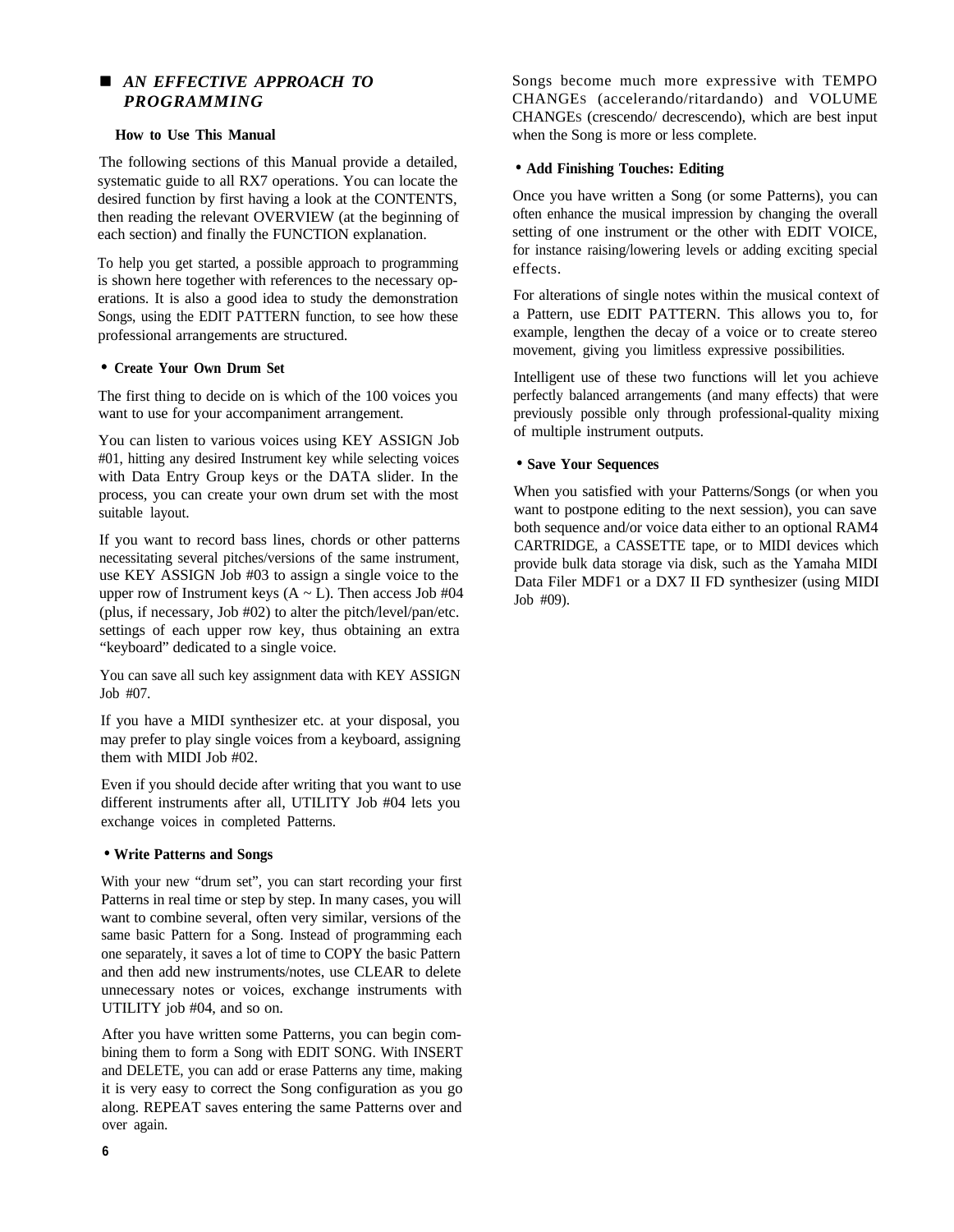#### **SOUND DATA AND MEMORY CONFIGURATION**

<span id="page-10-0"></span>![](_page_10_Figure_1.jpeg)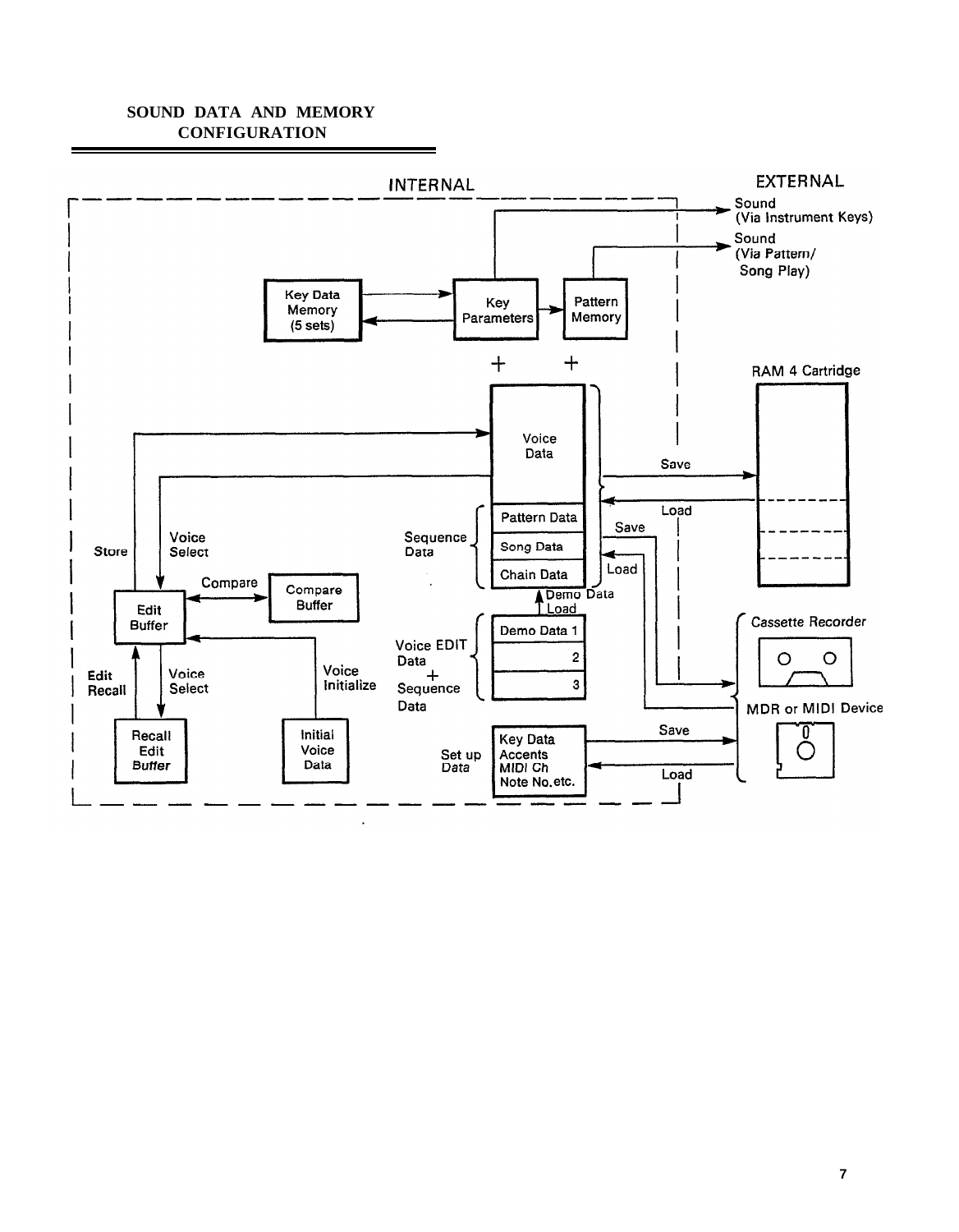# *PATTERNS*

#### <span id="page-11-0"></span>**OVERVIEW**

In the Pattern mode, you can

- **\*** Select any Pattern and play it (or a specified succession of Patterns) at the desired tempo.
- **\*** Record (write) up to 100 Patterns and store them in the RX7's internal memory.
- **\*** Erase (clear) a Pattern, or a single voice within a Pattern.
- **\*** Copy or append Patterns.
- **\*** Edit Patterns by adjusting the pitch, level, pan, decay and effect on/off settings for each note.
- **\*** Check which voices/parameters were used in any Pattern. When power is turned on, the RX7 is automatically set for Pattern Selection, i.e. it is in Pattern Mode.
- \* To use Pattern functions, always enter Pattern Mode first. The PATTERN/SONG key switches the RX7 between Pattern and Song Mode, indicated by the LEDs PTN**g** and SONG<sup>6</sup>. To enter Pattern Mode from any other mode, press this key until the PTN LED lights.

#### **PATTERN SELECTION**

FUNCTION Selects a Pattern for playback, writing, overdubbing, clearing or editing.

![](_page_11_Figure_12.jpeg)

The RX7 can store up to 100 Patterns in memory locations numbered 00 through 99. (The remaining Pattern memory space can be checked with UTILITY Job #01.) A "w" on the display next to the cursor indicates a Pattern location already containing data. Such Patterns can be played, overdubbed (additional notes recorded "on top" of them), copied or deleted (cleared).

Pattern locations without the w-mark are empty, i.e. they contain no data yet. Select such numbers when you want to create (write) a new Pattern.

OPERATION Patterns can be selected using the - 1/NO and + 1/YES keys or the numeric key pad.

1. - 1/NO and + 1/YES KEYS

Convenient for selecting Patterns adjacent or nearby to the one currently displayed, or to locate empty patterns.

- 1/NO selects the next lower, + 1/YES the next higher Pattern number. Holding down either key rapidly scrolls through the numbers in the respective direction.

#### 2. NUMERIC KEYS

Convenient for selecting Patterns with far higher or lower numbers than the present one.

Enter the two-digit Pattern number directly with the numeric keys. Numbers below 10 must be preceded by a zero. For example, to select Pattern 2, enter "0" then "2".

#### **PATTERN PLAYBACK**

FUNCTION Continuous playback of selected Patterns until stopped.

#### OPERATION

1. After selecting the desired Pattern, press START (14) or STOP/CONTINUE  $(3)$ . The RUN LED  $(1)$  will light, and the display will change to

![](_page_11_Figure_26.jpeg)

- 2. The prompt mark "\*\*" means you can specify the next Pattern to be played right after the present one, using either of the methods described under Pattern Selection. As long as the prompt is displayed, the current Pattern will be repeated.
- 3. To stop playback, press STOP/CONTINUE. The RUN LED will go out.
- 4. To restart playback from where it was stopped, press STOP/CONTINUE again. Pressing START instead recommences playback from the beginning of the Pattern.
- 5. After having stopped playback, you can revert to the Program Selection display directly by pressing - l/NO. + l/YES or a numeric key.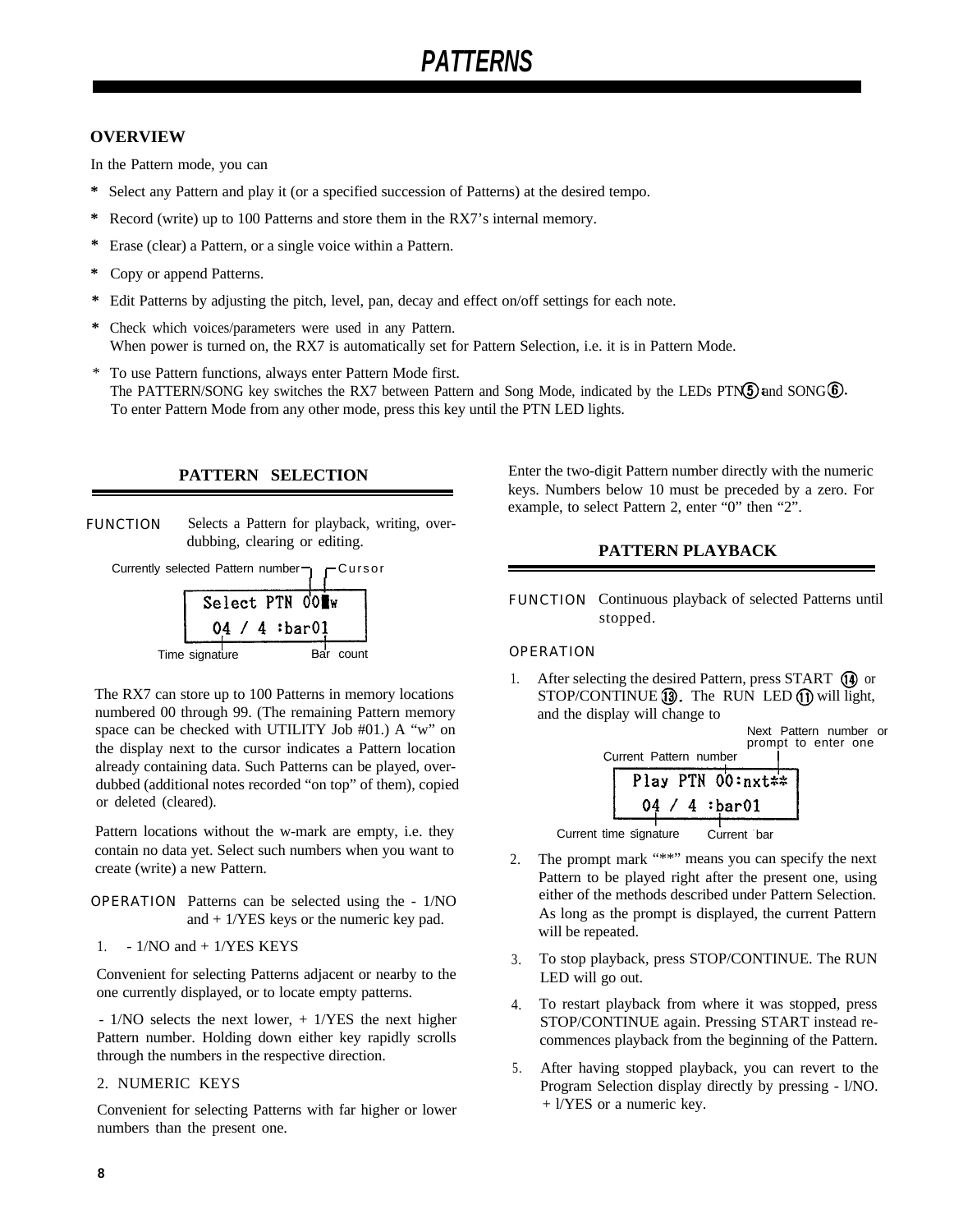<span id="page-12-0"></span>FUNCTION Sets the tempo (speed) of Pattern, Song or Chain playback or Pattern writing.

Tempo can be adjusted any time in the range from 40 to 250 quarter-notes per minute, either using the TEMPO slider  $\mathcal{D}$ or the TEMPO key $Q<sub>0</sub>$ .

Pressing the TEMPO key for adjustment has the advantage of being able to visually confirm the current tempo on the display. However, in order to continue with any function in use before tempo adjustment, you must press that function's key. For example, if you were writing in Real Time, you have to press REAL TIME WRITE after adjustment with the TEMPO key to continue writing.

- OPERATION Tempo can be adjusted with or without visual confirmation.
- 1. Adjustment by Ear

The TEMPO slider can be used any time to adjust the tempo without interfering with the current operation. Note that the tempo may "jump" when the slider is moved.

2. Visual Adjustment

To visually confirm the tempo setting on the LCD, press TEMPO. The lower line of the display will show the tempo in number of beats (quarter notes) per minute:

![](_page_12_Figure_9.jpeg)

The upper LCD line still shows the current mode.

You can now alter the tempo with  $-1/NO$  or  $+1/YES$ , the numeric keys or the TEMPO slider. The display will change accordingly, showing the new tempo value.

#### **CLICK**

FUNCTION Provides a metronome click sound during Pattern writing or during Pattern and Song playback.

Click can be set to sound every 1/2, 1/4, 1/6, 1/8, 1/12, 1/16, 1/24 or 1/32 note. The beginning of each bar is indicated by a Click sound with a higher pitch.

The Click rate can be adjusted, and the Click sound turned on and off, before or during any Pattern operation. To continue with that operation, press the respective key. Click is always on during Real Time Write.

#### OPERATION

1 . Press CLICK/TEMPO CHANGE. The lower line of the display will show the current Click rate and whether the Click metronome is on or off.

# off:click= $1/4$

- 2. To turn Click on or off for playback, press 1/NO (OFF) or  $+$  1/YES (ON).
- 3. Set the Click rate with the numeric key pad. (The Click rates are shown as fractions on the keys next to their usual numeric value.)
- 4. Click volume is adjusted with the CLICK fader  $(2)$ . It is independent of the VOLUME fader setting.

#### **QUANTIZE**

| <b>FUNCTION</b> | Real Time Write: | Automatically corrects      |
|-----------------|------------------|-----------------------------|
|                 |                  | timing according to the     |
|                 |                  | selected quantize rate.     |
|                 | Step Write:      | Determines length of        |
|                 |                  | notes or rests being input. |

From a technical point of view, Quantize has the same function for both the REAL TIME and the STEP WRITE modes, i.e. it determines the length of the shortest notes that can be input. A Quantize rate of 1/4 thus means that whole, 1/2 or 1/4 notes can be written, but not 1/8 or 1/16 notes, etc. Since the applications of the Quantize function differ somewhat depending on the Write mode, they are explained separately.

#### *NREAL TIME WRITE*

As illustrated below, Quantize automatically corrects the timing of input notes by moving them to the nearest Quantize "beat". This can be set between  $1/2$  and OFF (=  $1/96$ ) and determines the shortest note you can write. (Remember how in GETTING ACQUAINTED, tapping the HI HAT key as fast as possible recorded precise 1/16 notes. This was because Quantize was set to 1/16.)

Example: Quantize set to 1/4

![](_page_12_Figure_28.jpeg)

The smaller the Quantize rate (fraction), the shorter the notes that can be input, and the greater the possibility for intentional "humanizing" of the beat - or inaccuracies you hadn't intended. The most subtle nuances of timing can be captured by turning Quantize OFF. (Actually, even when this function is OFF, the RX7 is still quantizing to an extremely fine rate of 1/96.)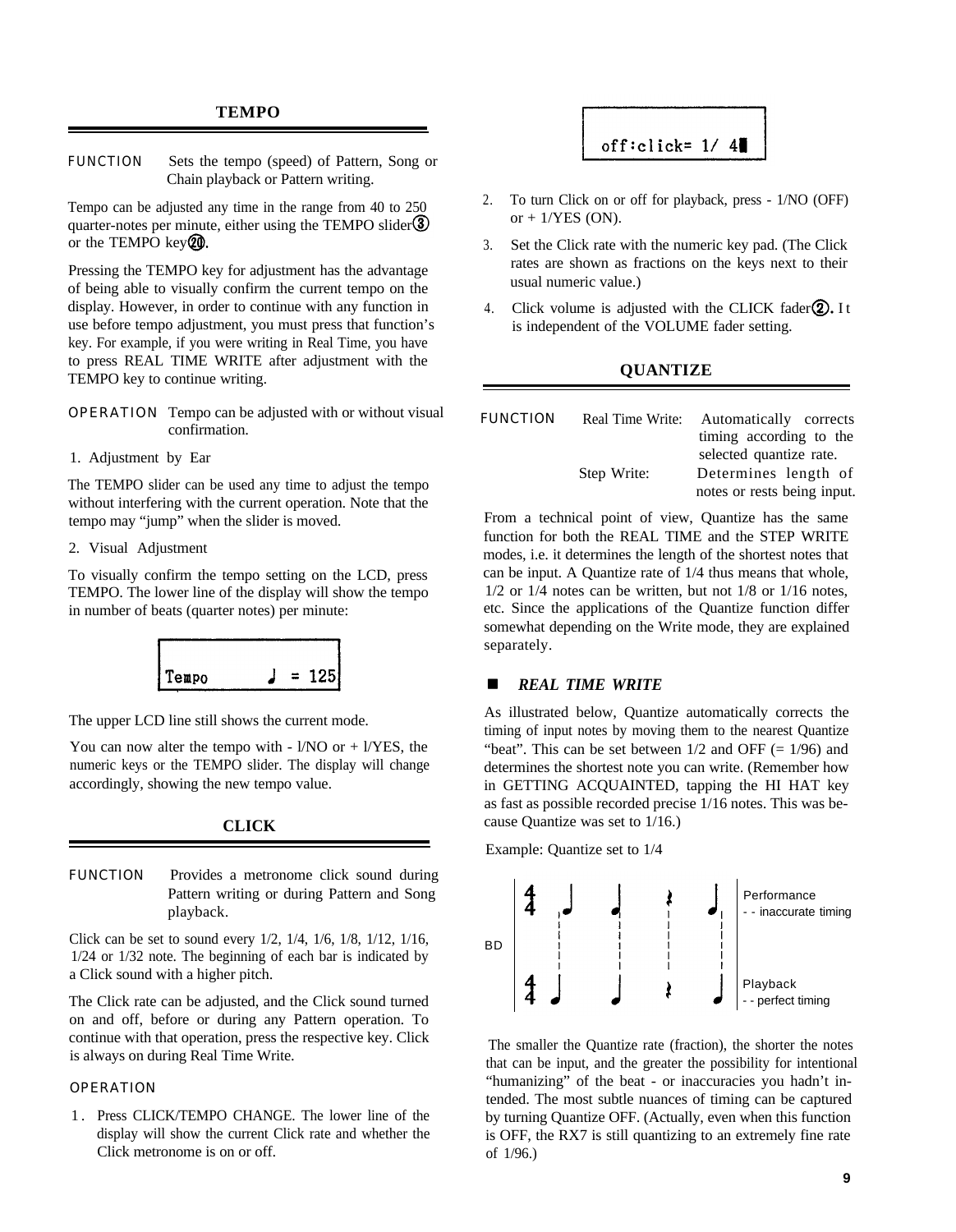<span id="page-13-0"></span>The ideal Quantize rate for Real Time Write will depend on your ability to keep precise time. If you are very confident of your sense of rhythm, you might want to keep Quantize OFF all the time. On the other hand, Quantize will allow greater precision if you are not such a sharp "drummer" yet.

A concrete example for Real Time Write Quantize is given in the Real Time Write chapter below.

#### *n STEP WRITE*

In the Step Write mode, Quantize determines the "step length", that is to say the length of notes or rests being input. Since Quantize settings are an integral part of the Step Write process, they are explained together with other Step Write operations.

OPERATION Quantize can be set/adjusted before or during Pattern writing.

1. Press QUANTIZE/DELETE to display

![](_page_13_Figure_6.jpeg)

(See SWING chapter)

- 2. The Quantize rate is set with the numeric keys, similar to setting Click: The fractions on these keys indicate the respective Quantize rate, which covers the range from 1/2 to 1/48. Pressing numeric key 9/OFF turns Quantize off.
- 3. As with Tempo and Click, Quantize can be set at any time, and it is necessary to revert to a previous function after Quantize rate adjustment by pressing the corresponding key. **Real Write PTN00**

#### **REAL TIME WRITE**

FUNCTION Create, overdub or alter a Pattern by playing the voices live (in real time).

To create a new Pattern from scratch, you must first specify the time signature and length of the Pattern in bars.

This is not possible with existing Patterns you want to overdub or change, since their time signature and length are already fixed. (However, you can append Patterns to each other using COPY, thus creating longer ones.)

**\*** You can exit from Real Time Write mode any time by pressing STOP/CONTINUE.

#### OPERATION

#### **TIME SIGNATURE AND PATTERN LENGTH**

1. Making sure the PTN LED is lit and the Pattern location you wish to write to is selected, press REAL TIME WRITE. If the location is empty, the following display will appear:

| Real Write PTN00 |  |                     |                |  |
|------------------|--|---------------------|----------------|--|
|                  |  | $04$ / 4 : bar $01$ |                |  |
| Time signature   |  |                     | Pattern length |  |

This shows the "default" setting: time signature  $= 4/4$ , pattern length  $= 1$  bar. The cursor indicates that you can change these values as required.

- **NOTE:** Should the LCD show the message "Memory Protected", you must first turn off the Memory Protect function with UTILITY JOB #03.
- **\*** If an existing Pattern was selected, the cursor will not appear, and you can start to write over (overdub) or alter the Pattern immediately by pressing START.
- 2. Should you not want to use the default setting of common time and one-bar length, set the time signature numerator by entering a two-digit number (ex:  $3 \rightarrow 03$ ) in the range from 01 to 99.
- 3. To set the denominator, move the cursor to the right using ACCENT 2 and enter a value with the numeric keys. The fractions from 1/2 to 1/32 printed on the keys are valid. (1/48 can NOT be used.)
- 4. Finally, input Pattern length by again moving the cursor to the right and entering a two-digit number in the range from 01 to 99.

Example: Time signature 6/8, Pattern length 4 bars

![](_page_13_Figure_27.jpeg)

**\*** These settings are not memorized until you actually record (write) sounds. You can therefore alter them, moving the cursor with ACCENT 2, until you have input the first note.

#### *n WRITING A PATTERN*

#### • **Writing with the Instrument Keys**

Assuming that Quantize (see example further below), time signature and Pattern length have been set accordingly,

1. Press START.

The RUN LED will light up, and you will hear the metronome Click guide. If the Pattern is longer than one bar, the LCD will indicate the current bar number as the RX7 cycles through the Pattern.

2. Adjust Tempo and Click if necessary. Once you get the feeling for the tempo and beat, you can begin writing any time (usually on the first beat of the first bar).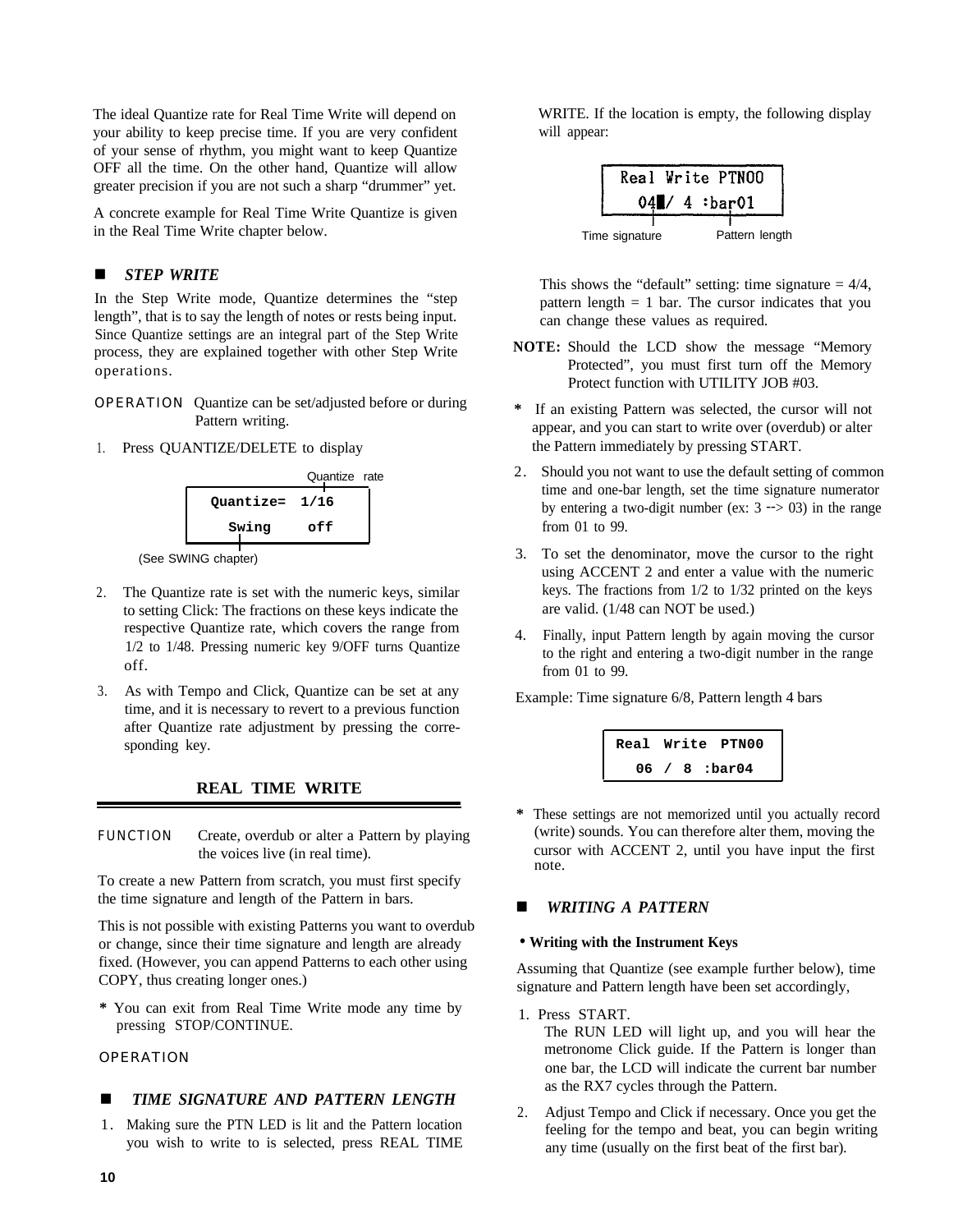- <span id="page-14-0"></span>3. Input (write) the desired voices by tapping the Instrument keys with the correct timing. Notes/instruments can be added as the Pattern recycles, thus building up the Pattern in layers.
- a) You can input one instrument at a time or several simultaneously.
- **\*** If you want to use voices currently not assigned to any instrument keys, use KEY ASSIGN JOB #0l prior to writing.
- b) Adjust the Quantize rate depending on the instrument part if this makes precise writing easier.
- c) To accent beats, hold down one of the green ACCENT keys while tapping an Instrument key.
- d) Mistakes can be erased as you go along by holding the CLEAR key and tapping the respective Instrument key in time with the note you want to delete.
- **\*** The chapter below on PATTERN/VOICE CLEAR tells you how to erase whole instrument passages or Patterns.
- e) As already shown in GETTING ACQUAINTED, accents can be overdubbed.
- 4. To stop recording, press STOP/CONTINUE. The RUN LED will go out, Pattern Selection mode is entered and you can now play your Pattern by pressing START. To add or delete notes, stop playback and re-enter Real Time Write (or Step Write) mode.

#### • **Writing with a MIDI Keyboard**

Programming is basically the same, with the added advantages of being able to input

- a ) subtle dynamics (expressive volume changes) in real time (if the keyboard is velocity sensitive),
- b) a larger variety of voices than is possible with a single Instrument key layout
- c) melodic lines and chords more easily than with the RX7 Instrument keys.

First, you must use MIDI Jobs #02 and #04 to assign the RX7 voices to the connected MIDI keyboard as desired. Then all you have to do is play during Real Time Write.

**\*** Both the RX7 Instrument keys and several MIDI keyboards can be used simultaneously for programming and playing.

#### *n DAMP*

Using this key $\left(\widehat{\mathbb{Q}}\right)$  during Real Time Write can add particular realism by damping sustained sounds such as cymbals. This function is especially easy to operate from a MIDI keyboard.

When writing with the Instrument keys, DAMP can only be used AFTER a Pattern has been programmed. Select the respective Pattern, then enter Real Time Write mode and press DAMP. (The DAMP LED  $\Omega$  lights up.) You can now

damp any recorded voice by pressing its Instrument key exactly when you want the sound to STOP.

If you have a MIDI keyboard available, damping is possible DURING the initial Real Time programming of Patterns. Just press DAMP, causing the DAMP LED to light. Any sounds played on the MIDI keyboard will now sound only as long as the key is pressed. As soon as you release the key, the sound will be damped immediately.

- **\*** As long as the DAMP LED is lit, all RX7 Instrument keys are damped and cannot be used to play any voices.
- **\*** Since the damping point is always moved to the nearest Quantize division, the effect of the Damp function is influenced by the Quantize rate. (In some cases, there will be no damping effect at all.) Quantize is therefore best turned off when using the Damp function.

#### **n** *QUANTIZE EXAMPLE*

Try programming the following popular rock pattern in Real Time Write with Quantize set to 1/16.

![](_page_14_Figure_25.jpeg)

If the result is satisfactory, there is no need to use any other Quantize rate, but if you find writing too difficult, try the following method.

- 1. Set Quantize to 1/16 and input the closed hi-hat notes, ignoring the accents for the time being. As in our first writing example in GETTING AC-QUAINTED, there is NO WAY you can make a mistake (except by leaving out notes, which can be input the next time around).
- 2. When all hi-hat notes have been written, set Quantize to 1/4 and input the hi-hat accents on each Click beat (by holding down ACCENT 2 and tapping the HI HAT Instrument key). Again, there is NO WAY you can go wrong. Due to the 1/4 Quantize rate, the accents will be precisely in time, no matter when you tap the HI HAT key.
- 3. Leaving the Quantize rate as it is, tap the snare drum (SD) Instrument key on every second Click. This is the first time you can make a mistake. If you do and write too many SD notes, delete the unnecessary ones by holding down the CLEAR button while tapping SD.
- 4. Finally for the most difficult part the bass drum (BD) line. Set the Quantize rate back to 1/16 and perhaps lower the tempo even further. If you don't trust your sense of rhythm (or can't imagine what the Pattern should sound like by looking at the notation), try counting the hi-hat notes to know when to tap the BD key (namely on the lst, 4th, 7th, 9th and 16th hi-hat notes).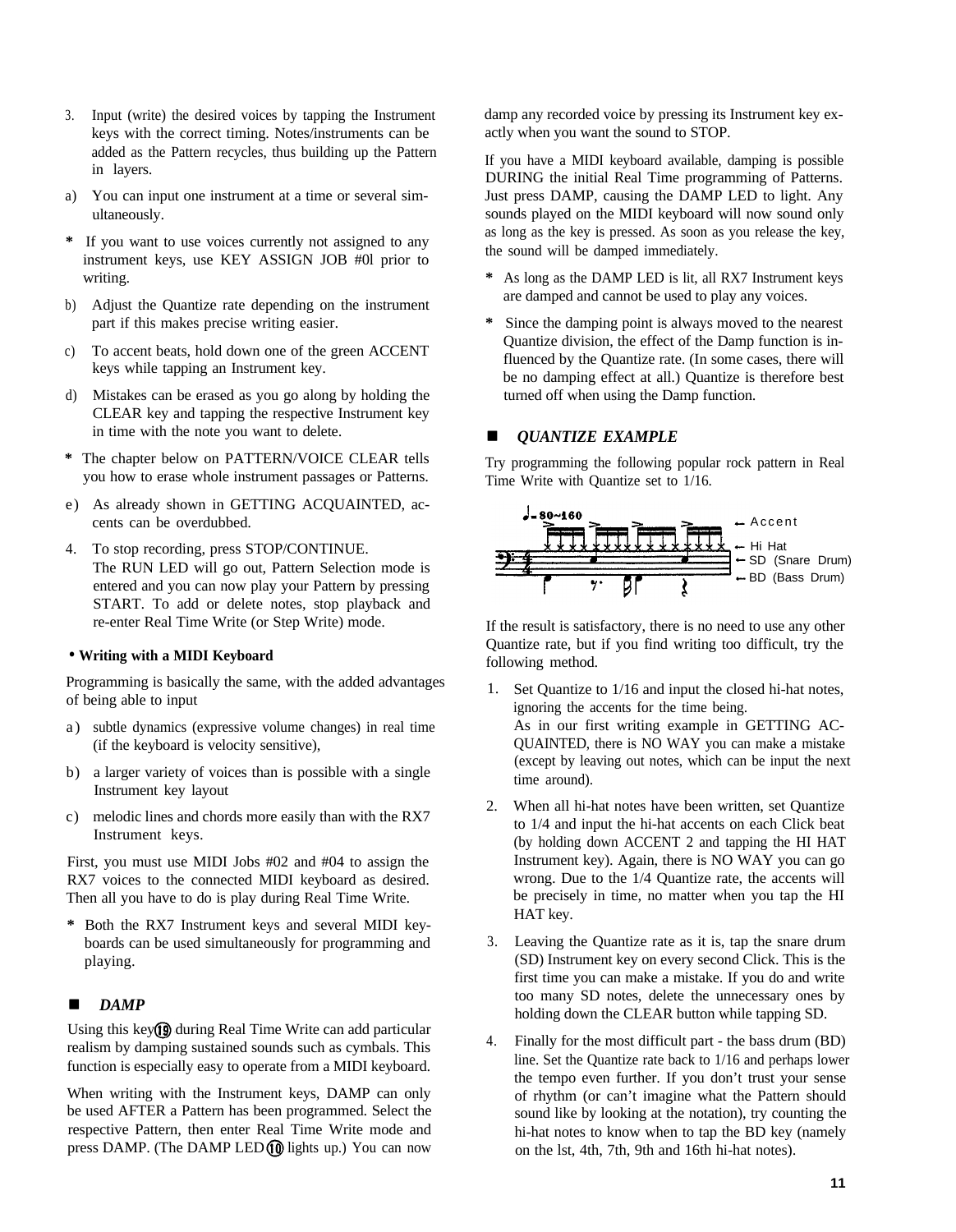<span id="page-15-0"></span>5. If even this fails and you still can't write the BD line in Real Time, all is not lost - you can do it with Step Write.

#### **STEPWRITE**

FUNCTION Create or alter a Pattern step by step.

In this mode, you can take your time entering one note after the other.

The length of each step or beat  $(=$  the length of input notes and rests) is adjusted by pressing QUANTIZE and then selecting the desired fraction (e.g. quarter note, eighth note) with the numeric keys. As shown by the example illustrated below, intelligent use of Quantize can substantially speed up Step Writing.

\* To input notes longer than the current Quantize rate, you must combine a note with the necessary number of "blank" steps, input with  $+ 1$ /YES.

For instance, to input quarter notes when Quantize is 1/16, you must tap the desired Instrument key once and then press + l/YES three times (since  $1/4 = 4 \times 1/16$ ).

Ex.: Program the following Pattern with Step Write

![](_page_15_Figure_8.jpeg)

Written in the form of a rhythm diagram, the Pattern looks like this. (The white dots indicate notes, entered by tapping an Instrument key, while black dots show rests or blank steps, entered by pressing + l/YES.)

![](_page_15_Figure_10.jpeg)

The most suitable Quantize rates for Step Write are indicated on the right of each instrument part. Just to show how selection of the appropriate Quantize rate saves time, look how many times you would have to  $press + lYES$  to enter blank steps (rests) if you left Quantize at 1/16 for input of the snare drum (SD) and bass drum (BD) as well.

![](_page_15_Figure_12.jpeg)

On the other hand, setting a high Quantize rate allows you to create subtle timing variations for added realism. Rock drummers, for instance, often achieve an exciting feeling of tension by slightly delaying their off-beat on the snare drum. This is easy to do with Step Write.

In the following example, the SD is entered using a Quantize rate of  $1/96$  (= OFF). To obtain the desired delay, input the SD notes one step later than the 2nd (beat 25) and 4th (beat 73) quarter notes, i.e. on beats 26 and 74.

![](_page_15_Figure_15.jpeg)

- **\*** You can exit from Step Write mode any time by pressing STOP/CONTINUE.
- **\*** Memory Protection (UTILITY Job #03) must be off when using Step Write.

#### OPERATION

#### • **TIME SIGNATURE AND PATTERN LENGTH**

These settings are basically the same as for Real Time Write. Making sure the PTN LED is lit and the Pattern location you wish to write to is selected, press STEP WRITE. If the location is empty, the following display will appear:

![](_page_15_Figure_21.jpeg)

If necessary, adjust these values as explained under Real Time Write.

#### • **WRITING A PATTERN**

- 1. Set the Quantize rate according to the instrument part you want to enter, then press STEP WRITE.
- 2. Press START.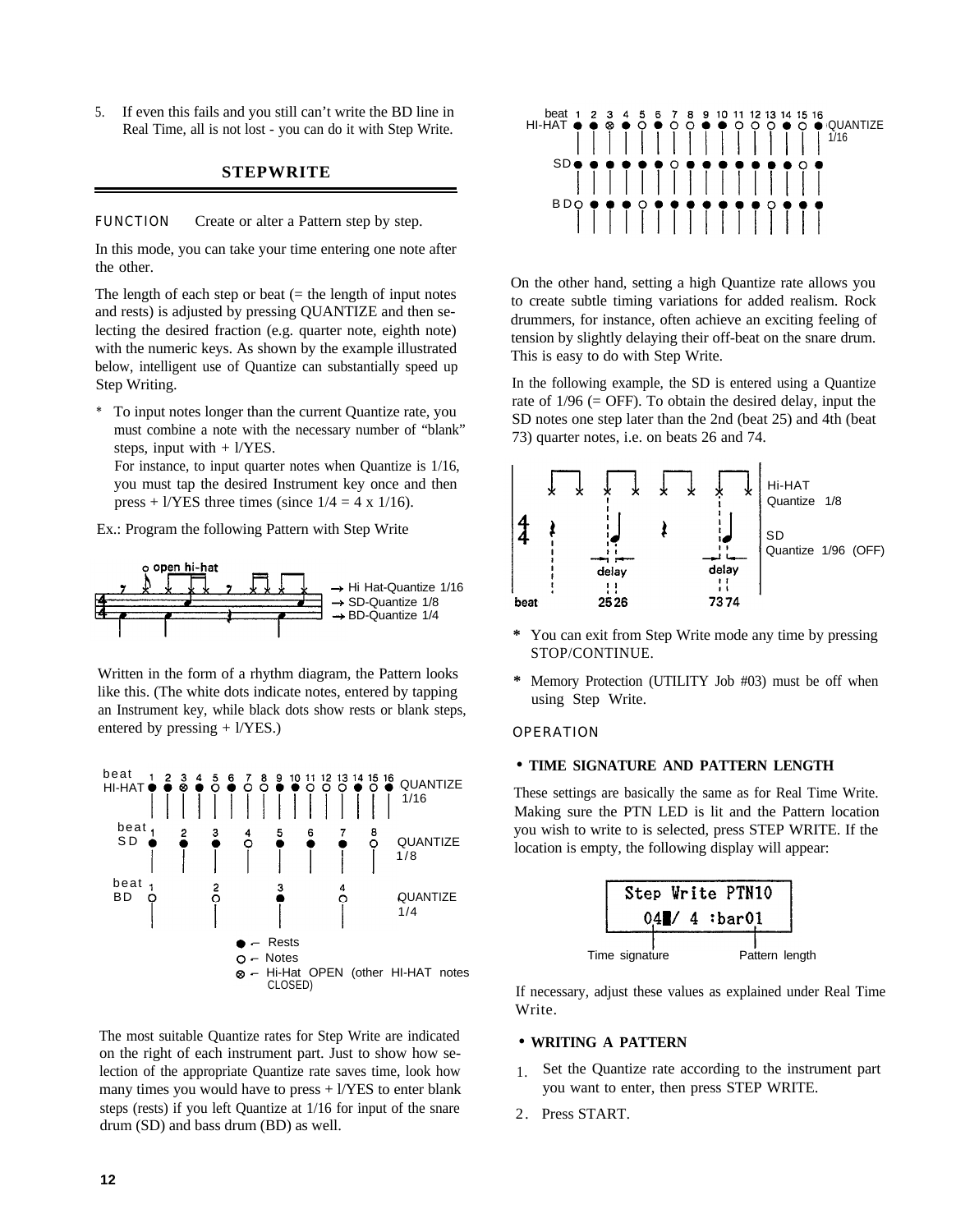<span id="page-16-0"></span>![](_page_16_Figure_0.jpeg)

- 3. Input (write) the desired voice by tapping its Instrument key. Rests or blank steps are input by pressing + l/YES. Voices can be heard when input and during successive cycles.
- **\*** Pressing l/NO lets you revert to lower bar numbers.
- **\*** With Step Write, only one note can be input at a time. Additional notes on the same beat are entered during successive runs through the Pattern.
- 4. Input successive "layers" of sounds as the Pattern continues its cycles, if necessary adjusting the Quantize rate for various instruments.
- **\*** To accent beats, hold down one of the green ACCENT keys while tapping an Instrument key.
- **\*** Mistakes can be erased as you go along by holding the CLEAR key and tapping the respective Instrument key on the beat of the note you want to delete.
- 5. To stop writing, press STOP/CONTINUE. Pattern Selection mode is entered and you can now play your Pattern by pressing START. If you want to make changes, stop the Pattern and reenter Step Write (or Real Time Write) mode.
	- **SWING**

FUNCTION Creates a jazz swing "feel" when writing Patterns in Real Time.

This function can only be used with a Quantize rate of 1/8 or 1/16.

If the length of a quarter note is taken to be l00%, the off-beats of a bar will normally occur at 50%. By delaying this off-beat by a certain amount, a swing feel is obtained.

Five swing rates with differing delays are available, from 54% for a very subtle effect to 71% for a very pronounced swing.

![](_page_16_Figure_13.jpeg)

A setting of 67% creates a triplet-type shuffle effect.

![](_page_16_Figure_15.jpeg)

#### OPERATION

1. In Pattern Mode, before or during Real Time Write, press SWING.

![](_page_16_Figure_18.jpeg)

- 2. Select the swing rate with the  $+1$ /YES and  $-1$ /NO keys. Swing Rates: off, 54%, 58%, 63%, 67%, 71%.
- **\*** When Quantize is set to l/16, only swing rates 58% and 67% can be used.
- **\*** Whether or not Swing is turned on can be checked by pressing QUANTIZE.

#### **PATTERN/VOICE CLEAR**

FUNCTION Deletes entire Patterns, or erases specified voices from a Pattern.

When you are not happy with a Pattern (or need more memory space), you can clear (delete) it instantly with this function.

It is also possible to erase any instrument voice from within a Pattern. This is practical both for correcting mistakes and for re-arranging Patterns, using only certain instrument parts to create variations or totally new Patterns. (If you want to keep the existing pattern, you must first copy it to a different location using PATTERN COPY before starting to arrange it.)

**\*** All 100 Patterns can be cleared simultaneously with UTILITY JOB #05.

#### OPERATION

1. Making sure Memory Protect is off, select the Pattern you want to delete (or from which you want to erase an instrument), then press CLEAR.

![](_page_16_Picture_29.jpeg)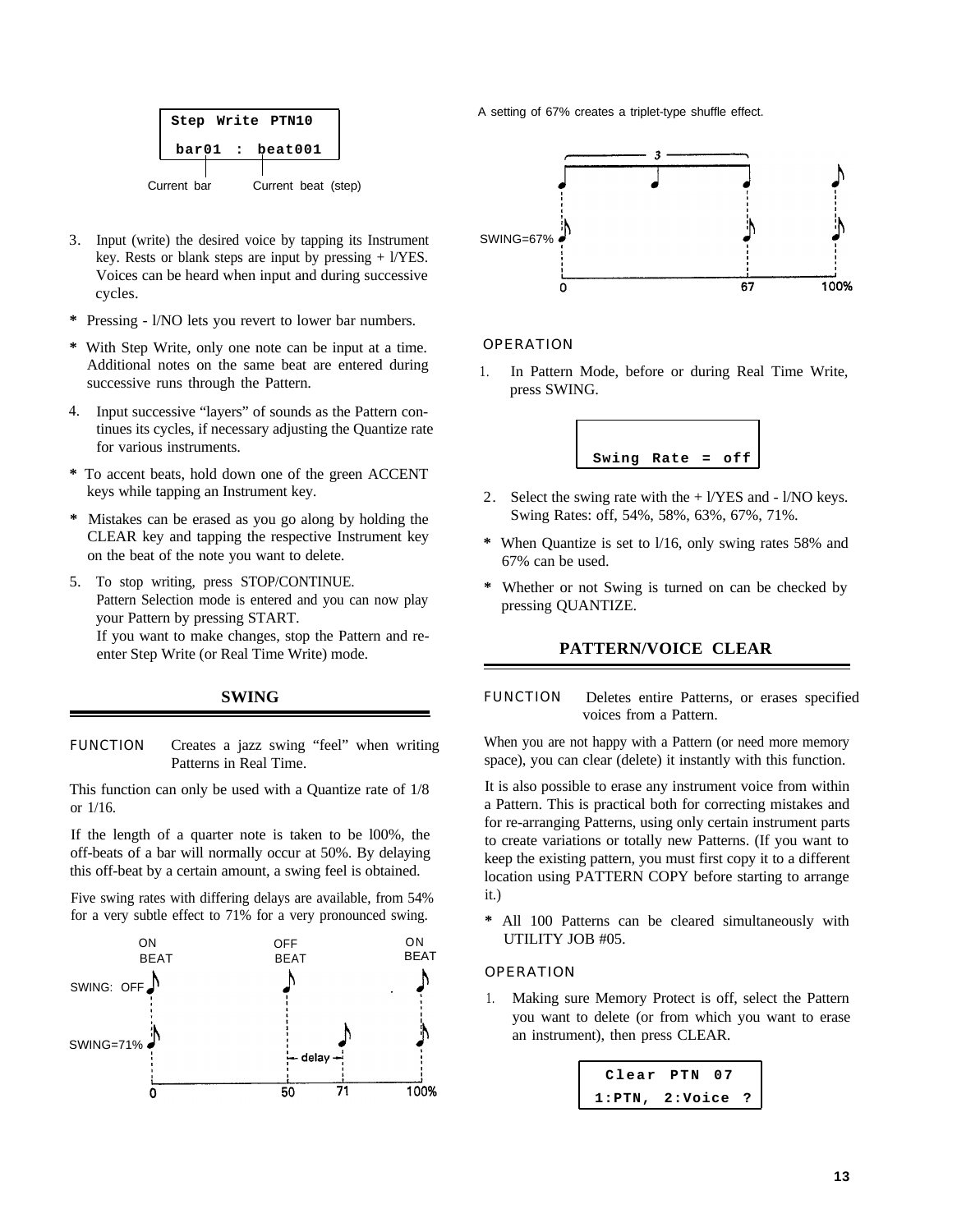#### <span id="page-17-0"></span>• **CLEARING ENTIRE PATTERNS**

2 . Press numeric key 1 to specify Pattern Clear. The display will ask you to confirm:

![](_page_17_Figure_2.jpeg)

- 3. a) If you are,  $press + 1/YES$ . The message "completed!" will appear for a second, then the display reverts to Pattern Selection.
	- b) If you want to cancel Clear operation, press l/NO instead.
- **\*** If the selected Pattern location was empty in the first place, "completed!" will not be displayed.

#### • **CLEARING VOICES**

2. Press numeric key 2 to specify Voice Clear. The display will ask you to

![](_page_17_Figure_8.jpeg)

3. Specify the voice you want to erase by tapping the respective Instrument key. The selected voice is shown on the LCD.

![](_page_17_Figure_10.jpeg)

4. Press +/YES if you want to erase the displayed instrument. The display will ask

![](_page_17_Figure_12.jpeg)

- 3. a) If you are, press  $+1$ /YES. The message "completed!" will appear for a second, then the display reverts to Pattern Selection.
	- b) If you want to cancel the Clear operation, press - l/NO instead.

#### **PATTERN COPY/APPEND**

- FUNCTION Copy a Pattern to another memory location, or append one Pattern to another.
- COPY: Copying is useful when you want to to create a new version of an existing Pattern while retaining the original one, or if you want to organize Patterns in a particular memory location order.
- APPEND: With this function, you can create new, larger Patterns by joining existing ones, appending one Pattern to the end of the other.
- **\*** Only Patterns with the same time signature can be joined.

OPERATION

#### • **PATTERN COPY**

1. Making sure Memory Protect is off, select the Pattern you want to copy, then press COPY.

| Copy PTN 27             |  |
|-------------------------|--|
| $1:$ Copy, $2:$ Append? |  |

2. Select Copy with numeric key 1.

![](_page_17_Figure_25.jpeg)

- 3. Enter the memory location you want to copy to with the numeric keys.
- **\*** Should you decide to change the Pattern to be copied at this stage, move the cursor between the lower and upper display lines with ACCENT 2 and input a different Pattern number with the numeric keys.
- 4. Press ENTER (START).
- a) If the selected destination was empty, the display will first show "completed", then the number of the Pattern just copied.
- b) Should the selected destination already contain data, the display will ask:

![](_page_17_Picture_31.jpeg)

Pressing  $+ 1$ /YES will copy to the displayed pattern location, erasing its present data in the process. If you want to copy to an empty destination instead, press - l/NO and repeat the Copy procedure.

#### • **PATTERN APPEND**

1. Select the Pattern you want to append, then press COPY.

![](_page_17_Picture_35.jpeg)

2. Select Append with numeric key 2.

![](_page_17_Picture_37.jpeg)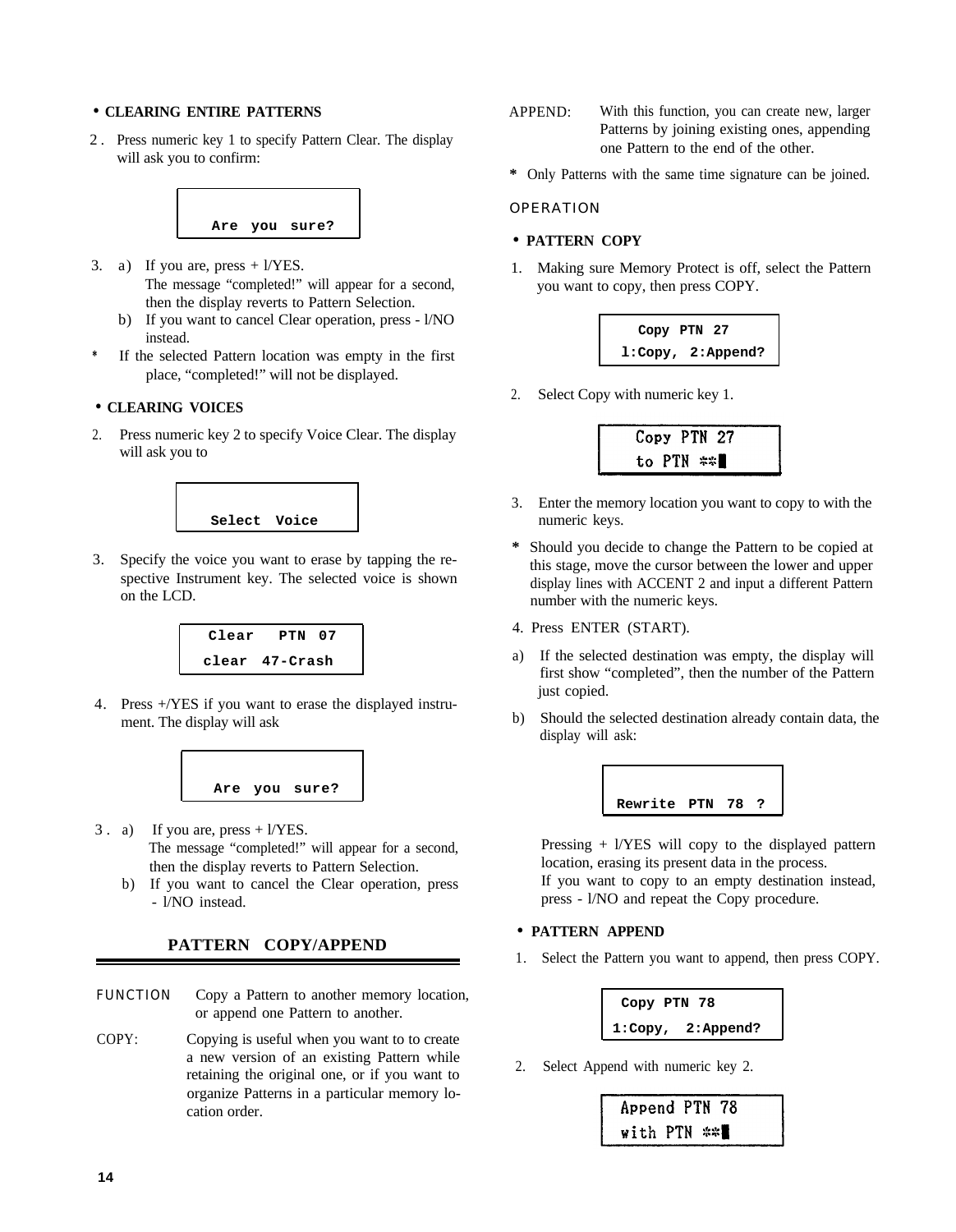- <span id="page-18-0"></span>3. Enter the Pattern you want to append the selected Pattern to, using the numeric keys.
- \* The cursor can be moved between the lower and upper display lines with ACCENT 2.
- 4. Press ENTER (START). The message "completed!" will be displayed.

#### **EDIT PATTERN**

FUNCTION To check Pattern contents and/or alter the pitch, level, decay and pan parameters of each note.

One of the most versatile and creative functions of the RX7, Edit Pattern lets you step through a Pattern note by note, altering parameter settings and turning Effect on or off for each individual note as you go. You can check/change the notes of all instruments, or just of a selected single instrument.

Subtle alterations in the parameter settings can add "human" nuances for uncanny realism, making RX7 Patterns practically indistinguishable from live drum sounds. Besides, Edit Pattern can be used e.g. for effects such as fade-out (by gradually decreasing levels) or automatic stereo panning (by altering pan settings of successive notes).

The parameter adjustments made in the Edit Pattern mode affect individual NOTES of a specific Pattern ONLY, and not the corresponding VOICE as a whole.

The basic parameter settings are all determined by Edit Voice. Therefore, Edit Pattern settings are always displayed as RELATIVE values (offsets, indicated by  $+$  or -). These displayed values are relative to the basic Edit Voice values. Alterations made with Edit Voice therefore affect all Edit Pattern settings for that instrument equally.

#### OPERATION

1. Select the Pattern you wish to edit, then press EDIT PATTERN.

| Edit | PTN          | - 24 |
|------|--------------|------|
|      | $3/4$ :bar04 |      |

2. Press START.

![](_page_18_Figure_13.jpeg)

The above display shows the All Instruments mode, in which you can step through all notes in the Pattern using  $+1/YES$ .

Single Instrument mode lets you limit display to notes of a certain voice, which is selected by tapping its Instrument key.

(You can always revert to All Instruments mode by pressing EDIT PATTERN). The display will change to

![](_page_18_Figure_17.jpeg)

- Should the display show "—" as the parameter value, this indicates that the selected voice is not used in this Pattern.
- \* "dmp" displayed as parameter value means that the corresponding Instrument key was pressed during Real Time Write while DAMP was on. No sound will be heard for this note.
- \* If you want to select an instrument currently not played by the Instrument keys, assign it using KEY ASSIGN Job #01.
- \* The clock number indicates on which l/96th beat the note sounds (1/96 being the the highest Quantize rate).
- \* The instrument note number shows which note within the voice's part (first, second, third,...) is currently displayed.

Pressing the  $+1$ /YES key to shift to the next note sounds the note that was displayed.

Press - 1/NO to step backwards through the Pattern.

- 3. Use the numeric keys as follows to select the parameter you want to check or edit.
	- 1: pitch 2: level 3: pan 4: decay 5: effect (on/off only)
- \* For an explanation of "decay" and "effect", see the corresponding chapters in the Edit Voice section.
- 4. You have two options concerning how to adjust the displayed parameter:
- a) Leaving the cursor where it is (allowing you to switch between notes with  $+1/YES$  and  $-1/NO$ , you can alter the value with the DATA slider.
- b) You can move the cursor to the lower line by pressing ACCENT 2 and adjust the value with the  $+1/YES$  and - 1/NO keys and DATA slider. (In either case, pressing numeric keys switches between

parameters.)

As soon as a value is altered, it will start to blink.

- 5. To input the value, press ENTER. The display will stop blinking, and you can now hear the alteration when cycling through the Pattern again (or after backing up with - 1/NO).
- 6. To exit Edit Pattern any time, press STOP/CONTINUE.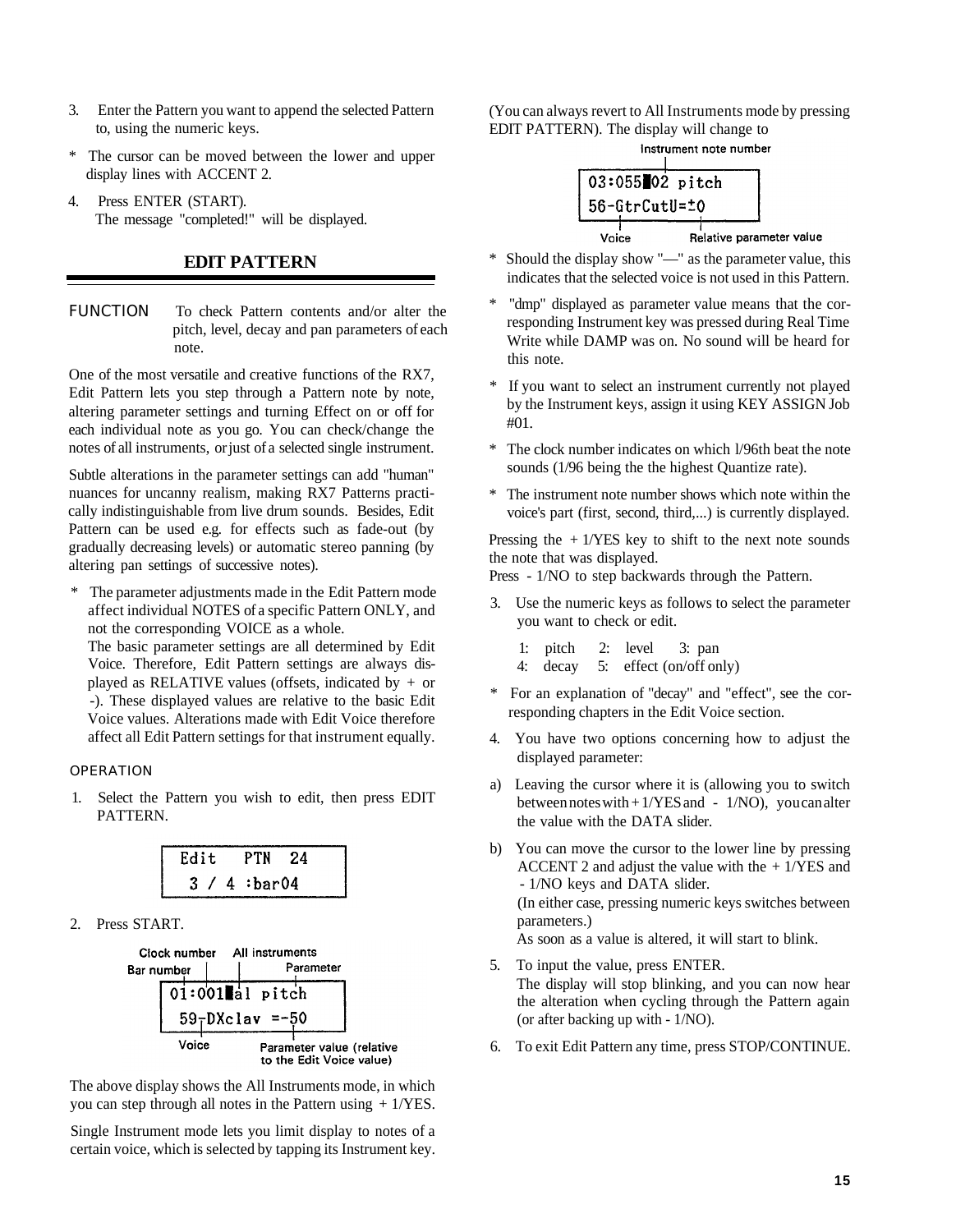#### <span id="page-19-0"></span>**OVERVIEW**

In the Song Mode, you can

- \* Select any Song and play it at the desired tempo, starting at any specified Part.
- \* Assemble (edit) up to 20 Songs consisting of 999 Parts each and store them in the internal memory.
- \* Insert repeats, tempo changes (accelerando, ritardando), and volume changes (crescendo, decrescendo) in a Song.
- \* Set a search mark in a Song for instant location and playback/editing.
- \* Copy a Song or part of a Song.
- \* Erase (clear) a Song or part of a Song.

On the RX7, a "Song" means a combination of Patterns ("Parts") making up a complete accompaniment for a piece of music. In GETTING ACQUAINTED, you got to know two examples, and more can be heard by using UTILITY Job #07, "load demonstration Songs". After having created the necessary rhythm Patterns, you can connect them in a natural manner with the Song functions, complete with tempo and volume changes.

A Part can contain not only a Pattern, but other data such as a Repeat Command or Tempo Change.

- $*$  While most Song functions are accessed directly with the Pattem/Song keys $(\hat{\theta})$ , the four functions Mark Search and Set, Song Name and Initial Tempo are called up by a Job number according to the menu above ACCENT 1.
- \* To use Song functions, first make sure that the SONG LED is lit, showing that the RX7 is in Song Mode.
- \* The PATTERN/SONG key switches the RX7 between Pattern and Song Mode. To enter Song Mode press this key until the SONG LED $\textcircled{\textbf{0}}$  lights.
- \* Remaining Song memory space can be checked with UTILITY Job #02.

FUNCTION Selects a Song for playback, editing, etc.

This function is always selected when Song mode is entered.

![](_page_19_Figure_18.jpeg)

The RX7 can store up to 20 Songs in memory locations numbered 00 through 19. Besides the Song number and name, the Song Selection display shows its number of measures (bars) and initial tempo. If no data has been entered yet, the display looks like this:

![](_page_19_Figure_20.jpeg)

OPERATION A Song is always selected directly by entering its two-digit number with the numeric keys.

#### **SONG SELECTION SONG PLAYBACK**

FUNCTION Playback of selected Song.

**OPERATION** 

1. After selecting the desired Song, press START <sup>1</sup> STOP/CONTINUE (13). (The initial tempo set with Job will light, and the display will change to #04 is only effective if START is used.) The RUN LED

| <b>Current Song number</b> |                  |  |  | Current measure number |
|----------------------------|------------------|--|--|------------------------|
|                            | SONG 01 meas0001 |  |  |                        |
|                            | Part001: PTN 24  |  |  |                        |
|                            |                  |  |  |                        |

Content of current Part Current Part number

The display continues to change, showing the current position in the Song and its Part content, until playback stops at the end of the Song.

- \* If you wish to begin playback from a Part other than the first one, select that Part with the - 1/NO and + 1/YES keys. (Holding these keys down allows rapid selection.) Press STOP/CONTINUE to start.
- 2. To stop playback any time, press STOP/CONTINUE. The RUN LED will go out, and the first measure appears again on the LCD.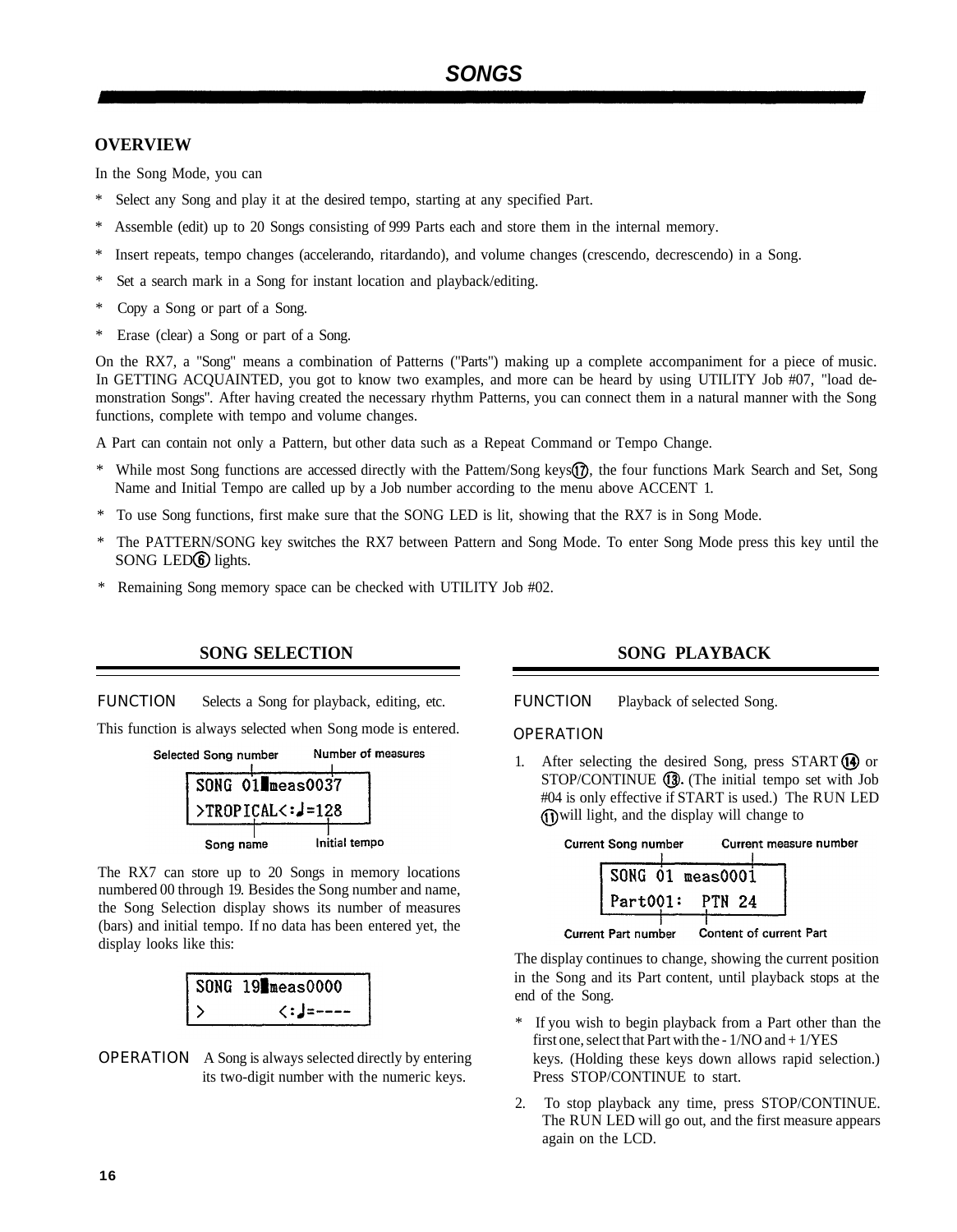- <span id="page-20-0"></span>3. To restart playback from where it was stopped, press STOP/CONTINUE again. Pressing START instead recommences playback from the beginning of the Song.
- 4. After having stopped playback, you can select any other Song with the numeric keys.
- Tempo adjustments can be made as explained for Patterns.
- Click can be used but must be set in the Pattern Mode.

#### **REPEAT PLAYBACK**

FUNCTION Continuously repeat a selected Song.

#### **OPERATION**

1. After selecting the desired Song, or during playback of that Song, press the SWING/REPEAT button. The display will show

![](_page_20_Figure_8.jpeg)

2. You can now turn the repeat function on and off with the  $-1/NO$  and  $+1/YES$  keys.

#### **EDIT SONG**

FUNCTION Create or alter Songs by combining Patterns.

#### **OPERATION**

1. Select the desired Song number (memory location) and press REAL TIME WRITE/EDIT SONG.

| Edit                          | SONG 00 |  |
|-------------------------------|---------|--|
| Part001= PTN $**\blacksquare$ |         |  |

- 2. Input the number of the Pattern you want to use for Part 1 with the numeric keys.
- 3. Switch to the next Part (and then forward/backward between Parts as necessary) with the - 1/NO and + 1/YES keys.
- 4. Input the contents of the following Parts i.e. a Pattern, a repeat symbol, a tempo or volume change command or a search mark.

Other practical Edit Song functions you can now use are Insert, Delete and Pattern Copy.

#### **INSERT**

FUNCTION Insert new Parts in a Song.

In order to make room for the inserted Part in an existing song, the RX7 shifts all subsequent Parts forward. Example: To insert a Part consisting of Pattern 99 between Parts 02 and 03, select Part 03 for insertion.

BEFORE INSERTING

| Part 001 | Part 002    Part 003                                 | Part 004 |
|----------|------------------------------------------------------|----------|
|          | PTN 01 PTN 02 PTN 03 PTN 04                          |          |
|          | Insert point<br>for new pattern<br>E.g., Pattern 99. |          |

AFTER INSERTING

| Part 001                                   | Part 002 Part 003 | Part 004 | <b>Part 005</b> |
|--------------------------------------------|-------------------|----------|-----------------|
| PTN 01   PTN 02   PTN 99   PTN 03   PTN 04 |                   |          |                 |

Pattern 99 inserted into Part 3. All subsequent parts moved forward one step.

#### OPERATION

1. Select the Part of the Song where you wish to insert a new Part and press STEP WRITE/INSERT. The prompt mark "\*\*" will appear, asking you to input the contents of the inserted Part.

![](_page_20_Figure_29.jpeg)

2. Input either a Pattern or any other of the possibilities a repeat symbol, a tempo or volume change command or a search mark. To cancel data entry, press - 1/NO.

#### **DELETE**

FUNCTION Erase Parts of a Song.

Delete is complementary to Insert - all Parts after the deleted Part are moved backwards.

#### **OPERATION**

1. Select the Part of the Song you wish to delete and press QUANTIZE/DELETE. The display will ask you to confirm:

![](_page_20_Picture_36.jpeg)

2. Press + 1/YES to confirm.

The display will show the contents of the "next" Part, which now has the number of the deleted Part. To cancel delete operation instead, press - 1/NO.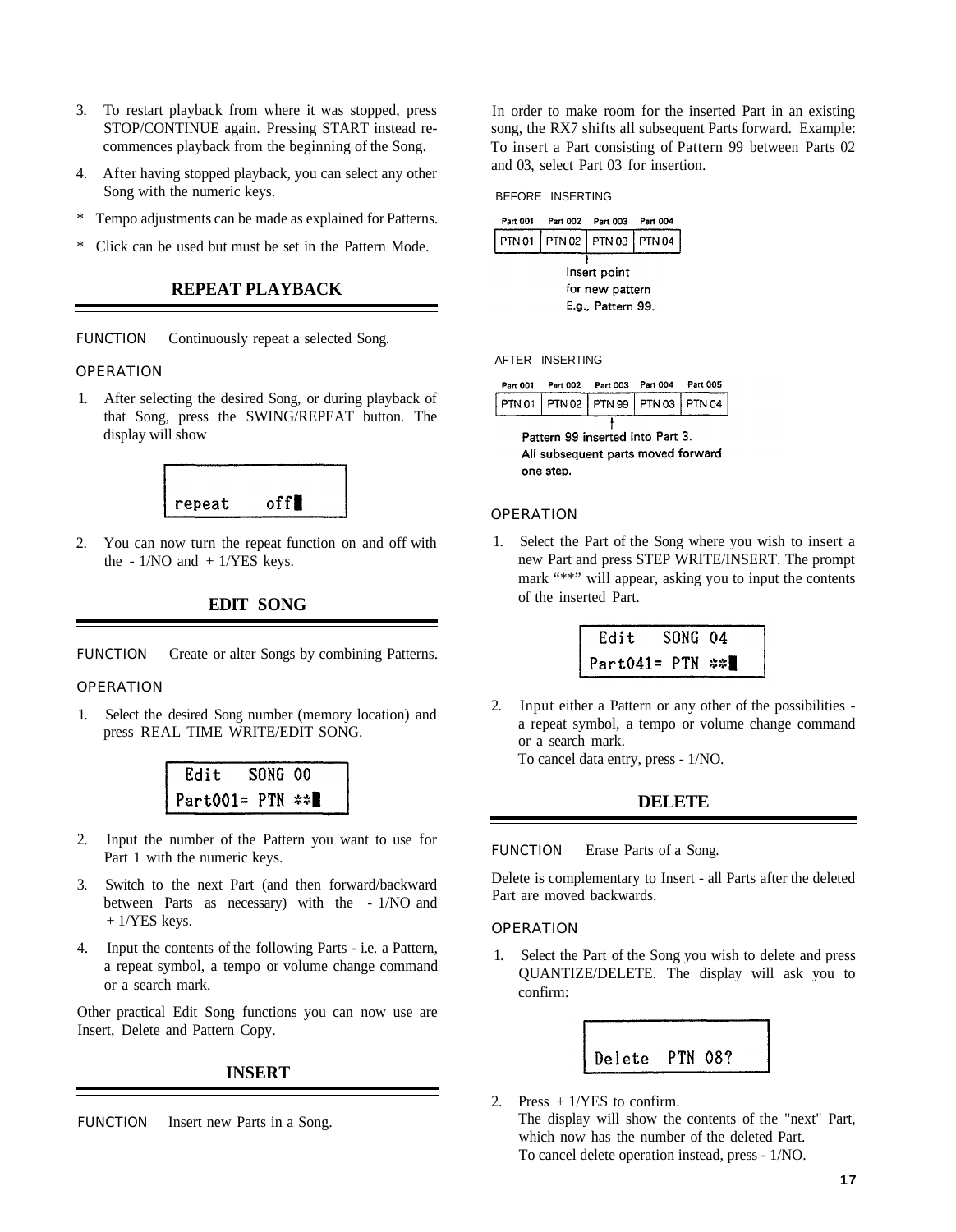#### **REPEAT COMMANDS**

<span id="page-21-0"></span>FUNCTION Enters Repeat commands in a Song for repetition of specified Parts.

Instead of entering the same Pattern numbers over and over again in a Song, you can use Repeat commands. Specified Parts or groups of Parts can be repeated up to 99 times, and "nesting" (repetitions within repetitions) on up to ten levels is also possible.

There are two Repeat commands, Begin Repeat and End Repeat, which are input at the beginning and end of the Part(s) to be repeated.

The number of repetitions can be specified within the End Repeat command. Remember that this number is always ONE LESS than the actual number of times you hear the specified section (which  $= 1$  playback  $+ N$  repetitions).

 $\sqrt{04}$ 

| Part 001 Part 002 Part 003 Part 004 Part 005 Part 006 |  |  |  |
|-------------------------------------------------------|--|--|--|
|                                                       |  |  |  |

| l PTN 01 | 1t |                | PTN 02   PTN 03   $\text{H} \times 2$   PTN |              |                |
|----------|----|----------------|---------------------------------------------|--------------|----------------|
|          |    | "Begin Repeat" |                                             | "End Repeat" |                |
|          |    |                |                                             |              | "Repeat twice" |

ACTUAL-PLAYING SEQUENCE

|  |  |  | PTN 01   PTN 02   PTN 03   PTN 02   PTN 03   PTN 02   PTN 03   PTN 04 |
|--|--|--|-----------------------------------------------------------------------|
|  |  |  |                                                                       |

Input of the Repeat commands is often easiest when done in combination with Insert, after having programmed the Song without repetitions.

#### **OPERATION**

1. Select the Part of the Song from which you want repetition to commence, and press SWING/REPEAT. The display will ask you to select the Begin or End Repeat command.

![](_page_21_Figure_12.jpeg)

- 2. Press numeric key 1 to input a Begin Repeat command, then continue editing (entering Parts) until your reach the location for the End Repeat command.
- 3. Press SWING/REPEAT. The display will again ask you to select the Begin or End Repeat command.
- 4. Press numeric key 2 to input an End Repeat command.

![](_page_21_Picture_16.jpeg)

5. You can now input the desired number of repetitions with the numeric keys and then continue editing.

#### **PART COPY**

- FUNCTION Copy a specified number of consecutive Parts to any subsequent location in a Song.
- **NOTE:** Any Parts following the copy destination point will be erased. In effect, this means you can copy only to the end of a Song.

#### • **COPYING TO END OF SONG**

BEFORE COPYING

| Part 001 Part 002 Part 003 Part 004 Part 005 Part 006 |  |                  |
|-------------------------------------------------------|--|------------------|
| PTN 12   PTN 99   PTN 44   PTN 93   PTN 31            |  |                  |
| Part to be copied                                     |  | Copy destination |

AFTER COPYING

|                                                  | Part 001 Part 002 Part 003 Part 004 Part 005 Part 006 Part 007 |  |  |
|--------------------------------------------------|----------------------------------------------------------------|--|--|
| PTN 12 PTN 99 PTN 44 PTN 93 PTN 31 PTN 99 PTN 44 |                                                                |  |  |

New parts

#### • **COPYING TO DESTINATION BEFORE END OF SONG**

BEFORE COPYING

| Part 001 Part 002 Part 003 Part 004 Part 005 |  |                                            |
|----------------------------------------------|--|--------------------------------------------|
|                                              |  | PTN 12   PTN 99   PTN 44   PTN 93   PTN 31 |
|                                              |  |                                            |

Part to be Copy Destination copied

#### AFTER COPYING

| Part 001 Part 002 Part 003 Part 004 Part 005 |  |                                            |
|----------------------------------------------|--|--------------------------------------------|
|                                              |  | PTN 12   PTN 99   PTN 44   PTN 99   PTN 44 |
|                                              |  |                                            |

**New Parts** 

Original Parts following copy destination are cleared.

#### OPERATION

1. Select the Part of the Song to which you wish to copy to  $(=$  copy destination) and press COPY. The upper line of the LCD will ask you to specify the first and final Parts of the section you want to copy:

![](_page_21_Picture_37.jpeg)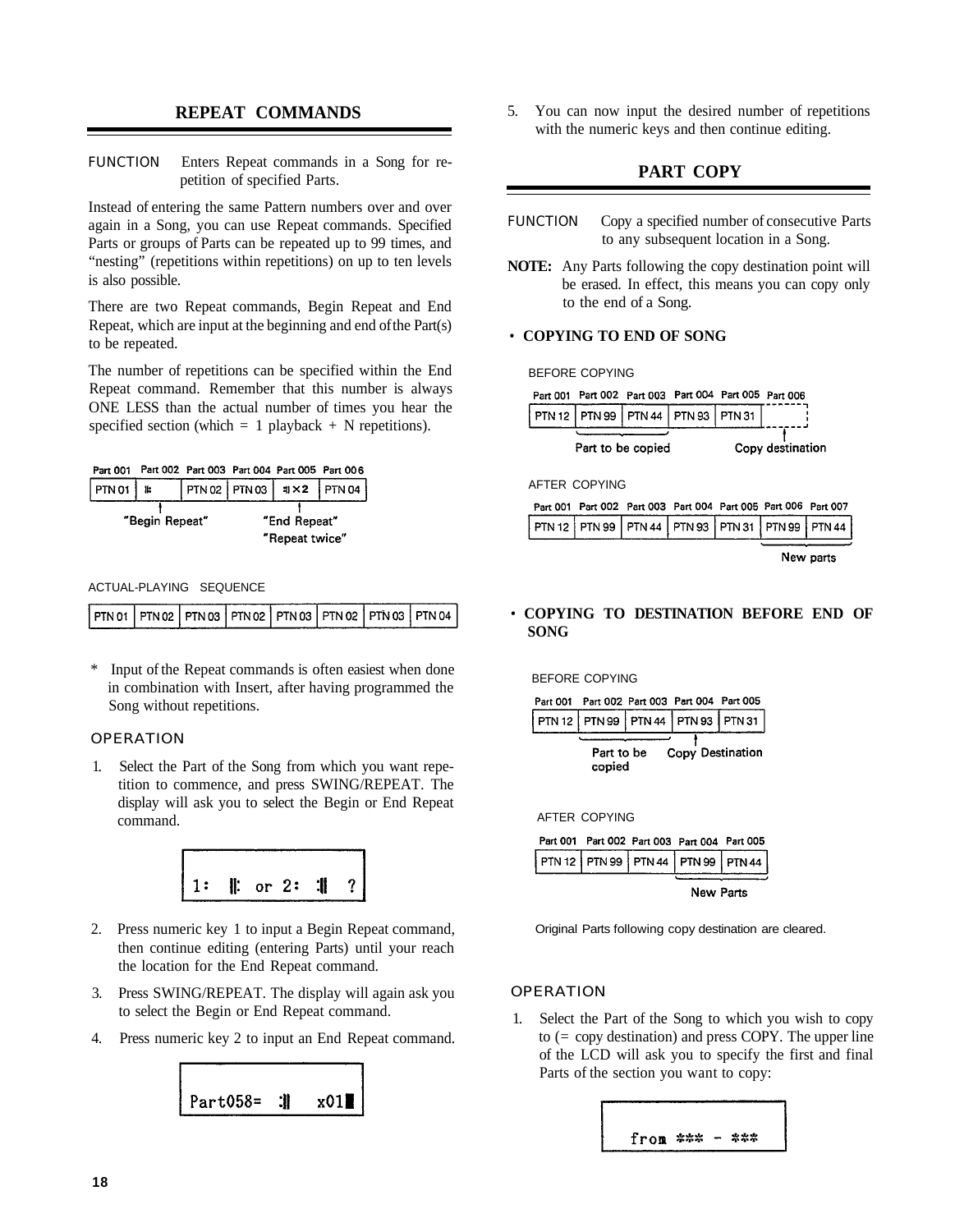- <span id="page-22-0"></span>2. Enter the three-digit numbers of the first and final Parts of the section to be copied, then press  $+1/YES$  or EN-TER to complete data input. Copying is completed, and the LCD will display the number of the empty Part location now following the end of the copied section.
- \* Should you make a mistake in specifying the section to be copied, one of the following error messages will appear and copying will be canceled.
- a) If the number of the first copied Part is larger than that of the final one, or a copy section is specified that includes the destination Part, the LCD will show:

![](_page_22_Figure_3.jpeg)

b) Should you specify a Part for copying that does not exist, the LCD will show:

![](_page_22_Figure_5.jpeg)

#### **TEMPO CHANGE COMMANDS**

FUNCTION Enters Tempo Change commands in a Song to make it gradually slower or faster.

Natural, gradual changes in tempo - accelerando (increase) or ritardando (decrease) - can be created with these commands. Both the value (in quarter notes/minute) and the duration (in quarter notes) of the tempo change can be specified.

By entering a Tempo Change command within a repeated section, you can cause accelerando or ritardando over longer passages than the 99 quarter notes which normally is the limit for a single tempo change.

- It is generally easiest to input tempo changes after having completed a song, by using Insert.
- **NOTE:** Unless you balance accelerandi with ritardandi, your Song will end in a different tempo than it started with. If you have not set an initial tempo for the Song and start to play it again immediately, it will commence at this previous final tempo. It is therefore recommended that you use Job #04 to specify an initial tempo.

#### **OPERATION**

1. Select the Part of the Song from which you want the tempo to start changing, and press CLICK/TEMPO CHANGE. The display will ask you to select Accel(erando) or Rit(ardando).

# 1:Accel or 2:Rit

2. Press numeric key 1 to select accelerando, key 2 for ritardando.

Accelerando:

![](_page_22_Figure_17.jpeg)

Duration of tempo change

Ritardando:

![](_page_22_Figure_20.jpeg)

Duration of tempo change

3. Input the value of the tempo change (i.e. by how much you want the tempo to increase/decrease) as the numerator and the duration of the tempo change as the denominator of the fraction shown on the LCD, using ACCENT 2 to switch between the two.

Say you want the tempo to increase by 15 quarter notes per minute over 4 measures. This means you have to set tempo change (accelerando) to  $+15/16$ , because 4 measures correspond to 16 quarter notes.

Instantaneous tempo changes can be achieved by setting the denominator to 0.

#### **VOLUME CHANGE COMMANDS**

FUNCTION Enters Volume Change commands at any location in a Song, to raise or lower level.

Any volume change within the voice level limits  $(0 \sim 63)$  is possible. By entering several Volume Change commands in subsequent Parts or using them in repeated sections, gradual volume changes can be achieved (e.g. for climaxes, fade-in or fade-out).

#### **OPERATION**

1. Select the Part of the Song where you want the volume to change, and press EDIT PATTERN/VOLUME CHANGE. The display will ask you to select Up(ward) or Down(ward) change.

 $1:Up$  or  $2:Down$ ?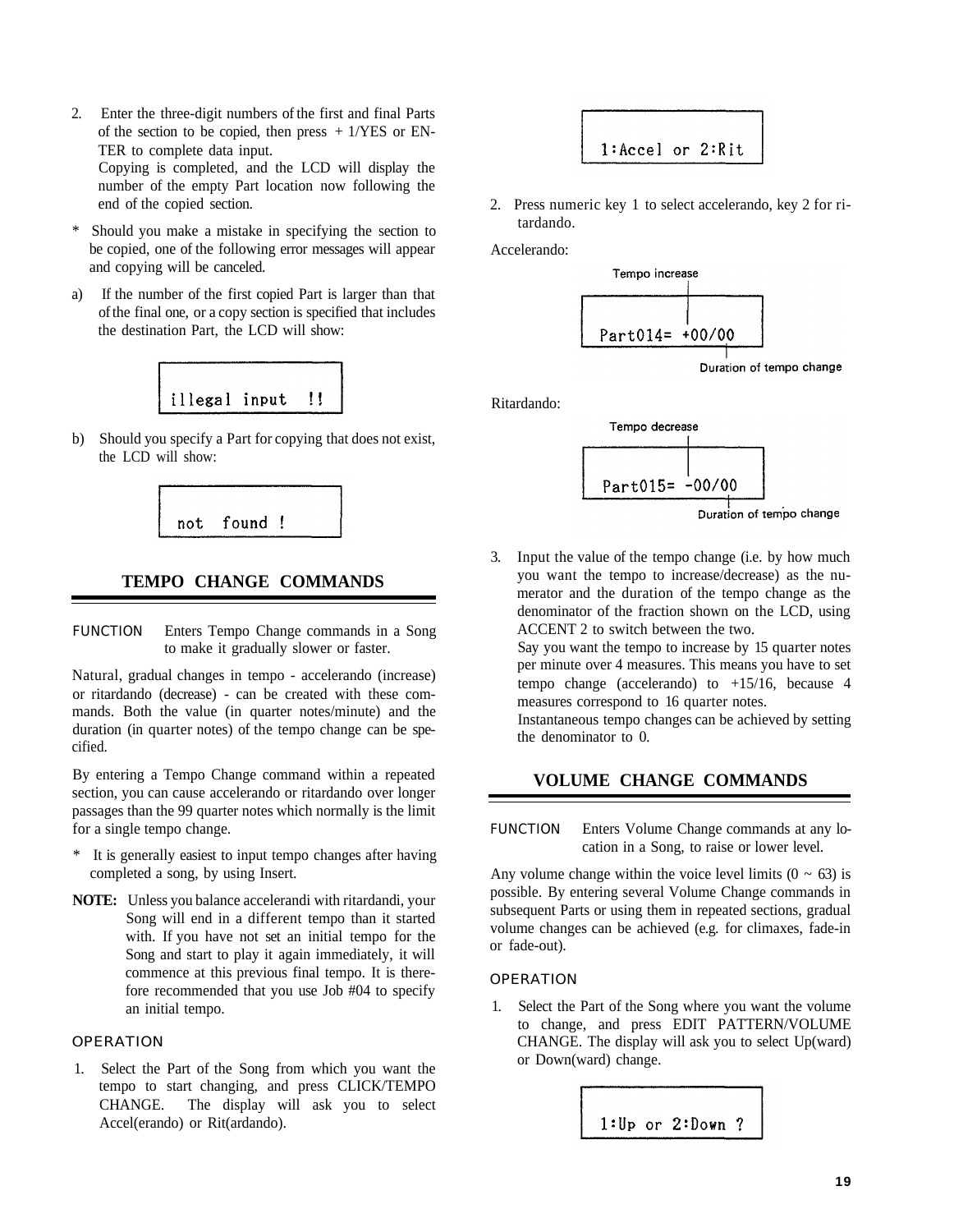<span id="page-23-0"></span>2. Press numeric key 1 to select Up or key 2 for Down.

![](_page_23_Figure_1.jpeg)

3. Input the degree (value) of volume change with the numeric keys.

#### **SONG COPY**

FUNCTION Copy entire Songs to another location. Useful when you want to alter a Song while retaining the original version.

#### OPERATION

1. Select the SONG you want to copy and press COPY. The LCD will ask you to input the copy destination number (new Song location).

![](_page_23_Figure_7.jpeg)

2. Enter the destination number with the numeric keys, then press  $+1$ /YES to copy.

The message "completed!" shows that copying has been carried out.

- \* Should you decide to copy a different Song after having specified the copy destination, move the cursor to the upper LCD line with ACCENT 2 and enter a different Song number.
- \* If the specified copy destination already contains a Song, this Song will be erased to make room for the new Song. To avoid mistakes, the LCD asks

![](_page_23_Picture_12.jpeg)

if the copy destination is occupied. You can now cancel Song Copy with the - 1/NO key or execute copying with the  $+1$ /YES key.

#### **SONG CLEAR**

FUNCTION Erase entire Songs.

It is also possible to clear all 20 Songs simultaneously with UTILITY Job #06.

#### **OPERATION**

1. Select the Song you want to erase and press CLEAR.

#### Clear **SONG 00?**

2. Press + 1/YES. The LCD will ask

![](_page_23_Figure_21.jpeg)

3. Press  $+1/YES$  to confirm (or - 1/NO to cancel Song Clear).

After displaying the message "completed!", the LCD will show the cleared Song location.

#### **JOBS**

The Song functions listed on the extreme left of the front panel Job Menu under SONG and EDIT SONG are selected by entering the respective Job number, i.e. by pressing JOB and then inputting a two-digit number with the numeric keys.

Except for Job #01, Mark Search, which is also available in Song Selection mode, these Jobs can only be accessed during Edit Song mode.

#### **JOB #01: MARK/PART SEARCH**

FUNCTION Instantly locate a specified point in a Song. A very useful feature both for playback and editing, this lets you instantly locate any Part in a Song or a location marked according to Job #02.

#### **OPERATION**

1. Select Job #01. The lower line of the display will ask you to input the Pattern or Mark you want to locate.

![](_page_23_Picture_31.jpeg)

2. a: PART SEARCH

If you are looking for a certain Part, enter its three-digit number with the numeric keys. As soon as the first digit is input, the display will change to

![](_page_23_Picture_34.jpeg)

After all three digits have been entered correctly, the Part you were looking for will appear on the display.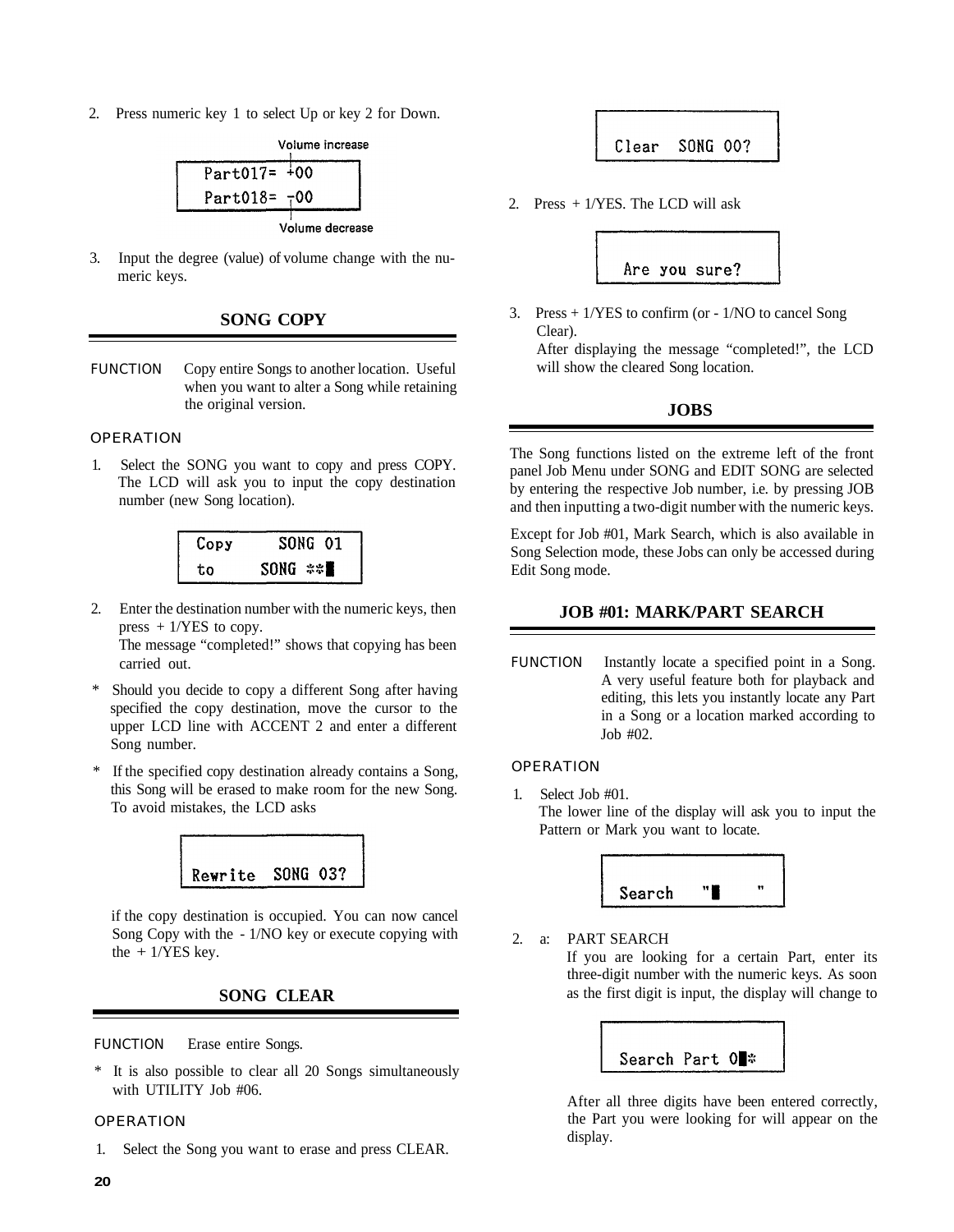<span id="page-24-0"></span>Should you make a mistake during number entry (for instance forgetting to start with a zero for numbers under 100), the display will show

![](_page_24_Figure_1.jpeg)

If this occurs, select Job #01 again and carefully enter the right number.

2. b: MARK SEARCH

If you are looking for a certain Mark previously input with Job #02, enter the Mark's name using the alphabet keys (= Instrument keys) and numeric keys as explained for Job #02 below.

After the entire Mark name has been entered correctly, the marked location you were looking for will appear on the display.

If you have made a mistake during Mark name entry, the LCD will show

![](_page_24_Picture_7.jpeg)

If this happens, select Job #01 again and carefully enter the correct Mark name.

#### **JOB #02: MARK SET**

FUNCTION Name a specific point in a Song for later instantaneous location.

Any point in a Song can be given a name consisting of up to six characters (letters and numerals). This "Mark" is useful both for making the structure of the Song clearer (by entering names such as "INTRO" or "1.MELO") as well as for later instant location at any time using Job #01 explained above.

A Mark is also counted as a Part.

#### **OPERATION**

1. Making sure that the Edit Song mode is entered, select Job #02.

The lower line of the display will ask you to input the Mark you want to name.

![](_page_24_Figure_16.jpeg)

- 2. Input a name of up to six characters using the Instrument keys and numeric keys.
- \* In addition to the Instrument keys, ACCENT 1 and 2 are used to input Y and Z. EFFECT  $(1)$  enters a space, and DAMP **(9**) a period.

Lower case letters can be input by holding down SHIFT/COMPARE while pressing a letter key.

The cursor is moved backward and forward with the - 1/NO and +1/YES keys.

- \* Note that Mark names can not begin with a numeral.
- 3. When you have completed name input, press ENTER. The display will change to

![](_page_24_Figure_23.jpeg)

indicating that a Marker with the displayed name has been entered in the indicated Part location.

#### **JOB #03: SONG NAME**

FUNCTION Name or rename a Song.

#### **OPERATION**

1. Making sure that the Song you want to name is selected and Edit Song mode entered, access Job #03. The lower line of the display will ask you to input the Song name.

![](_page_24_Picture_29.jpeg)

- 2. Input a Song name of up to eight characters as explained above for Mark name entry.
- \* Unlike Mark names, Song names may begin with a numeral.
- 3. When you have completed input of the Song name, press ENTER.

The LCD will revert to normal Edit Song display, indicating that the Song name has been entered.

\* This function can also be used to rename Songs, i.e. alter their present name.

The Song's current name will be displayed when the Song Name Job is called up, and can then be changed in the same way as entering a new name.

#### **JOB #04: INITIAL TEMPO**

FUNCTION Set the initial tempo of a Song.

Allows you to determine the tempo with which a Song will always start during playback. (Tempo changes within the Song remain valid).

Tempo can still be altered manually at any time.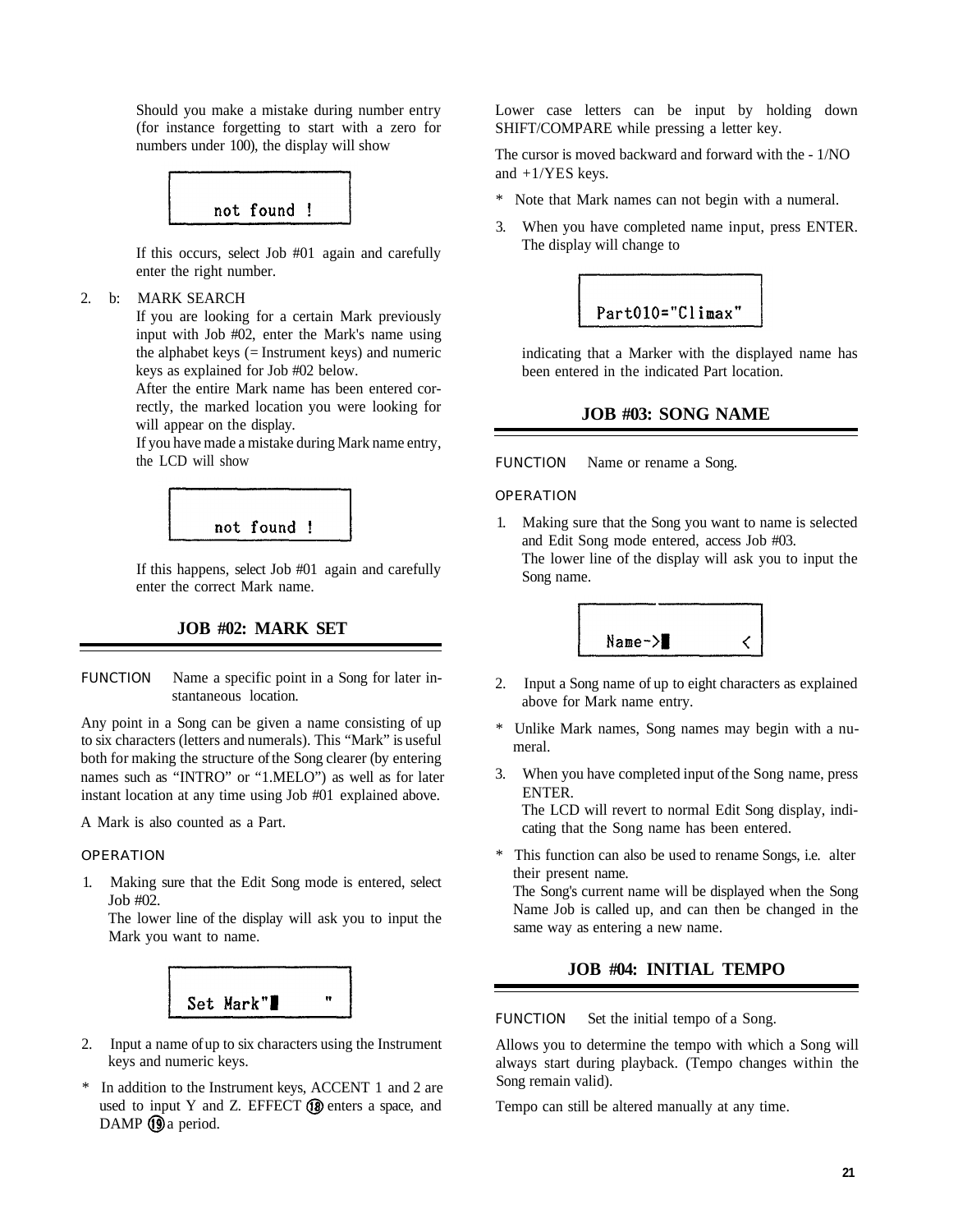#### OPERATION

1. Select the Song whose initial tempo you want to set, enter Edit Song mode and select Job #04. The lower line of the display will show whether the Initial Tempo setting is on or off.

![](_page_25_Figure_2.jpeg)

- 2. If necessary, turn Initial Tempo on with + 1/YES. (Initial Tempo can be turned off by pressing - 1/NO, then ENTER.)
- 3. Press ENTER to display the current Initial Tempo value.

![](_page_25_Figure_5.jpeg)

- 4. Alter the initial tempo setting with the 1/NO and + 1/YES keys or by entering the new value directly with the numeric keys.
- 5. Press ENTER to input the new value. The LCD will change to the Edit Song display.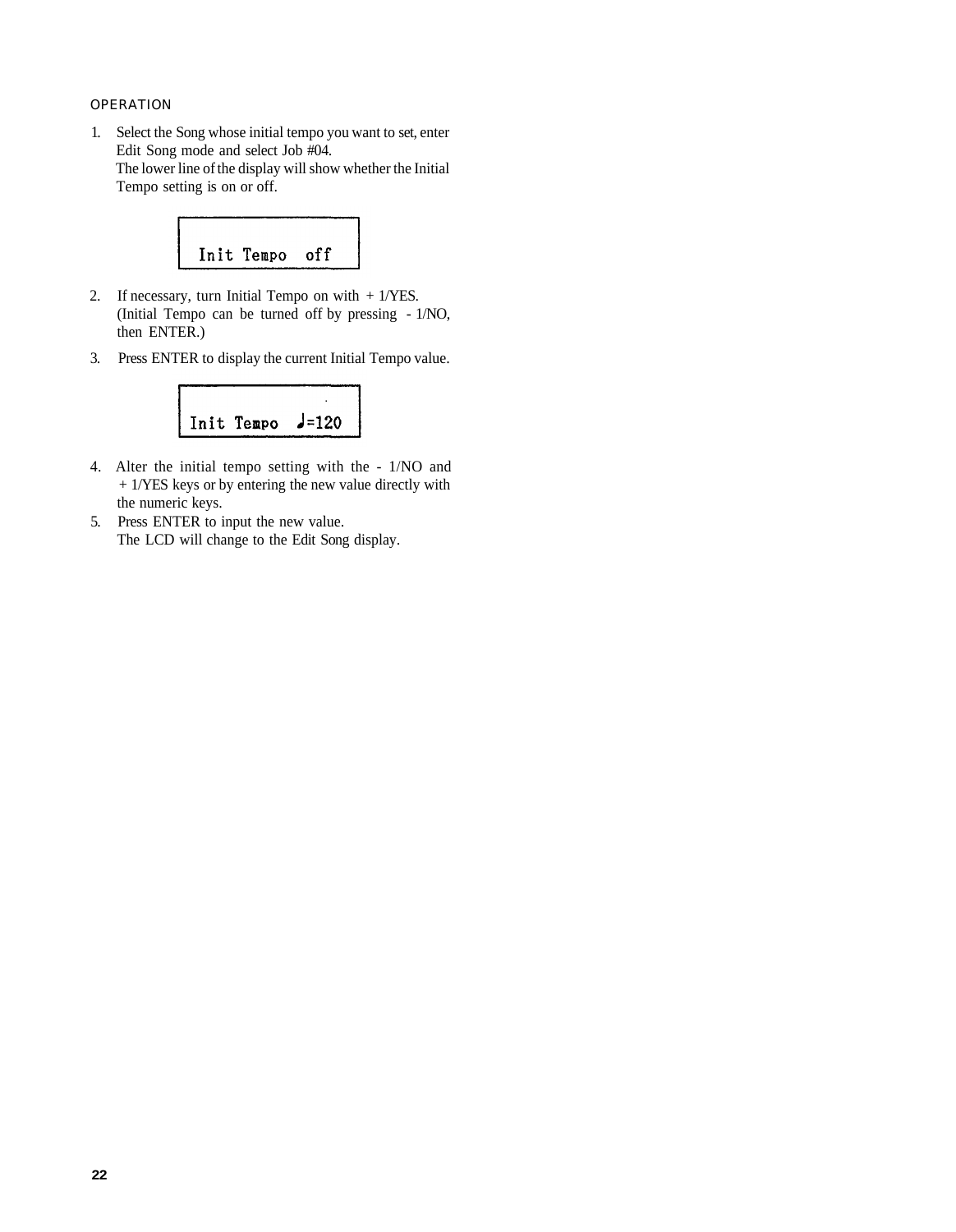#### <span id="page-26-0"></span>**OVERVIEW**

The Chain Mode lets you

- \* Create a maximum of 3 Chains consisting of up to 90 Songs (Steps).
- \* Select a Chain and play it at the desired tempo.
- Erase (clear) a Chain. On the RX7, the word "Chain" refers to a combination of Songs, ordered as "Steps" within the Chain. You can thus create accompaniment sequence s for whole groups of Songs, either for live performance or recording.
- To use Chain functions, always enter Chain Playback Mode first by pressing CHAIN. Select other Jobs by then pressing Job and entering the Job number.

#### **JOB 01: CHAIN PLAYBACK JOB #02: CHAIN EDIT**

FUNCTION Playback of selected Chain.

#### OPERATION

1. After pressing CHAIN, select the desired Chain with numeric keys 0, 1 or 2.

Number of measures in Chain

| CHAIN 2 meas0115 |  |  |  |
|------------------|--|--|--|
| >CHAIN ME <      |  |  |  |
|                  |  |  |  |

Chain name

2. Press START (4) or STOP/CONTINUE 13. The RUN LED will light, and the display will change to

![](_page_26_Figure_15.jpeg)

![](_page_26_Picture_16.jpeg)

**Current Step number Current Song number** 

The display continues to change, showing the current position in the Chain and the current Song (Step) until playback stops at the end of the Chain.

- 3. To stop playback at any time, press STOP/CONTINUE. The RUN LED will go out, and the first measure appears again on the LCD.
- 4. To restart playback from where it was stopped, press STOP/CONTINUE again. Pressing START instead recommences playback from the beginning of the Chain.
- 5. After having stopped playback, you can select another Chain with numeric keys 0 to 2.
- Tempo adjustments can be made as explained for Patterns.
- \* Click can be used but must be set in the Pattern Mode.

FUNCTION Combining Songs to form a new Chain, or altering existing Chains.

Creating a Chain from Songs (Steps) is basically the same as creating a Song out of Patterns and other Parts. Maximum Step number is 90.

#### **OPERATION**

1. After pressing CHAIN, select the desired Chain with numeric keys 0, 1 or 2, then access Job #02.

> Edit CHAIN 2 Step01= SONG \*\*

(If you are altering an existing Chain, the first Song number will appear in place of the prompt marks "\*\*".)

- 2. Select the Song to be used for Step 1 by entering its location with the numeric keys.
- 3. Press  $+1/YES$  to input the selected Song and switch to the next Step. (The  $-1/NO$  and  $+1/YES$  keys can be used to switch between existing Steps.) Continue this process until you have programmed the entire Chain.
- \* The INSERT and DELETE keys can be used as during Edit Song.

#### **JOB #03: CHAIN NAME**

FUNCTION Naming or renaming Chains.

#### **OPERATION**

1. Either call up the Chain Playback display or select Job #03.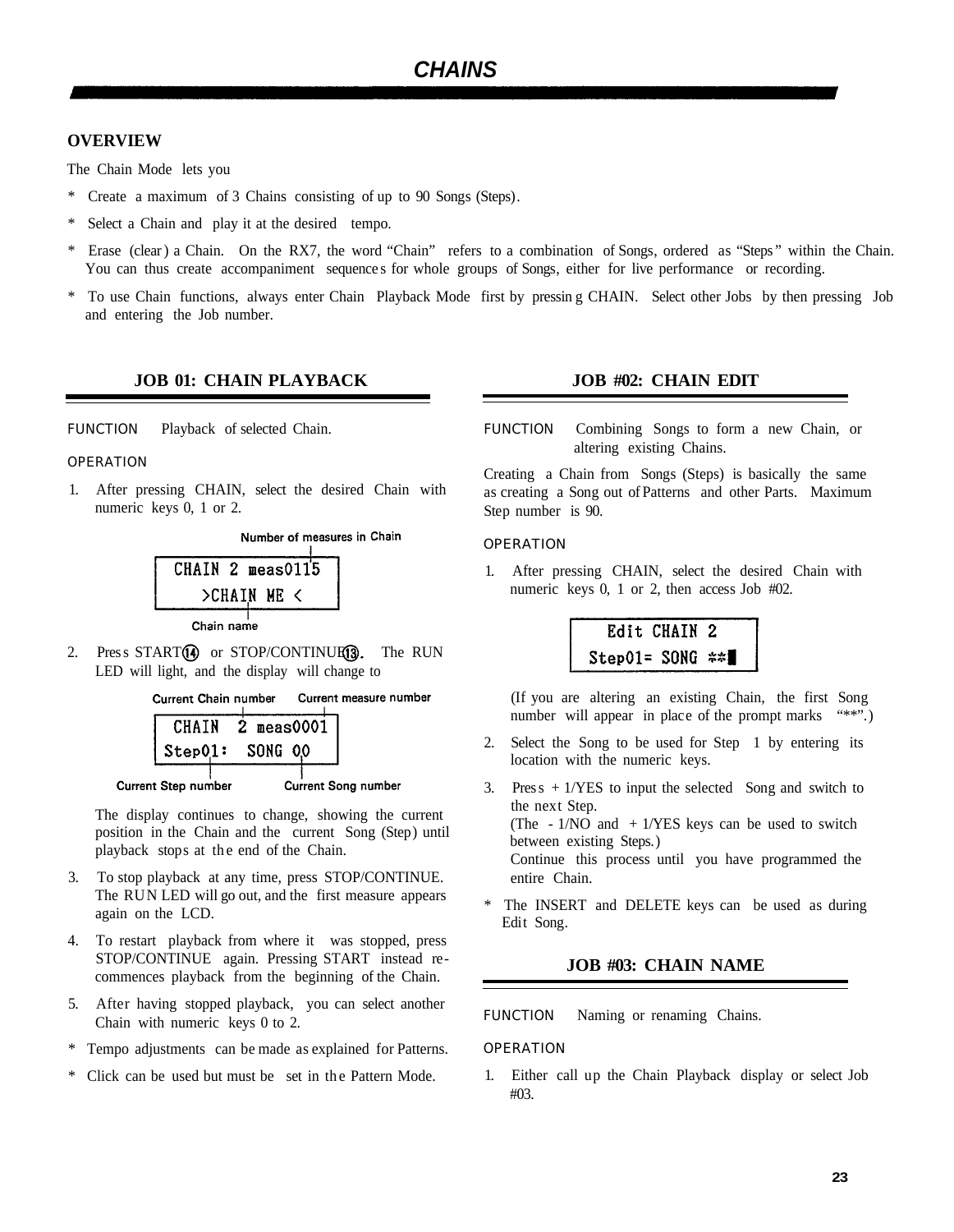<span id="page-27-0"></span>

| $CHAIN 2 \cdot meas0115$ |
|--------------------------|
|                          |

2. Input a Chain name of up to eight characters as explained above for Mark name entry. Pressing ENTER after writing the Chain name returns you to the Chain Playback display .

#### **JOB #04: CHAIN CLEAR**

FUNCTION Erasing entire Chains .

#### OPERATION

1. Select the Chain you want to eras e and enter Job #04.

![](_page_27_Figure_6.jpeg)

2. Press + 1/YES. The LCD will ask

![](_page_27_Picture_8.jpeg)

3. Press  $+1/YES$  to confirm (or  $-1/NO$  to cancel Chain Clear).

After displaying the message "completed!", the LCD will show the cleared Chain location.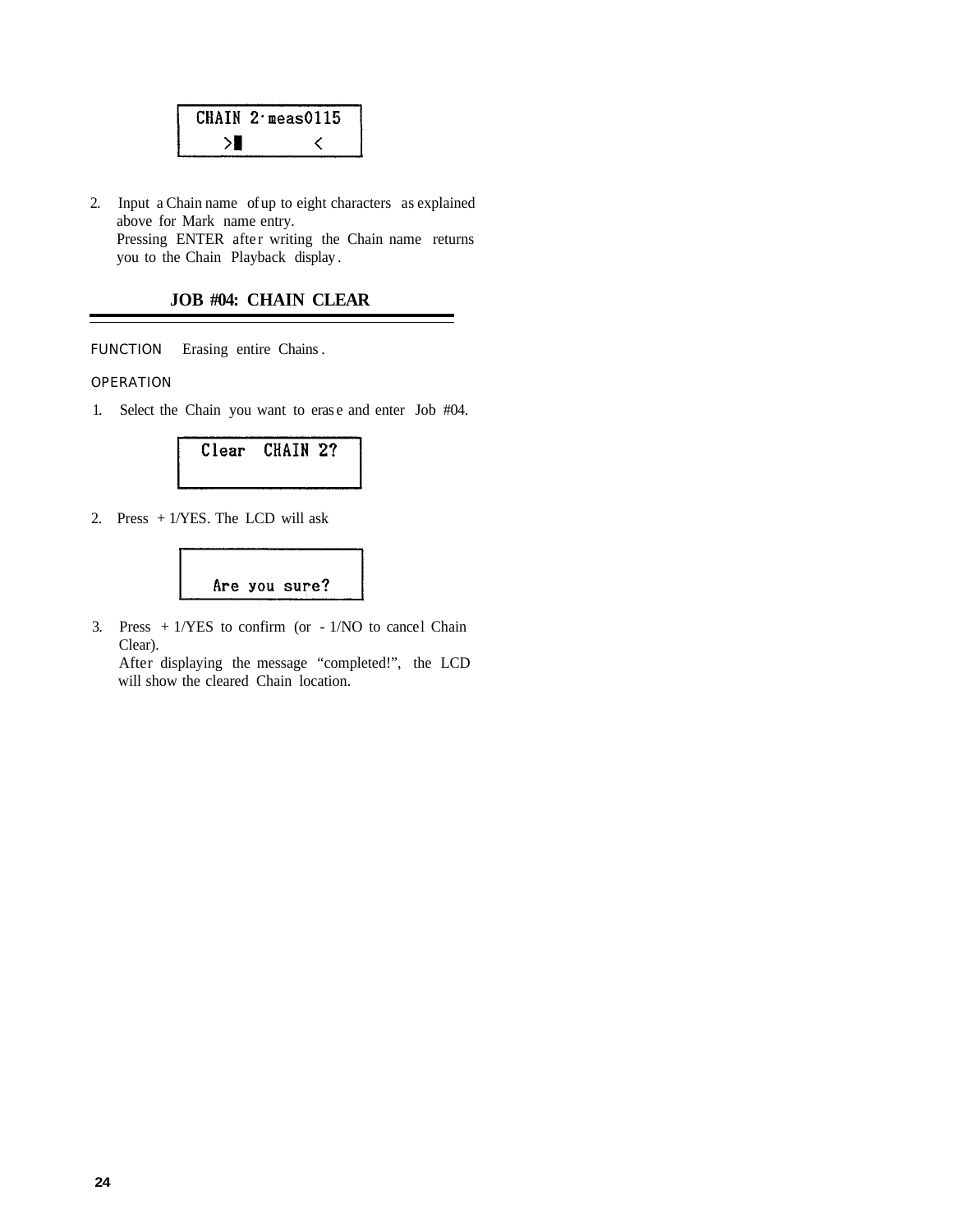#### <span id="page-28-0"></span>**OVERVIEW**

The Edit Voice mode lets you:

- \* Edit (alter) parameters such as pitch, level or pan position for any voice.
- \* Create special effects for individual voices, including pitch bends, vibrato and tremolo.
- Store edited data in the internal memory.
- \* Reset an edited voice to its original values.

The character of individual instruments can be changed dramatically with Edit Voice, particularly by adjusting a combination of parameters, such as e.g. decay rate, pitch bend rate/range and pitch.

Edit Voice allows you to set the basic values of certain parameters which can be additionally altered according to Key Assign (see below) and, on a note by note basis, with Edit Pattern as explained above. Changes made with Edit Voice also affect instruments in existing Patterns.

Press EDIT VOICE to enter this mode. The display will show the voice and editing Job last selected.

| Edit Voice :KeyH |       |
|------------------|-------|
| Decay Rate       | $=13$ |

To specify any other Job, press JOB. The lower line of the LCD will ask you to input the numbe r of th e desired Job:

| push Job# |  |  |
|-----------|--|--|

Enter the Job number with the numeric keys. Data is input with the  $-1/NO$  and  $+1/YES$  keys and the DATA entry slider  $(4)$ . As soon as any data is altered, the "E" in "Edit Voice" will change to lower case.

| edit Voice | :KeyH |
|------------|-------|
| Decay Rate | $=15$ |

You can compare this altered value with the previous one by pressing SHIFT/COMPARE (= STOP/CONTINUE key), in which case a bar will appear over the "e" in "edit" and the original value will be displayed.

| edit Voice | :KeyH |
|------------|-------|
| Decay Rate | $-13$ |

Data cannot be altered during the "e-bar" display. (The cursor disappears). To continue editing, press SHIFT/COMPARE again.

#### **JOB #01: VOICE SELECT**

FUNCTION Select any voice for editing or for checking its parameter settings.

#### **OPERATION**

Instrument key the voice is currently assigned to

 $\mathbf{H}$ 

| Edit Voice:KeyG   |  |
|-------------------|--|
| Voice: 37-E. Tom4 |  |

1. Select Job #01. 2. Select the voice you want to edit or check by tapping its Instrumen t key or entering the voice numbe r directly with the numeric keys. (See Voice List in the BASIC CONCEPTS AND FEATURES section.)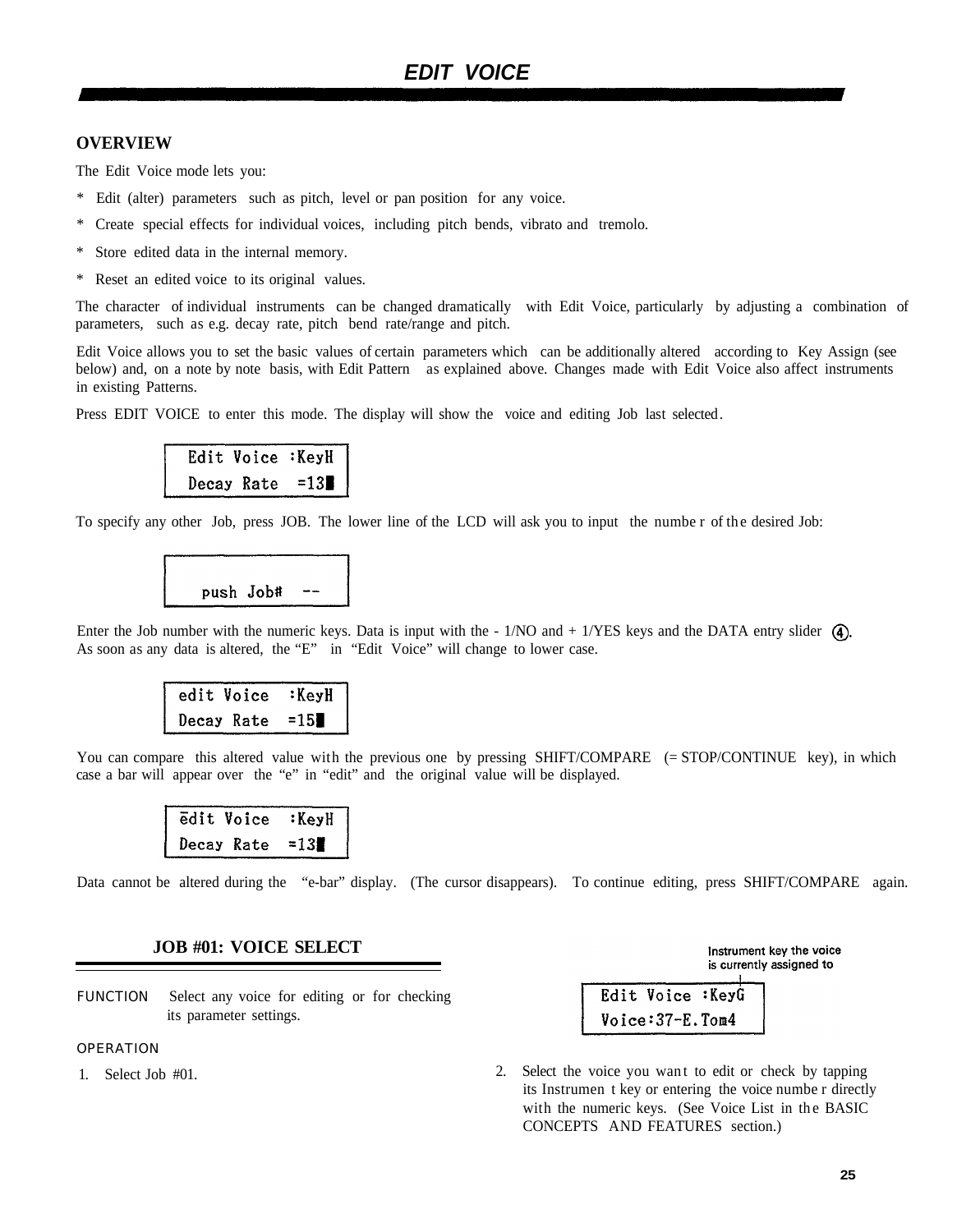- <span id="page-29-0"></span>Selecting a voice currently not assigned to any Instrument key displays "key-" on the upper right. Such voices may be edited, but you can only hear the results if you play the corresponding key on a connected and appropriately assigned MIDI keyboard.
- 3. Continue by selecting one of the following editing Jobs.
- **NOTE:** Edited values have to be stored (Job #07) to become permanent. If you have edited a voice but do not perform Voice Store, the first "e" of "edit Voice" will remain lower case, and all edited values will by lost if a different voice is selected (or the same one specified again) with Job #01.

Therefore, pay attention if you enter Voice Select mode and the first "e" of "edit Voice" is lower case. (Lost data can be retrieved from the edit recall buffer with Job #09.)

#### **JOB #02: PITCH**

- FUNCTION Sets basic pitch of selected voice.
- 

• Range:  $-3600 \sim +2400$  cent (in 10-cent steps)  $(= -3$  to  $+2$  octaves)  $(100 \text{ cent } = 1 \text{ semitone})$ 

#### OPERATION

1. Select Job #02. The lower display line will show

![](_page_29_Figure_10.jpeg)

2. To adjust the pitch upward or downward in semitone (100 cent) steps, use the DATA slider or -1/NO and + 1/YES keys.

For finer adjustments in 10-cent steps, hold down the numeric key 0 and press - 1/NO or + 1/YES.

#### **JOB #03: DECAY**

FUNCTION Sets basic decay rate of selected voice.

• Range: Decay Rate  $= 01 \approx 31$ 

Think of the "decay" of a sound as the speed with which it dies out. The faster the decay  $(=$  the HIGHER the Decay Rate value), the SHORTER the sound. The slower the decay  $($  = the lower the Decay Rate value), the longer the sound.

Try changing the Decay Rates of various voices to get a feeling for the influence of this setting on the sound characteristics .

\* The Decay Rate setting has no effect on "reverse" voices.

#### OPERATION

1. Select Job #03. The lower display line will show

![](_page_29_Picture_21.jpeg)

2. To lengthe n or shorte n the decay  $($ = lower or raise the Decay Rate value), use the  $-1/NO$  and  $+1/YES$  keys or DATA slider.

#### **JOB #04: BEND**

FUNCTION Sets bend parameters of selected voice.

• Range: Bend Rat  $e = 0 \sim 60$ Bend Range =  $-60 \sim +60$ 

The expression "bend" as used for the RX7 refers to linear pitch bend effects which automatically raise or lower the pitch of a note while it is being played.

Two parameters can be adjusted - Bend Rate, which determines the speed of the pitch bend, and Bend Range, which determines how great the change in pitch will be.

#### OPERATION

1. Select Job #04. The lower display line will show either of the following display types. To switch between them. press numeric key 1 ( $\rightarrow$  Rate) or 2 ( $\rightarrow$  Range).

1:

2:

Bend Rate =  $04$ 

The Bend Rate can be set between 0 and 60 (unit: 10 cent per 10 microseconds). Increasing this value speeds up the pitch bend effect.

$$
\boxed{\text{Bend Range = + 08}}
$$

The Bend Range can be set between  $-60$  and  $+60$  (unit:  $100$  cent  $= 1$  semitone). Raising this value increases the pitch difference between the beginning and the end of the bend effect.

#### **JOB #05: VOICE LEVEL**

FUNCTION Sets basic volume of selected voice.

• Range: Voice Level =  $0 \sim 63$ 

OPERATION

1. Select Job #05. The lower display line will show

Voice Level =54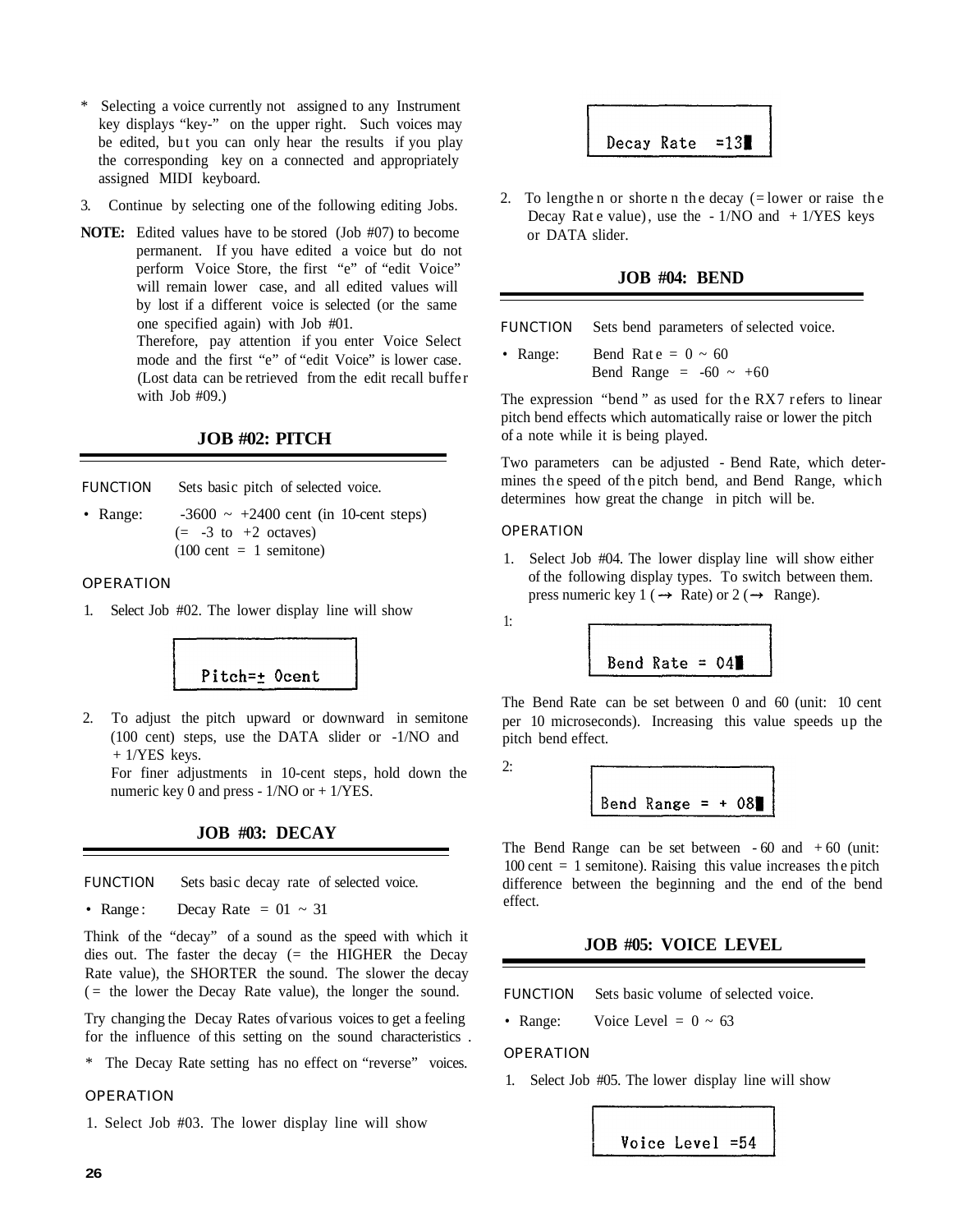<span id="page-30-0"></span>2. Adjust the volume (= level) with the DATA slider or  $-1/NO$  and  $+1/YES$  keys.

#### **JOB #06: PAN**

FUNCTION Sets basic pan position of selected voice.

• Range: 0 (full left) to 15 (full right)

#### **OPERATION**

1. Select Job #06. The lower display line shows

![](_page_30_Figure_6.jpeg)

The basic pan position of the selected voice can be confirmed visually with the above graphic display.

- 2. Adjust the pan position with the  $-1/NO$  and  $+1/YES$ keys or DATA slider.
- The pan position affects the maximum polyphonic number that can be set with Job #011. Higher polyphonic numbers can be set when pan is full left, full right or exactly centered, than with other stereo positions.

#### **JOB #07: VOICE STORE**

FUNCTION Saves all edited data of currently selected voice in the internal memory.

Unless the edited data of a voice is stored with this function, it will be cleared as soon as a different voice is selected for editing.

Storing Edit Voice settings with this function makes them permanent. However, voices can be restored to their original (factory) settings with Job #08, Voice Initialize.

#### **OPERATION**

1. Select Job #07. The lower display line asks you

![](_page_30_Figure_16.jpeg)

2. If you made a mistake and do not want to store, press - 1/NO. Otherwise press + 1/YES. The display will ask

![](_page_30_Figure_18.jpeg)

- 3. Confirm by pressing  $+1/YES$ , or press  $-1/NO$  to cancel.
- 4. If you chose YES, the message

![](_page_30_Picture_21.jpeg)

will appear, and the "e" in "edit Voice" on the upper LCD line will change to a capital "E", indicating that another voice can now be selected for editing.

#### **JOB #08: VOICE INITIALIZE**

FUNCTION Restores edited voices to their original parameter settings.

#### **OPERATION**

1. Select Job #08. The lower display line asks you

![](_page_30_Figure_27.jpeg)

2. If you do not want to initialize, press - 1/NO. Otherwise press  $+1$ /YES. The display will ask you to confirm:

Are you sure?

- 3. Press  $+1/YES$  (or  $-1/NO$  to cancel). The message "completed!" is displayed.
- \* Though the voice has now been initialized, the initial values are still not saved - indicated by the "e" in "edit Voice" remaining lower case. Unless you store these initial values with Job "07", the settings will revert to the altered ones prior to Voice Initialize as soon as you select another voice for editing.

#### **JOB #09: EDIT RECALL**

FUNCTION Recalls edited parameter settings that have been mistakenly erased.

As explained under Voice Store, the edited data of a voice is lost as soon as a different voice is selected with Job #01, unless it has been stored. Should you forget this and switch to a different voice before saving data you are currently editing, the data of the last voice edited can be recalled with this function.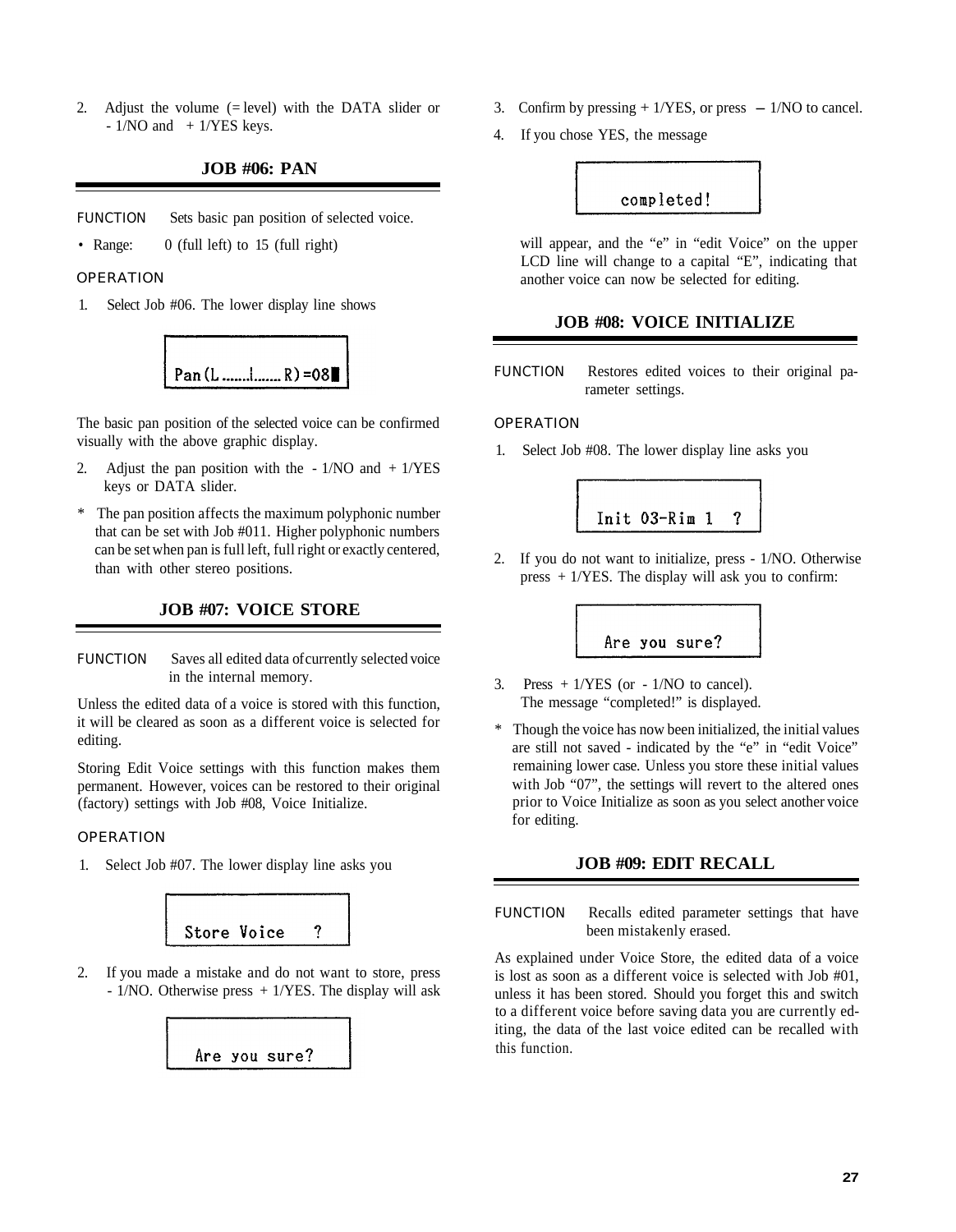#### <span id="page-31-0"></span>**OPERATION**

1. Select Job #09. The lower display line asks

![](_page_31_Figure_2.jpeg)

2. If you do not want to recall, press - 1/NO. Otherwise press  $+1$ /YES. The display will ask you to confirm:

![](_page_31_Figure_4.jpeg)

3. Press  $+1/YES$  (or  $-1/NO$  to cancel). The previously edited data is recalled, and the LCD switches to the Voice Select display. You can now continu e editing that voice or store the recalled data.

#### **JOB #10: LFO**

FUNCTION Set LFO parameters for selected voice.

On the RX7, LFOs (Low Frequency Oscillators) can be used to alter the pitch and/or volume of voices for a variety of effects such as vibrato, tremolo or "distortion". The LFO parameters available are

- 1: Frequency determines the speed of the LFO effect. Values: 2.4, 5.6, 6.0, 6.4, 6.9, 9.8, 48.8, 78.1 Hz (cycles per second)
- 2: AMD (Amplitude Modulation Depth) determines the intensity of the effect on the amplitude  $(=$ volume level) of a voice ("tremolo" depth). Range:  $0 \sim 3$
- 3: PMD (Pitch Modulation Depth) determines the intensity of the effect on the pitch of a voice ("vibrato" depth). Range:  $0 \sim 7$

#### **OPERATION**

1. Select Job #10. One of the following types of display will appear. Switch between them with numeric keys 1,2,3 according

to the menu written immediately above the PATTERN SONG key.

![](_page_31_Figure_15.jpeg)

![](_page_31_Figure_16.jpeg)

Raising th e valu e increases the cycle speed.

2.

![](_page_31_Figure_19.jpeg)

0 indicates no effect. Higher values increase vibrato intensity.

3:

![](_page_31_Picture_22.jpeg)

0 indicates no effect. Higher values increase tremolo intensity.

Experiment with various settings to get an idea of the possibilities.

#### **JOB #11: POLY**

FUNCTION Sets polyphonic number of selected voice.

• Range:  $1 \sim 8$ 

The "polyphonic number " determines the maximum number of notes that can be output simultaneously by one voice. Usually, it is left at 1. Since only one note can sound at a time with this setting, hitting the same Instrument key consecutively will damp the previous output of that voice. During fast drum rolls, for instance, this leads to an unnatural effect, which can be avoided by raising the poly number.

The poly number value is also set to over 1 with instruments such as Brass or DX7-Orchestra when these are to be used for chords (harmonies).

\* The maximum polyphonic number that can be set for a voice depends on its pan setting.

#### OPERATION

1. Select Job #11.

![](_page_31_Picture_33.jpeg)

2. Use the  $-1/NO$  and  $+1/YES$  keys or DATA slider to input the desired polyphonic number.

#### **JOB #12: EFFECT**

FUNCTION Sets effect parameters for selected voice.

Basically, this Job functions somewhat like a combination of digital delay and pitch shifter: it repeats the sound 2, 3 or 4 times, depending on the Simul Number setting. (If the delay time is 0 and the poly number is set accordingly, these "repeats" sound simultaneously to form a "chord" depending on the pitch settings.) Since each of these repeats can have a different pitch, level or pan setting, you can, for instance, have the the sound bounce between left and right channels while playing a "melody", or gradually recede towards the left background with a rising pitch.

With a bit of imagination and experimentation, the following parameters allow you to create a whole host of interesting effects.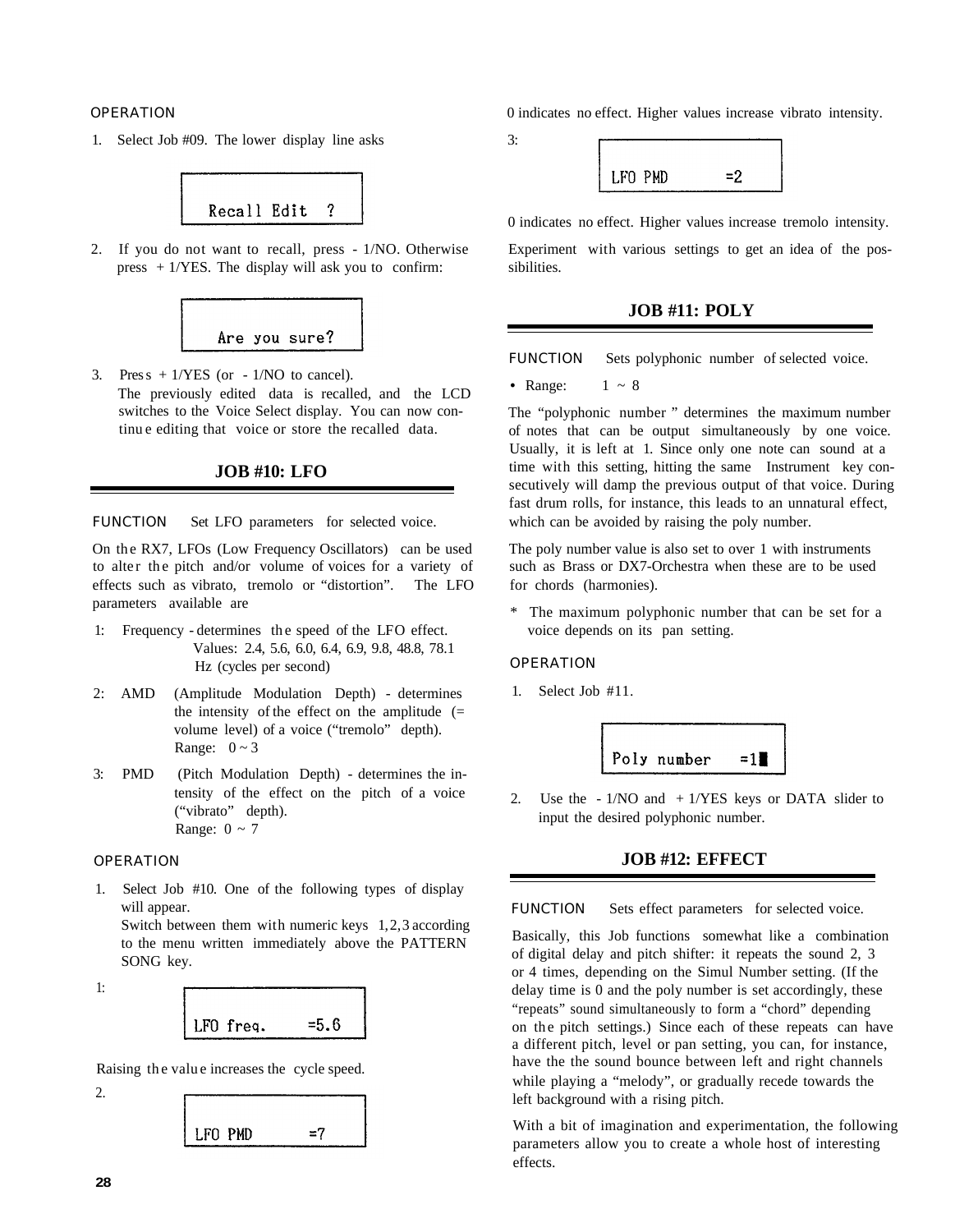| Parameter       | Range            | <b>Function</b>                                                                                        |  |
|-----------------|------------------|--------------------------------------------------------------------------------------------------------|--|
| 1: Simul number | $2 \sim 4$       | Determines number of "repeats".                                                                        |  |
| 2: Delay time   | $0 \sim 50$      | Time between repeats (in units of 10 milliseconds).                                                    |  |
| 3: Pitch        | $-600 \sim +600$ | Pitch difference between the individual repeat<br>sounds and the original sound (in units of 10 cent). |  |
| 4: Level        | $-63 - +63$      | Volume difference between the individual repeat<br>sounds and the original sound.                      |  |
| $5:$ Pan        | $-14 \sim +14$   | Difference between the pan positions of the indi-<br>vidual repeat sounds and the original sound.      |  |

The parameters are selected with the corresponding numeric keys 1 through 5. To switch between parameter value displays for the individual repeat sounds (2nd, 3rd and 4th pitch/level/pan), press the corresponding numeric keys 3 through 5.

\* Effects can be switched on and off for all voices with the EFFECT key  $(①)$ . The EFFECT LED  $(③)$  lights up when Effect is on.

However, the EFFECT key does not turn off effects for voices that are already programmed in Patterns.

\* Effects can be turned on and off within programmed Patterns using Edit Pattern.

#### OPERATION

1. Select Job #12, then the desired effect parameter using numeric key

1: 2: 3: 4: 5:

To switch between, say, 4th and 2nd pitch, press numeric key 3. Use the - 1/NO and + 1/YES keys or DATA slider to input data.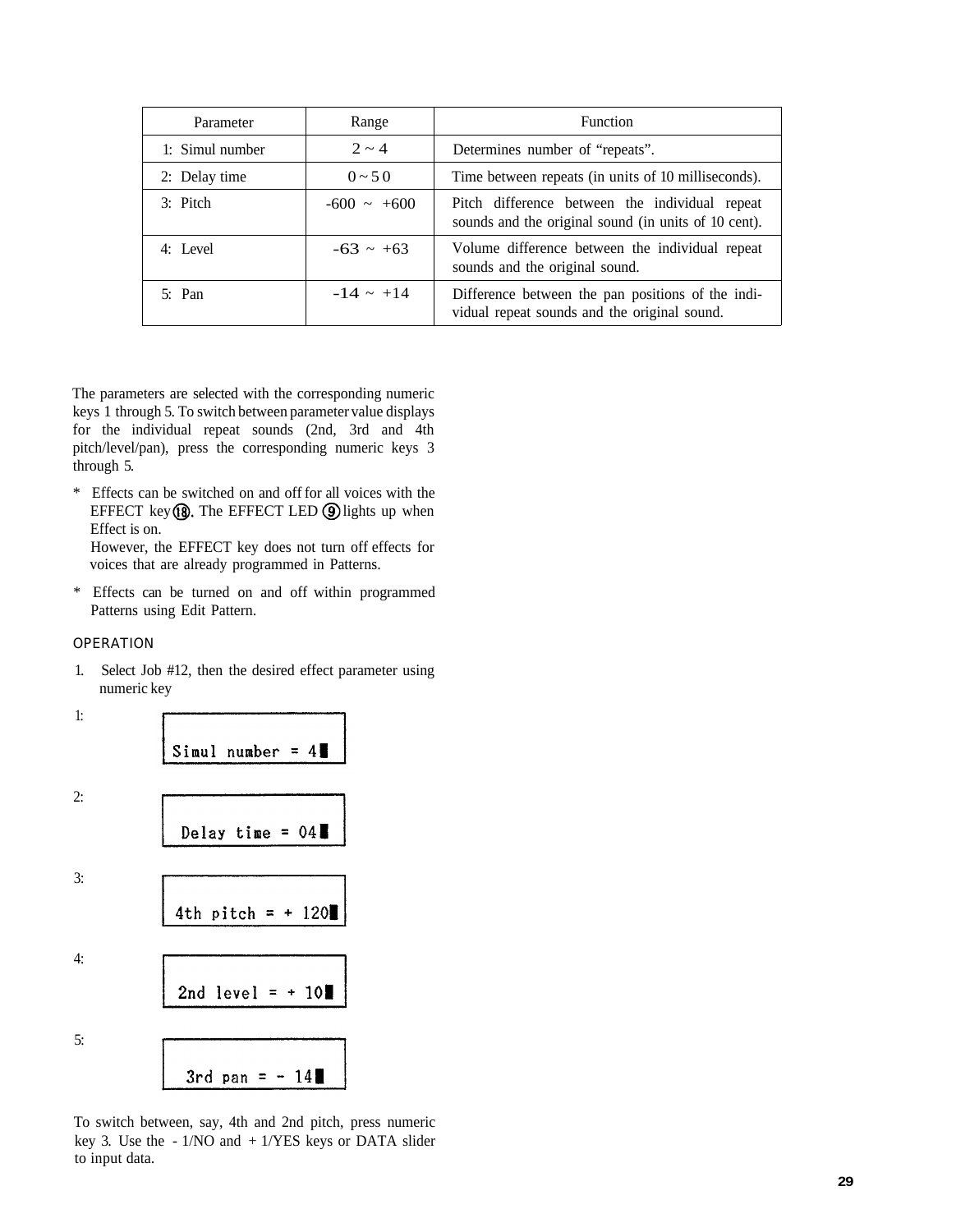#### <span id="page-33-0"></span>**OVERVIEW**

The Key Assign mode lets you:

- \* Assign any voice to any Instrument key.
- \* Assign one voice to the whole upper row of Instrument keys.
- \* Alter the pitch, level, pan and decay of voices for each Instrument key.
- Adjust the accent levels for each Voice.
- \* Assign a function to a connected foot switch.
- \* Save all Key Assign data to one of four internal memory locations.
- \* Load Key Assign data from memories.
- **NOTE:** The "Drum Set" Chart at the end of this manual will help you remember your Key Assign settings. Copy it and enter the data for your individual "drum sets".

Press KEY ASSIGN to enter this mode. The display will show the Job selected last. To specify any other Job, press JOB. The lower line of the LCD will ask you to input the number of the desired Job:

![](_page_33_Figure_12.jpeg)

Enter the Job number with the numeric keys.

Data is input via the - 1/NO and + 1/YES keys and the DATA entry slider  $\left( \widehat{\mathbf{q}} \right)$ .

FUNCTION To assign any voice to any Instrument keys.

#### OPERATION

1. Select Job #01.

![](_page_33_Figure_19.jpeg)

- 2. Select the desired Instrument key by tapping it. (This also lets you check which voices are currently assigned to which keys.)
- 3. Use the 1/NO and + 1/YES keys and/or the DATA entry slider to select the voice you want to assign to the key, or input the voice number directly, referring to the Voice List in the BASIC CONCEPTS AND FEATURES section.
- \* The voice is assigned as soon as it appears on the LCD. Note that all data settings previously made for the selected Instrument key according to the following Job #02 are thereby erased.

#### **JOB #01: VOICE ASSIGN JOB #02: PARAMETER ASSIGN**

FUNCTION To alter the pitch, level, pan and/or decay of voices assigned to specific Instrument keys.

Note the difference to alterations made with EDIT VOICE: The Parameter Assign changes ONLY affect the voice as it is played by the selected Instrument key, while the Edit Voice changes affect that voice in all cases (i.e. also in existing patterns or as played by external MIDI devices). Therefore, similar to Edit Pattern, the values set with Parameter Assign are displayed for each Instrument key as offsets relative to the basic Edit Voice value.

#### **OPERATION**

1. Select Job #02.

The upper line of the LCD displays the previously selected key and its assigned voice.

![](_page_33_Picture_29.jpeg)

- 2. Select the desired Instrument key by tapping it.
- 3. The lower line of the LCD will show any one of the four parameters listed further below, its key value and offset to the basic Edit Voice value. Parameters are selected with numeric keys 1 through 4 according to the menu marked "\*", printed immediately above numeric key 7.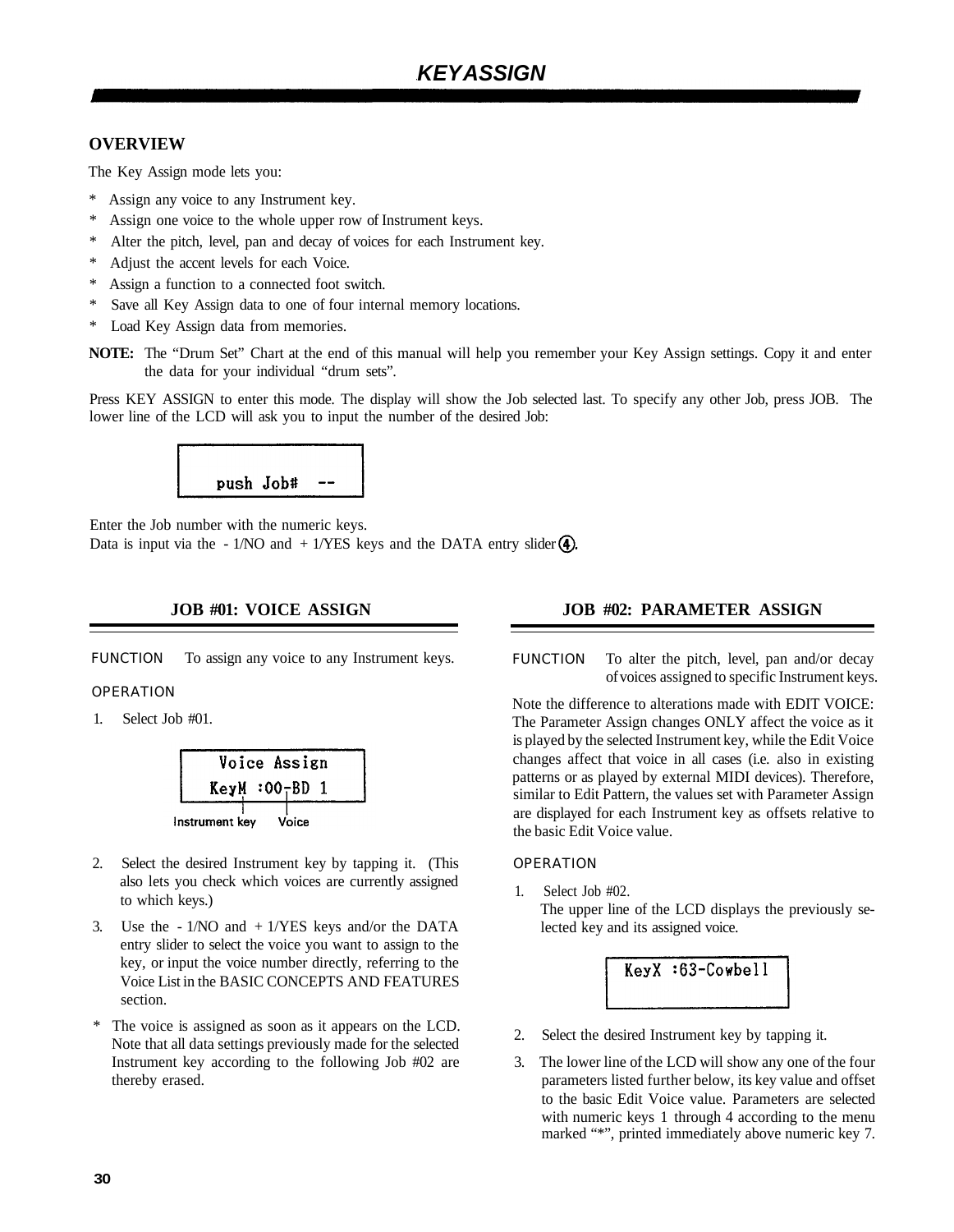![](_page_34_Figure_1.jpeg)

The above display means that the decay value of 16 for the selected key is  $5$  units larger  $(+)$  than the basic Edit Voice value of 11. (An offset of 00 thus indicates that the key value is currently identical with the basic value.)

Note that the Edit Voice value can only be offset up to its own minimum or maximum. Once this is reached, input of greater offsets will be ignored.

Offset Ranges:

- 1: PITCH Offset  $-600 \sim +600$  cents (in 10-cent steps)
- 2: LEVEL Offset  $-63 \sim +63$
- 3: PAN Offset  $-14 \sim +14$
- 4: DECAY Offset  $-30 \sim +30$

See EDIT VOICE for details of the above parameters.

#### **JOB #03: MULTI VOICE**

FUNCTION To assign a single voice to the upper row of Instrument keys (A through L).

Multi Voice assignment makes all Instrument keys in the upper row produce the same voice, letting you create a special "keyboard" dedicated to a single voice for easier Pattern writing, etc.. Generally, it is meaningful only in conjunction with the next Job, Multi Step, or the preceding one, Parameter Assign. Both may be used to adjust the level, pitch, pan or decay for each upper row Instrument key.

#### OPERATION

1. Select Job #03.

![](_page_34_Picture_15.jpeg)

- 2. You can now select the voice you wish to assign to keys A through L by tapping its Instrument key, or else turn the Multi Voice function off by pressing - 1/NO.
- 3. As soon as you assign a Multi Voice, the Multi Step mode is entered and the LCD shows a Multi Step display, such as:

![](_page_34_Figure_18.jpeg)

Multi Step parameter

<span id="page-34-0"></span>Example: The MULTI LED ights up, and you can now continue immediately with Multi Step setting as described below.

#### **JOB #04: MULTI STEP**

FUNCTION To change the pitch, level, pan and/or decay of the Multi Voice for each upper-row Instrument key.

The Multi Step function can only be accessed if a Multi Voice is currently assigned to the top-row Instrument keys. (See previous Job #03.)

With Multi Step, the basic Edit Voice parameter values are offset in equal steps for each key from B to L (from left to right), with key A retaining the original Edit Voice value. For instance, if you choose pitch steps of  $+100$  cents ( $=1$ ) semitone), each upper-row key will sound one semitone higher than the one to its left, starting from the original Edit Voice pitch of key A. This means you can then play melodic lines (and, depending on the Edit Voice poly number, even harmonies) on the upper row of instrument keys like on a keyboard.

#### **OPERATION**

1. If you have just used Job #03, Multi Voice, this Job will already be selected.

Otherwise, select Job #04.

|           | multi:53-D.GtrS |
|-----------|-----------------|
| pitch=    | $0$ step        |
| Parameter | Offset step     |

2. As with Parameter Assign explained above, the lower line of the LCD will show any one of the parameters pitch, level, pan or decay, along with its offset step per key.

Parameters are again selected with numeric keys 1 through 4.

3. The offset step is adjusted with the  $-1/NO$  and  $+1/YES$ keys or DATA slider. The new value does not become effective until you press ENTER  $(= START \ key)$ . Doing so momentarily displays the message "set!".

#### **• Step Ranges**

The step ranges given below are again offsets relative to the the Edit Voice value, which is always retained by key A. Similar to what was said for Parameter Assign, this value can only be offset up to its own minimum or maximum, and all further offsets are ignored.

In other words, depending on the current Edit Voice parameter values of the selected Multi Voice, certain Multi Step settings may cause minimum/maximum to be reached by one of the upper-row Instrument keys. All keys to the right of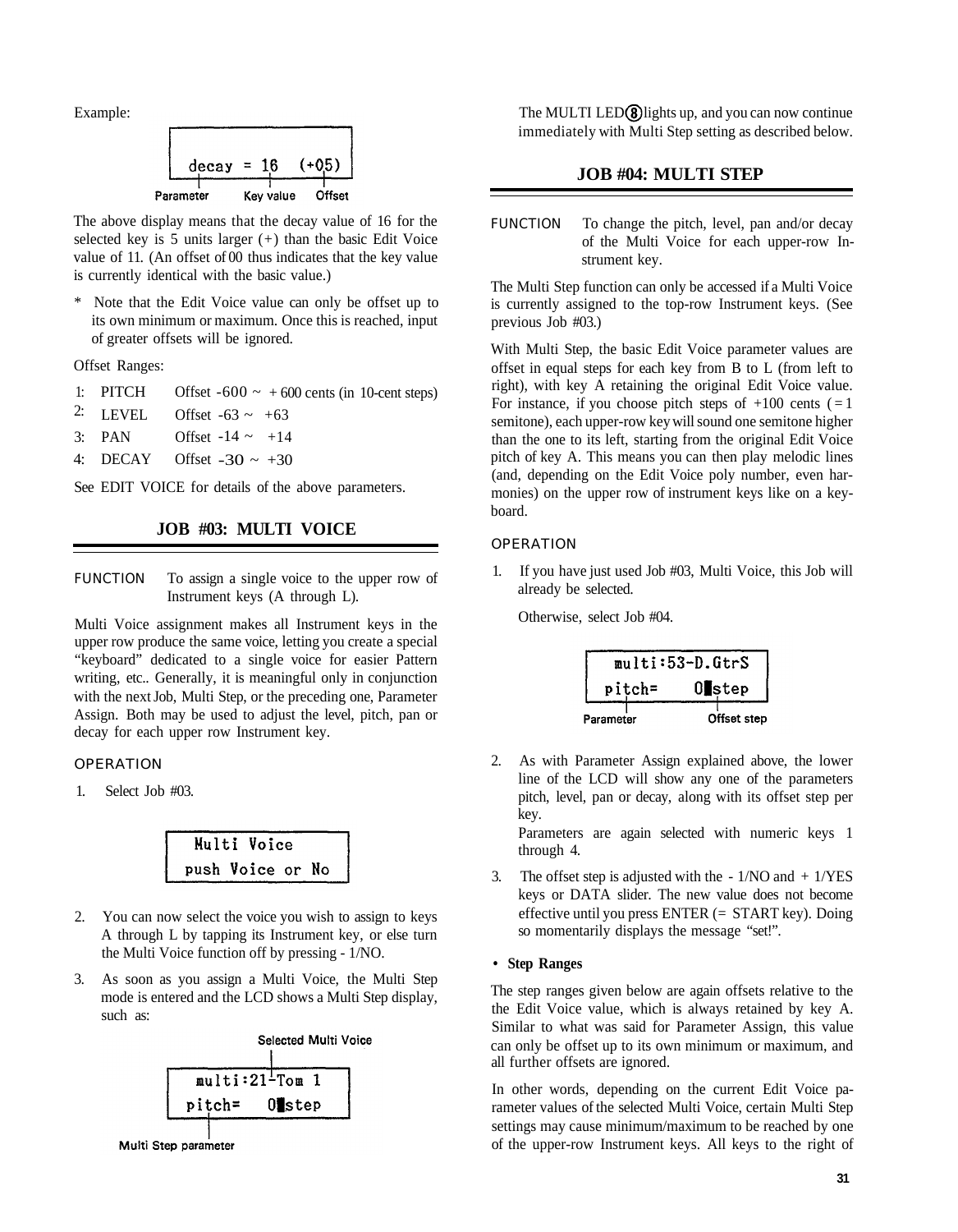<span id="page-35-0"></span>that key will then sound the same, since they are "overstepping" the minimum/maximum Edit Voice value. If this happens, you may want to alter the respective Edit Voice parameter value.

1: PITCH Step -  $200 \sim +200$  cents (in 10-cent steps), i.e. up to +/- 1 whole tone.

Setting positive values, e.g.  $+100 (= 1$  semitone), creates a scale of notes that get higher towards the right, like on a piano. Negative values like  $-200 (= 1$  whole tone) cause the notes to become lower towards Instrument key L (opposite of a normal keyboard).

- 2: LEVEL Step  $-10 \sim +10$ Positive step values make upper Instrument keys sound louder towards the right, while negative step values lower the volume in that direction.
- 3: PAN Step  $-5 \sim +5$ The further the Instrument key pressed is located towards the right, the more the pan position of the sound is moved towards the right channel (positive step values) or towards the left channel (negative step values).
- 4: DECAY Step  $-10 \sim +10$ Positive step values make the Multi Voice decay shorter towards Instrument key L, while negative ones cause longer decay in that direction.
- Individual settings for all four parameters can be used simultaneously. Note, however, that you will no longer be able to check the Step value on the display once you switch parameters with the numeric keys. (After switching, the step is always displayed as "0", regardless of the actual setting.)
- \* Once you have made Multi Step settings and exited from this Job, further alterations of these values must be made by accessing this Job #04 directly and NOT by first selecting Job #03, Multi Voice. Doing so would erase all current Multi Step settings.
- Parameter Assign can be used instead of or in addition to Multi Step to alter the parameter values individually for each Instrument key.

As an example, this allows you to create any kind of personal "keyboard" with the keys A through L, for instance representing a major or minor scale.

#### **JOB #05: ACCENT LEVEL**

FUNCTION Programming the volume changes achieved with ACCENT  $1/2$  for individual voices.

The green keys ACCENT 1 and ACCENT 2 are generally used to accentuate voices on certain beats by raising their level to a degree that can be programmed with this function. Negative values can also be set for interesting effects.

#### **OPERATION**

1. Select Job #05.

## Accent 1 Level 41-HHclose=+02

- 2. Select the voice whose Accent you wish to program with its Instrument key. (All current Accent levels can be checked by pressing various Instrument keys in succession.)
- 3. To switch between Accent 1 and 2, press the corresponding ACCENT button.
- 4. Input the Accent value with the 1/NO and + 1/YES keys or the DATA slider.
- \* The Accent values are again offsets which are added to or subtracted from the Edit Voice level. Though their theoretical range is from  $-63$  to  $+63$ , Accents are also limited by the maximum/minimum voice level value. If a voice's level is already set to, say, 60 (i.e. 3 below the maximum level setting of 63), all Accent 2 values over 3 (i.e. from  $+3$  to  $+63$ ) give the same effect, namely of raising that voice's level to 63 when the ACCENT 2 is pressed.

#### **JOB #06: FOOT SWITCH ASSIGN**

FUNCTION Assigns the function of any front panel key to a connected foot switch.

Applications for this function are entirely up to your imagination. You could assign the voice of a specific Instrument key, for instance the Bass Drum of key A, and "play" the BD with an optional foot switch. Or you could use the foot switch to add Accents, or assign it to  $+1$ /YES to shift up a variety of settings, for example selecting the next Pattern to be played, etc., etc..

Default setting is START/STOP, with which a connected foot switch functions as a combination of the START and STOP/CONTINUE keys.

#### OPERATION

1. Select Job #06. The display will ask

to the foot switch.

![](_page_35_Picture_26.jpeg)

2. Press  $+1/YES$ . The display will show the function currently assigned

> Foot sw. Assigned STRT/STP to

3. Tap any key on the front panel whose function you would like to assign to the foot switch.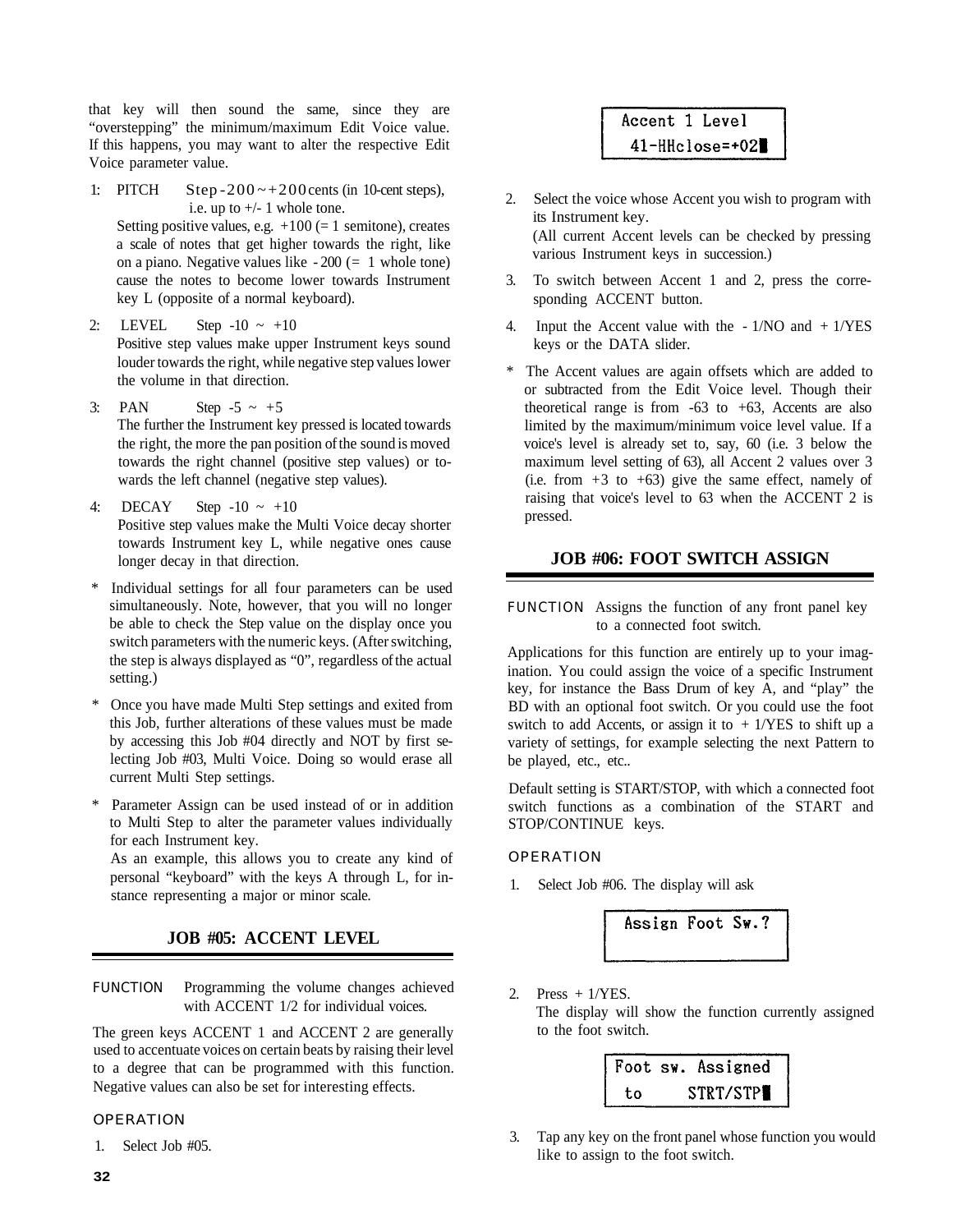<span id="page-36-0"></span>The name of the function/key will show on the LCD (if a key has several functions, only one is displayed). The cursor disappears, indicating that assignment is completed.

Example:

|    | Foot sw. Assigned |
|----|-------------------|
| t٥ | YES               |

#### **JOB #07: KEY DATA SAVE**

FUNCTION Saves the current Instrument key layout and other Key Assign settings to the internal memory of the RX7.

#### OPERATION

1. Select Job #07. The display will show

![](_page_36_Figure_7.jpeg)

2. You can now choose to which Key Data number from 1 to 4 you want to save the current Instrument key assignment (layout) data.

Hit the respective numeric key and then press  $+1/YES$ .

3. The message

![](_page_36_Figure_11.jpeg)

will appear, showing that the layout data has been saved to the specified number.

#### **JOB #08: KEY DATA LOAD**

FUNCTION Loads Key Data (voice layouts etc.) to the Instrument keys.

#### OPERATION

1. Select Job #08. The display will show

| Load Key Data#* |               |  |  |
|-----------------|---------------|--|--|
|                 | select 0 to 9 |  |  |

- 2. Input the desired Key Data parameter number with the respective numeric key and and press + 1/YES.
- \* Data numbers 1 through 4 correspond to the Key Data saved with Job #07, while numbers 5 through 9 call up layouts that are permanently stored in the RX7 memory.

3. The message

![](_page_36_Picture_21.jpeg)

shows that the Key Data has been loaded.

 $*$  If  $+$  1/YES is pressed again, the Instrument keys are reset to the voices prior to Key Data load.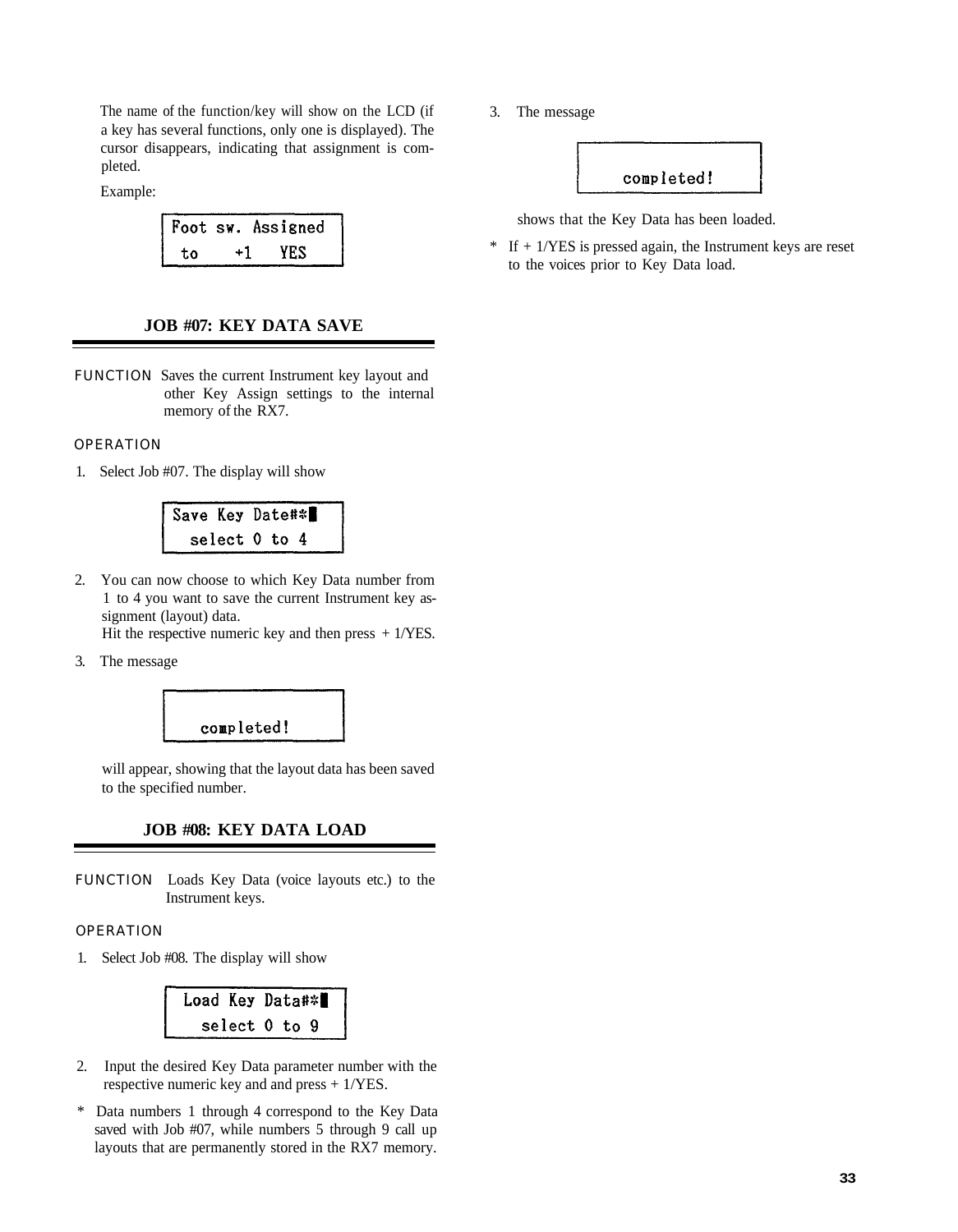#### <span id="page-37-0"></span>**OVERVIEW**

The variety of applications for these functions is enormous, letting you use the RX7 as a state-of-the-art MIDI sound source and controller. For examples, they allow you to:

- \* Play any or all RX7 voices from up to 16 external keyboards and/or sequencers by assigning MIDI note numbers to each RX7 instrument and MIDI channels to as many as 16 of them.
- \* Use single RX7 voices as sound sources for external keyboards or sequencers, allowing you e.g. to play scales and chords with these voices from synthesizer keyboards.
- \* Instantly and remotely select up to 16 different RX7 voices for playing from an external keyboard simply by switching MIDI channels.
- \* Use a synthesizer's pitch bend wheel to control pitch bend effects for RX7 voices.
- \* Play external MIDI sources from the RX7 Instrument keys according MIDI note data output by the RX7 on up to 16 MIDI channels.
- \* Use the RX7 as a sequencer.
- \* Transmit or receive bulk data.

To be able to make full use of the information given in this section, you will have to have a basic understanding of the MIDI standard. A guide called "The MIDI Book" is available from your Yamaha dealer. Consult this or other publications for more details on MIDI.

The rear panel MIDI IN  $\circledS$  terminal must be connected to the external device's MIDI OUT for external MIDI control of the RX7. If you want to control other MIDI equipment from the RX7, connect MIDI OUT  $\ddot{A}$  to the other device's MIDI IN terminal.

To use the MIDI functions, press MIDI. The upper line of the LCD will display

MIDI Information

#### **JOB #01: CHANNEL MESSAGE**

FUNCTION Enables or disables reception/transmission of MIDI Channel Messages.

Unless this function is ON, no communication is possible between the RX7 and connected MIDI devices (i.e. the RX7 can neither control, nor be controlled by, external MIDI equipment).

\* Even if this function is ON, communication is not possible unless the RX7 MIDI channels and those of the connected devices are set to match. (See Jobs #02 and #03 below.)

#### OPERATION

1. Making sure that "MIDI Information" is displayed, select Job #01.

The lower line of the display will show whether MIDI Channel Message transmission/reception is currently possible or not.

![](_page_37_Picture_21.jpeg)

2. Switch this function on or off using the - 1/NO and + 1/YES keys or the DATA slider.

#### **JOB #02: RECEIVE CHANNEL**

FUNCTION Allows selection of channels for MIDI data reception and the type of note number control for that channel.

With this function, any individual MIDI channel can be turned on or off for reception.

In addition, you can specify the type of note number control for each channel:

Pitch assignment (p).......... "p" indicates that note numbers received on this MIDI channel control the pitch of the RX7 voice assigned to that channel. In other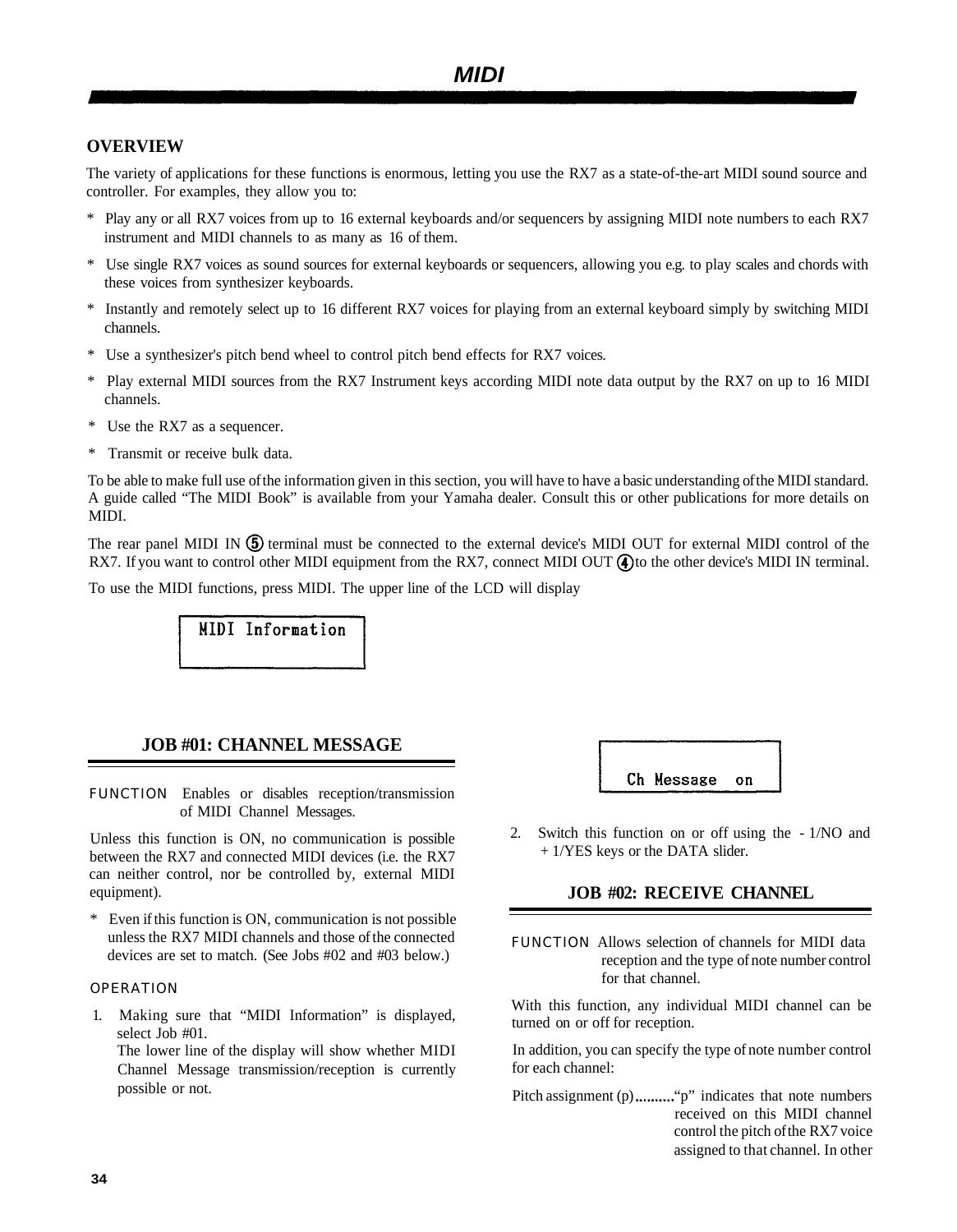words, that single voice can then be played with varying pitch by an external keyboard or sequencer.

- <span id="page-38-0"></span>Voice assignment (v) . . . . . . . . ."v" indicates that note numbers received on this MIDI channel control the individual RX7 voices according to their note number assignment. A keyboard, for instance, can be used to play a different RX7 voice from each key.
- \* Any or all channels can be set to "p" for pitch control, but only one channel can be used for voice control "v".

How to assign MIDI channels and note numbers to voices is explained under Job #04, Note Number Assignment.

#### OPERATION

1. Making sure that "MIDI Information" is displayed, select Job #02.

The LCD will show the following type of display:

![](_page_38_Figure_7.jpeg)

Pitch contro

- 2. Using the -1/NO and +1/YES keys to move the cursor between channels, select the type of note number control as follows:
- "v" .............. Repeatedly pressing numeric key 1 switches the respective channel between "v" and OFF  $(^{44}$ .").
- "p". . . . . . . . . . . . . . Repeatedly pressing numeric key 2 switches the respective channel between "p" and OFF  $(^{6}-")$ .
- \* Attempting to specify "v" for more than one channel turns data reception off ("-") for the previously selected "v" channel.

#### **JOB #03: TRANSMIT CHANNEL**

FUNCTION Selection of channels for MIDI data transmission according to voice.

This function lets you specify a MIDI transmission channel for each individual RX7 voice. During data transmission from the RX7 to other MIDI equipment, the note number assigned to that voice with Job #04 will be output on the selected MIDI channel. This allows you to use the RX7 as a sequencer.

OPERATION

1. Select Job #03. The LCD will show

![](_page_38_Figure_18.jpeg)

2. Using the -1/NO and +1/YES keys and DATA slider. input the desired voice names and their MIDI channel. (Voices can also be selected by entering their number directly with the numeric keys.) Move the cursor between voice and channel parameters with ACCENT 2.

#### **JOB #04: NOTE NUMBER ASSIGN**

FUNCTION 1. Assign a MIDI note number to each RX7 voice.

2. Assign a RX7 voice to each MIDI reception channel.

Each RX7 voice can be assigned a certain MIDI note number. When this note number is received, the corresponding voice (or voices, if the same note number is assigned to several) will sound. These settings determine which keys of external MIDI keyboards will play which RX7 voices on the MIDI channel set to "v" with Job #02.

By the same token, playing a voice on the RX7 will transmit the corresponding MIDI note number to other MIDI equipment on the channel set for that voice with Job #03. This lets you control external MIDI equipment from the RX7 as with a sequencer (if all other settings are correct).

In addition, each MIDI reception channel can be assigned a single RX7 voice, allowing you to control the pitch of that voice from an external MIDI keyboard or sequencer. Switching MIDI transmission channels on a connected synthesizer would then allow you to select the corresponding RX7 voice as a sound source (if that channel is set to "p" with Job #02).

\* Also read the information concerning Jobs #02 and #03.

#### **OPERATION**

1. Select Job #04.

The display will show either

![](_page_38_Figure_30.jpeg)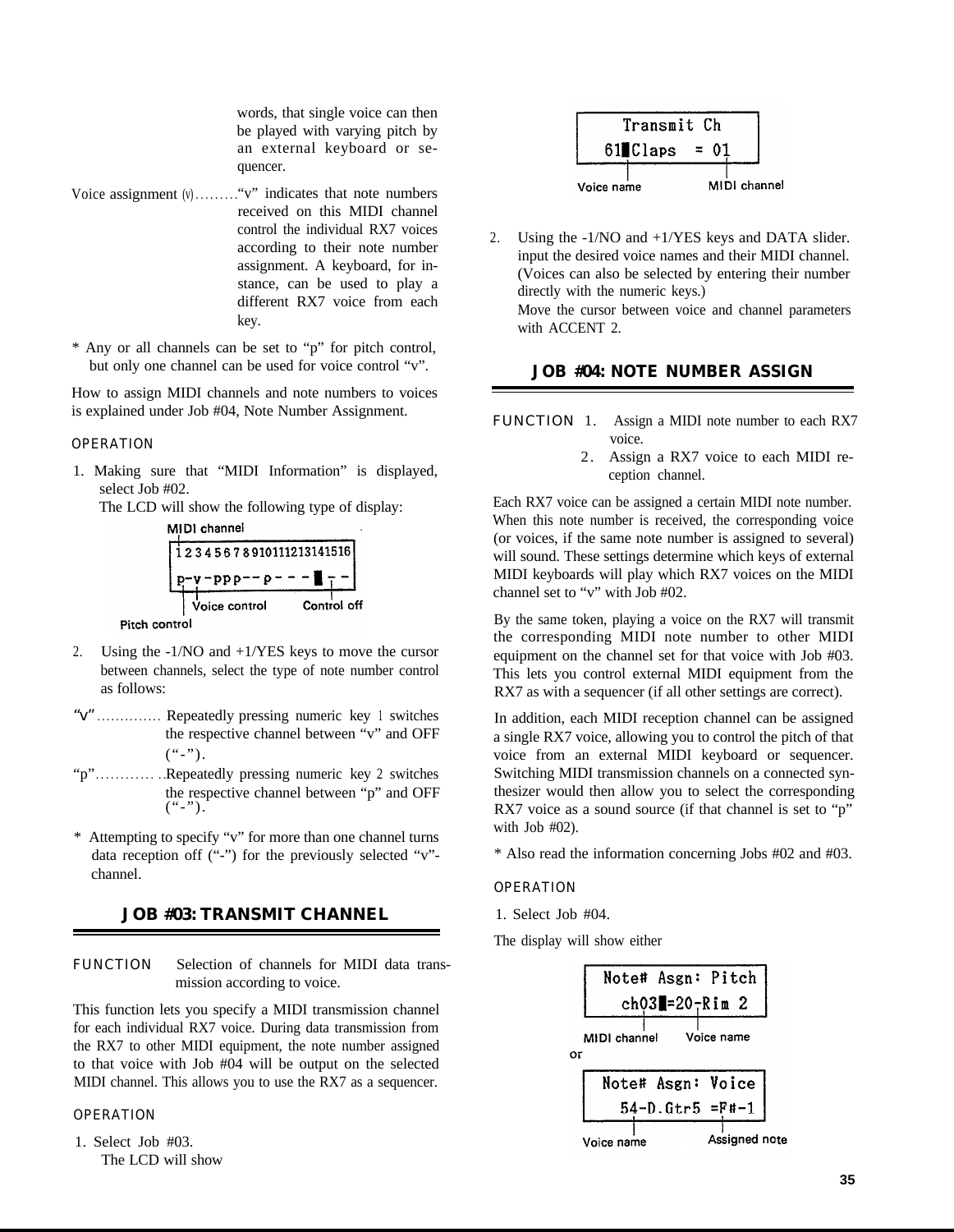- <span id="page-39-0"></span>2. To switch between the two types of displays. "Note number assign to voice" or "Note number assign to pitch", use numeric key 1 (Voice) or 2 (Pitch). ACCENT 2 switches cursor between the two displayed parameters.
- a. Voice

To select voices and assigned notes, use the -1/NO and +1/YES keys and DATA slider.

- $*$  The note range is from C-2 to G8 (= MIDI note number 0 to 127)
- b. Pitch

To select MIDI channels and assign voices, use the -1/NO and +1/YES keys and DATA slider.

- \* Pitch control of the assigned voices is possible over the 5-octave range from C1 to C6 (Center  $C = C4$ ).
- \* Voices can only be assigned to channels that have been set to "p" with Job #02. If a channel is OFF or set to "v", the following display will appear, showing that assignment is not possible.

![](_page_39_Figure_8.jpeg)

To assign a voice to such a channel, first set it to "p" with Job #02.

#### **JOB #05: NOTE INITIALIZE**

FUNCTION Resets the MIDI note numbers of all voices to their initial values.

Use this function to restore the original (factory- programmed) note number assignments to each voice.

#### **OPERATION**

1. Select Job #05. The display will ask

Initialize Note?

2. Press +1/YES to restore the original note numbers.

#### **JOB #06: PITCH BEND RANGE**

FUNCTION Sets the MIDI pitch bend range for each voice.

The RX7 is capable of receiving MIDI pitch bend messages, allowing pitch bend control of all voices from external MIDI equipment.

To enable pitch bend control of a voice, its pitch bend range must be set to at least 01.

\* The RX7 can not memorize this kind of MIDI pitch bend data as a sequence data. This function is provided to enhance the RX7's usefulness as a MIDI sound source controlled e.g. by a sequence recorder.

#### OPERATION

1. Select Job #06.

| Pitch Bend Range  |  |
|-------------------|--|
| $54-D.Gtr 5 = 02$ |  |

- 2. Using the -1/NO and +1/YES keys and DATA slider, input the desired voice names and their Pitch Bend Range. (Voices can also be selected by entering their number directly with the numeric keys.) Move the cursor between voice and Pitch Bend Parameter with ACCENT 2.
- Range:  $0$  to 12 (units: 1 semitone) Setting this value to 02 means you can bend the pitch over a range of one whole tone, setting it to 12 gives you an octave of pitch bend range.

#### **JOB #07: DEVICE NUMBER**

FUNCTION Set the RX7 to receive/transmit System Exclusive data on a specified MIDI channel.

When receiving or transmitting System Exclusive data (such as bulk data) from/to other Yamaha equipment, the "device number" (= MIDI channel number) must be the same on both MIDI devices.

OPERATION

1. Select Job #07.

Device#  $=$ off

2. Use the -1/NO and +1/YES keys or DATA slider to enable System Exclusive communication and select the MIDI channel (device number).

#### **JOB #08: BULK REQUEST**

FUNCTION Send a bulk dump request to other MIDI equipment.

When you want the RX7 to receive bulk data from another RX7, a Yamaha sequence recorder or other appropriate device, the RX7 must send a request for bulk data transmission to that device.

The device number (see Job #07) has to be the same on both pieces of equipment.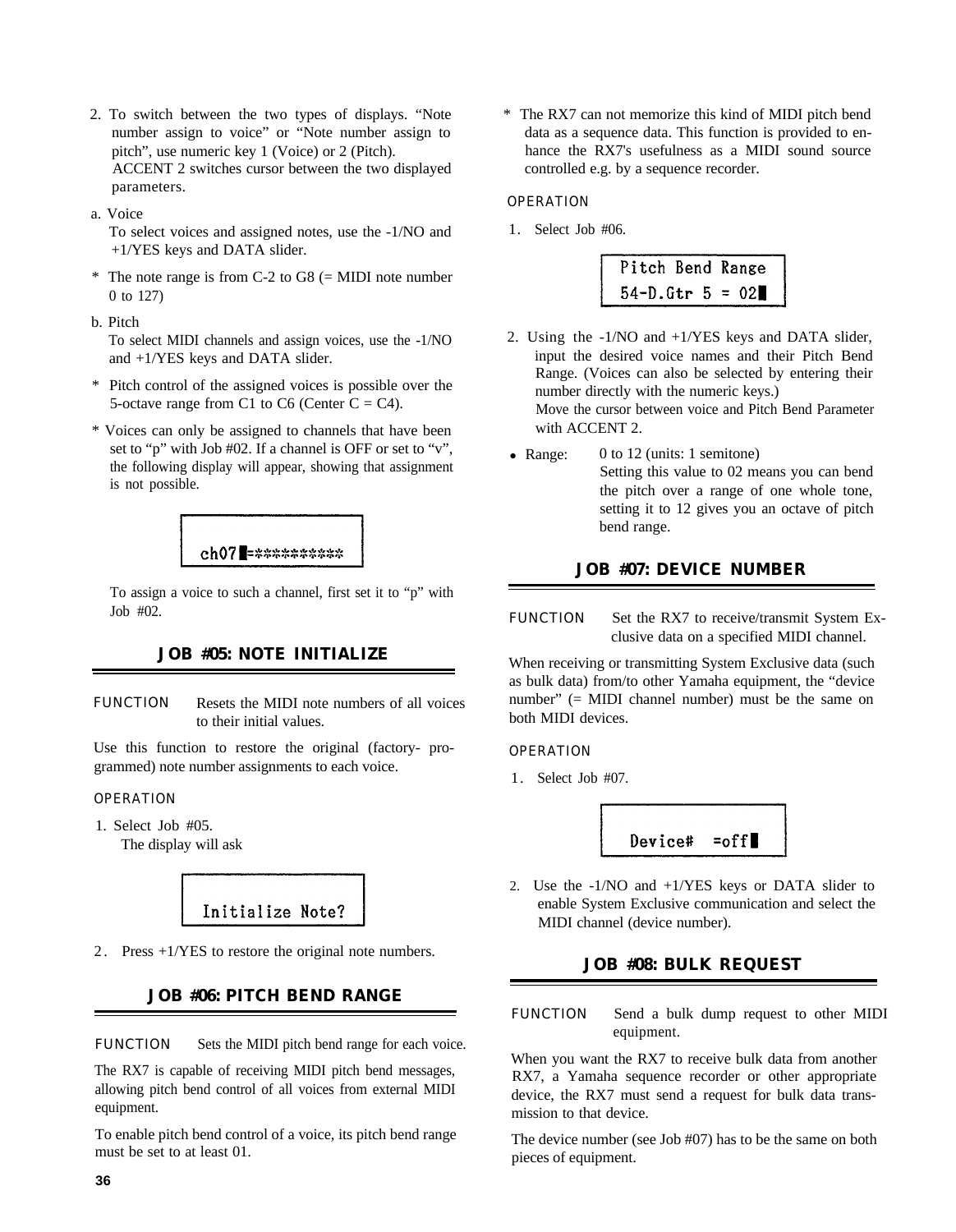\* Reception of bulk data will erase the corresponding data in the RX7.

#### **OPERATION**

1. Select Job #08. The display will ask

![](_page_40_Figure_3.jpeg)

- 2 . You can now select the type of bulk data you wish to receive from among the following with the -1/NO and +1/YES keys.
	- 1. Seq&Voice
	- 2. Pattern 00 (single Pattern)
	- 3. Voice 00 (single Voice)
	- 4. Setup
- 3 . (If you select data type 2. or 3., you must also enter the Pattern or Voice number using the numeric keys.)
- 4. Transmit a dump request to the connected MIDI device by pressing ENTER.
- \* If the device number has been set to OFF with Job #07, the error message

![](_page_40_Picture_12.jpeg)

will appear. Set the correct device number and repeat the bulk dump request.

#### **JOB #09: BULK TRANSMIT**

FUNCTION Transmit bulk data to other MIDI equipment.

To be able to use this function, the external MIDI device must be set to receive bulk data. Make sure that the same device number is selected on both the RX7 and the other MIDI device.

OPERATION

1. Select Job #09. The display will ask

|              | Transmit Bulk |  |
|--------------|---------------|--|
| 1: Seq&Voice |               |  |

- 2. You can now select the type of bulk data you wish to transmit from among the following with the -1/NO and +l/YES keys.
	- 1. Seq&Voice
	- 2. Pattern 00 (single Pattern)
	- 3. Voice 00 (single Voice)

4. Setup

- 3. (If you select data type 2. or 3., you must also enter the Pattern or Voice number using the numeric keys.)
- 4. Transmit the selected bulk data to the connected MIDI device by pressing ENTER. During data transmission, the LCD will show

![](_page_40_Figure_27.jpeg)

If transmission has been successful, the LCD will revert to the previous display.

\* If the device number has been set to OFF with Job #07, the error message

![](_page_40_Picture_30.jpeg)

will appear. Set the correct device number and repeat bulk transmission.

Except during playback, recording (writing) or execution of cassette/cartridge jobs, the RX7 will respond to a dump request from a connected MIDI device by transmitting bulk data if the device number has been set accordingly.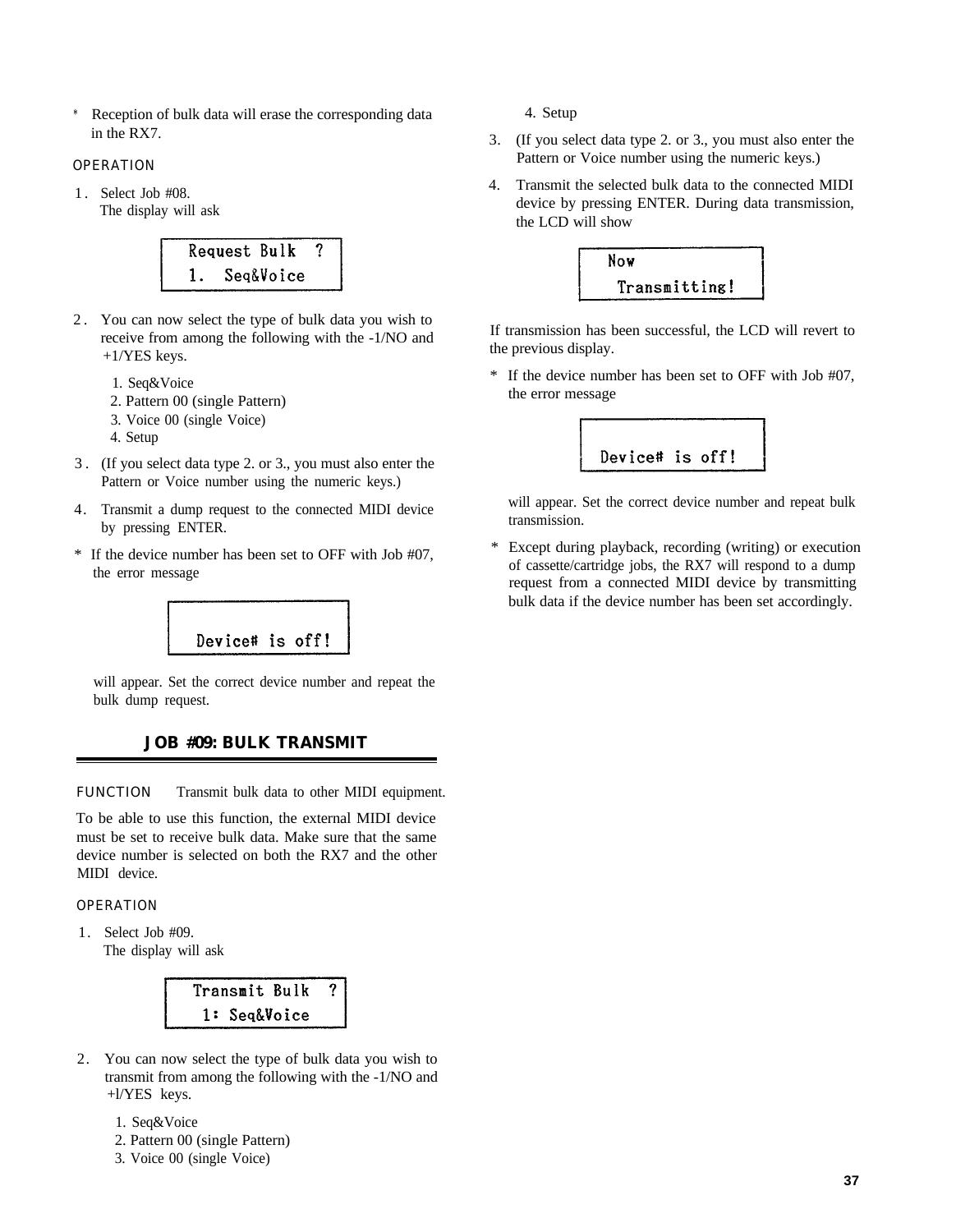#### <span id="page-41-0"></span>**OVERVIEW**

Sync (short for synchronization) is used to control the Clock rate (playback/recording speed) and Start/Stop functions via external MIDI devices or MTRs (multi-track tape recorders).

Normally, the RX7 Clock is set to Internal, meaning that playback and recording (Real Time Write) speed are controlled by the RX7's Internal Clock, whose speed can be adjusted with the Tempo functions.

With Sync set to Internal, you can also use the RX7 to control the Clock rate of external MIDI devices such as sequencers or other drum machines from the RX7 MIDI OUT terminal.

When Sync is set to MIDI, the RX7 Clock rate is controlled by the MIDI signal received at the MIDI IN terminal from other MIDI equipment. Start/Stop and Tempo then depend on the external "master" device, with the RX7 acting as "slave".

By using the optional Yamaha MIDI Converter YMC10 (which converts MIDI sync signals to tape sync signals (FSK) and vice versa), FSK signals can be recorded onto tape from the RX7 via its MIDI OUT terminal to synchronize a tape recording to the RX7's Internal Clock. By the same token, playback of taped FSK signals can be used to control RX7 Tempo and Start/Stop functions via MIDI IN.

\* Whenever the RX7 is set for control by external MIDI signals, the MIDI SYNC LED $\hat{Z}$  will light up.

#### OPERATION

1. Press SYNC.

Clock : Internal

2. Use the -1/NO and +1/YES keys to switch between Internal and MIDI synchronization.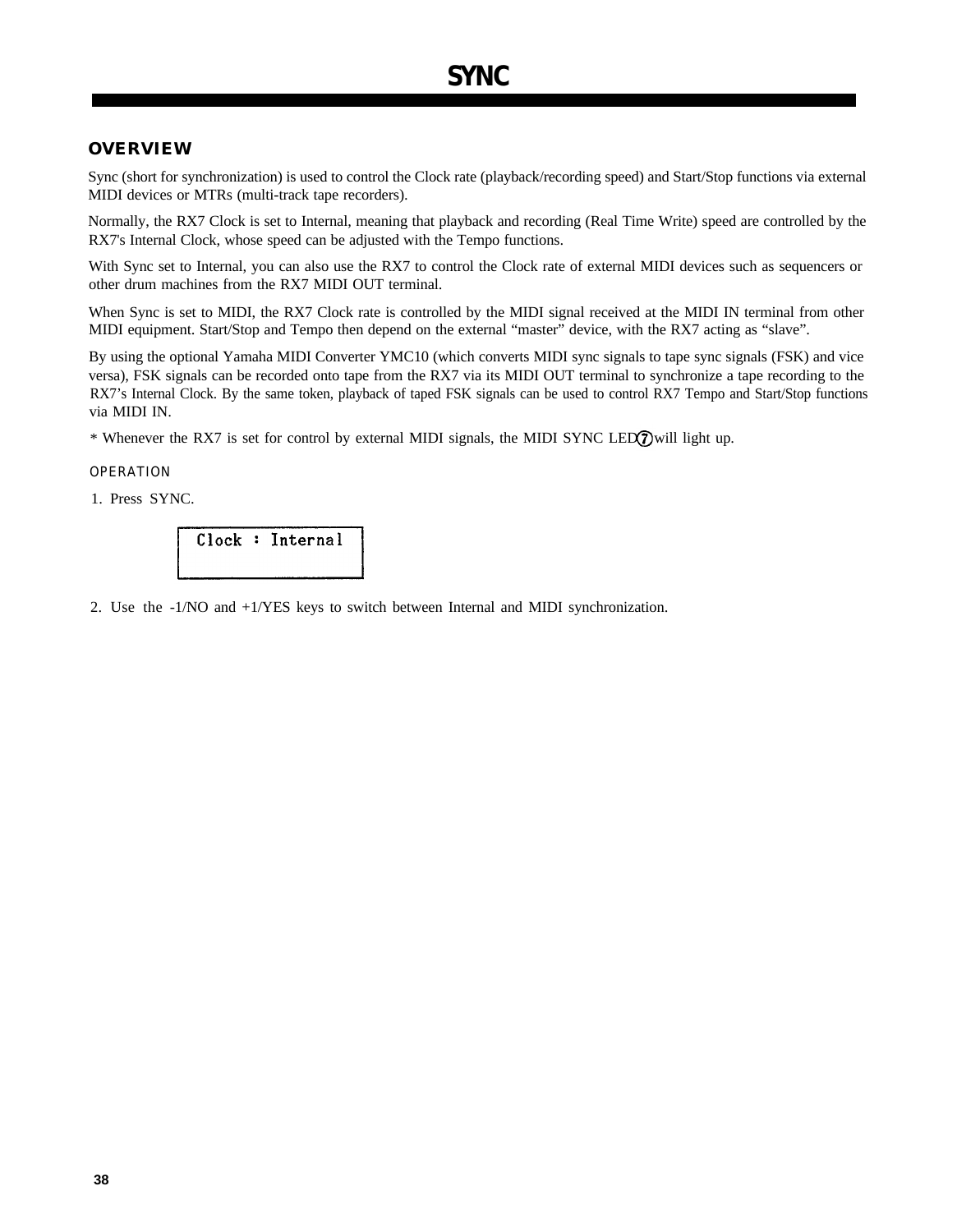#### <span id="page-42-0"></span>**OVERVIEW**

The UTILITY KEY accesses a number of different functions which let you

- \* Display remaining Pattern and Song memory.
- \* Turn Memory Protection on and off.
- \* Change voices in existing Patterns.
- \* Clear all Songs or Patterns.
- \* Load internal ROM demonstration data.

#### **JOB #01: REMAINING PATTERN MEMORY**

- FUNCTION Displays remaining Pattern memory in %.
- OPERATION Select Job #01.

#### **JOB #02: REMAINING SONG MEMORY**

- FUNCTION Displays remaining Song memory in %.
- OPERATION Select Job #02.

#### **JOB #03: MEMORY PROTECT**

FUNCTION Turns Memory Protection on or off. Unless editing data, leave Memory Protection on to avoid inadvertent erasure of previous settings.

#### OPERATION

- 1. Select Job #03.
- 2. Turn Memory Protect off with -1/NO and on with  $+1/YES$ .

#### **JOB #04: VOICE CHANGE**

FUNCTION Exchanges voices in one or all Patterns.

This is a very helpful function when you want to try out different voice combinations for Patterns after having programmed them.

\* If you only want to change voices in a single Pattern, it must be selected before using this Job.

#### **OPERATION**

1. Select Job #04. The display will ask:

## Change Voice  $1:PTN44$  or  $2: All$

2. Input your choice of single or all Patterns with numeric key 1 or 2.

|            | from 59-DXclav |
|------------|----------------|
| $\vert$ to | 57-DX or ch    |

- 3. Switching between the upper and lower display line with ACCENT 2, select the instruments you want to exchange with the numeric keys or  $-1/NO$  and  $+1/YES$ .
- 4. Press ENTER.

![](_page_42_Figure_30.jpeg)

- 5. Confirm by pressing +1/YES.
- \* Memory Protection must be off for this function.

#### **JOB #05: ALL PATTERNS CLEAR**

FUNCTION Erases all Patterns from the RX7 memory.

OPERATION

1. Select Job #05.

![](_page_42_Picture_37.jpeg)

2. Press +l/YES.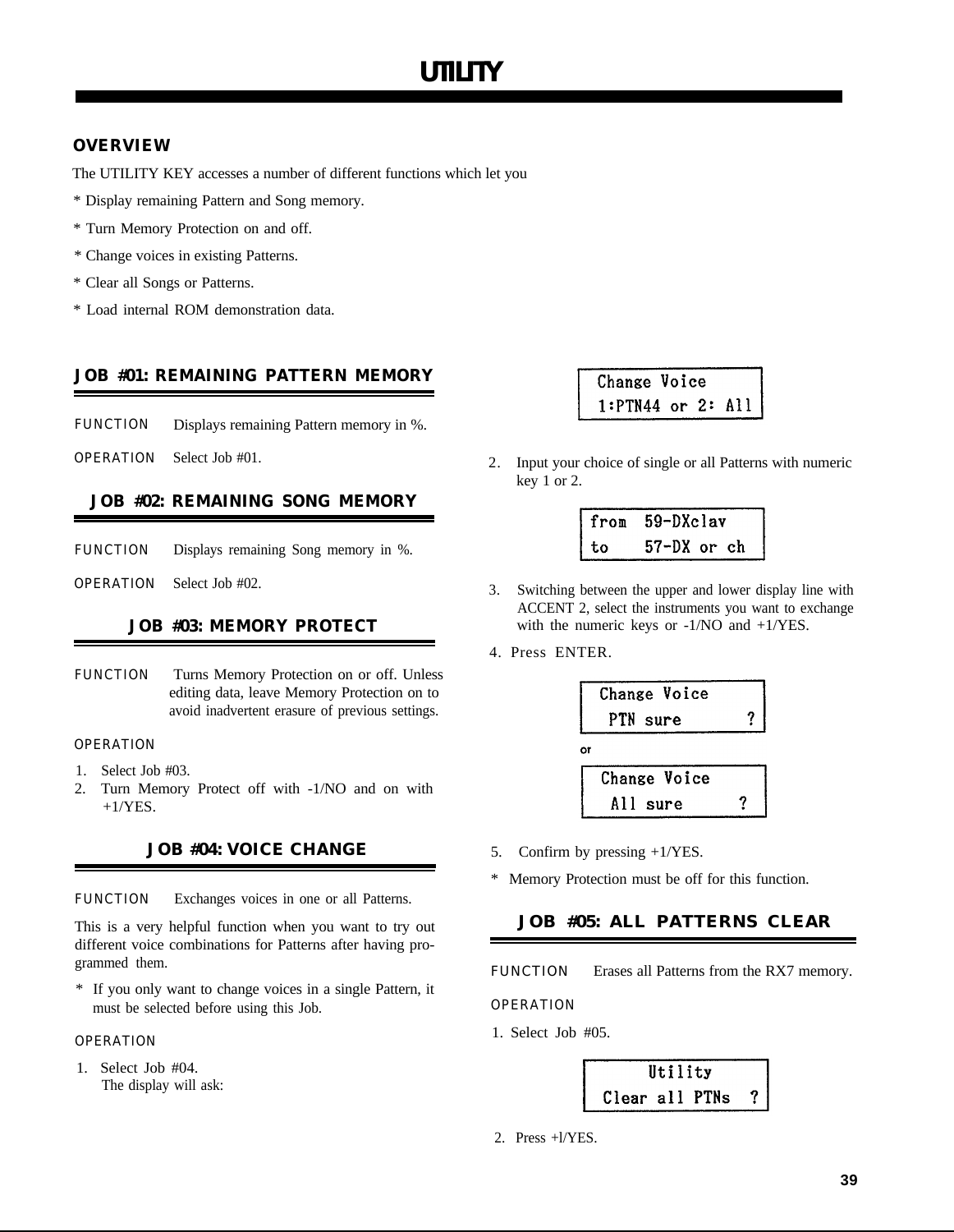<span id="page-43-0"></span>![](_page_43_Figure_0.jpeg)

3. Confirm by pressing +1/YES again.

#### **JOB #06: ALL SONGS CLEAR**

FUNCTION Erases all Songs and Chains from the RX7 memory.

#### OPERATION

1. Select Job #06.

![](_page_43_Picture_6.jpeg)

2. Press  $+1/YES$ . Confirm by pressing  $+1/YES$  again.

#### **JOB #07: DEMO DATA LOAD**

FUNCTION Load demonstration Songs.

A total of eight demonstration Songs (in three groups) are permanently stored in the internal ROM. (You have already heard the two contained in demo group #l.) The Songs in group three consist of popular rock, 16-beat and latin percussion patterns which you can use for your own arrangements.

**NOTE:** Loading demo Songs will erase all present Patterns and Songs. Therefore, make sure your own Patterns and Songs are saved before loading.

List of Demonstration Songs:

Demo #l SONG00: GET FUNK SONG01: TROPICAL

Demo #2

SONG00: DOO WAP SONG01: NOISE SONG02: ROCK

#### Demo #3

SONG00: ROCK SONG01: 16 BEAT SONG02: LATIN

OPERATION

1. Select Job #07.

| Load Demo #1∎ |  |              |  |
|---------------|--|--------------|--|
|               |  | Yes or No. ? |  |

- 2. Select the desired demonstration Song group with numeric key 1, 2 or 3.
- 3. Press +1/YES. Confirm by pressing +1/YES again.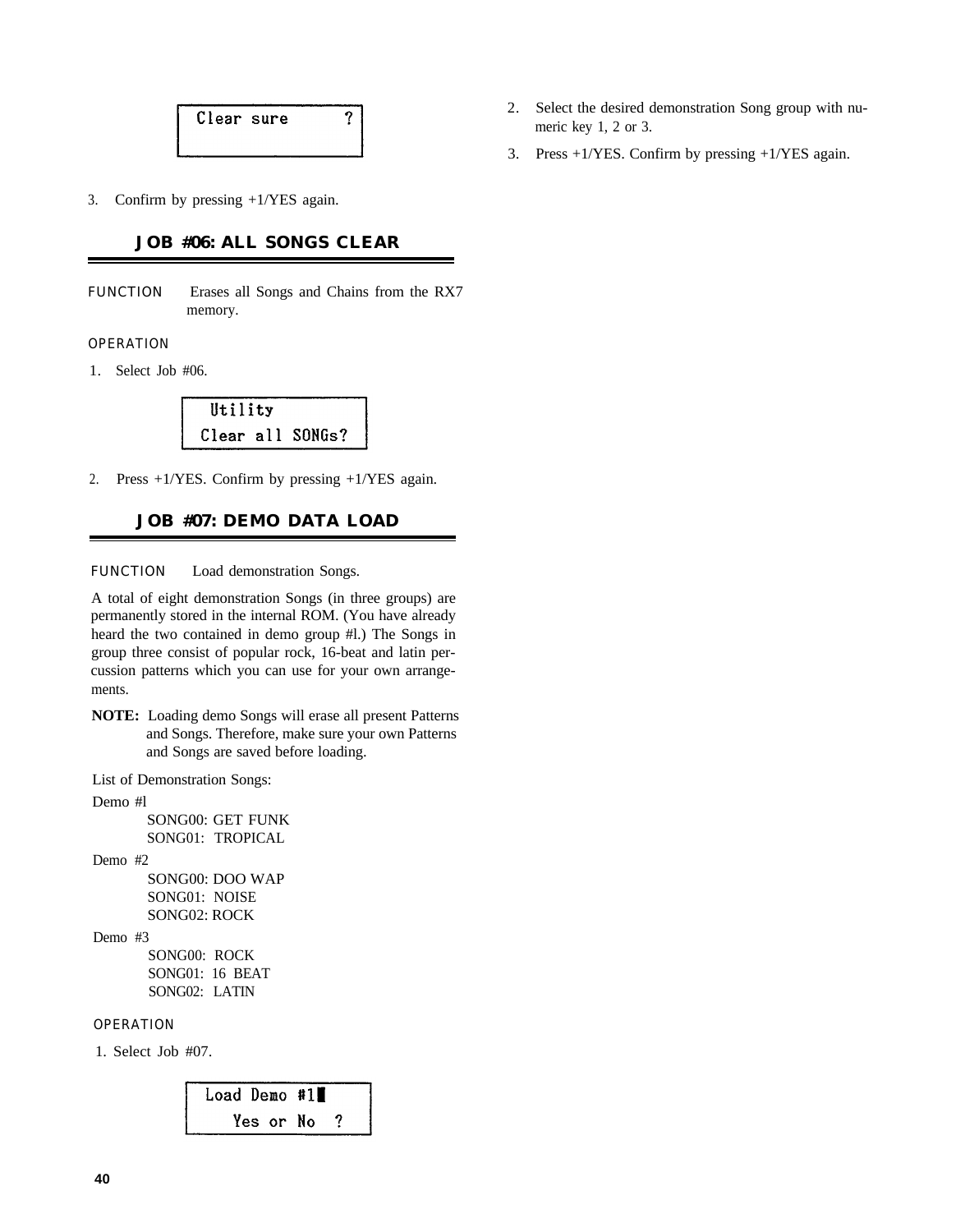#### <span id="page-44-0"></span>**OVERVIEW**

The Cassette/Cartridge Mode lets you

- \* Save sequence (Pattern/Song/Chain), voice and setup (cassette only) data to an optional Yamaha RAM4 Data Cartridge or a standard cassette tape.
- \* Verify that the data has been saved correctly.
- \* Load such data to the RX7.
- \* Format a data cartridge (cartridge only).

Besides the cartridge Format Job #30, the Cassette/Cartridge Mode has 15 Jobs in 3 groups (Save, Load and Verify) of 5 Jobs each. The Jobs are numbered so that their first digit indicates Save (0), Load (1) or Verify (2), and their second digit the kind of data to be handled.

|               | ALL* SEQUENCE**<br>AND VOICE DATA                 | ALL SEQUENCE<br><b>DATA</b> | <b>SINGLE</b><br><b>PATTERN</b> | <b>ALL VOICE</b><br><b>DATA</b> | <b>SETUP</b><br>$DATA***$ |  |  |  |  |  |  |
|---------------|---------------------------------------------------|-----------------------------|---------------------------------|---------------------------------|---------------------------|--|--|--|--|--|--|
| <b>SAVE</b>   | #01                                               | #02                         | #03                             | #04                             | #05                       |  |  |  |  |  |  |
| <b>LOAD</b>   | #11                                               | #12                         | #13                             | #14                             | #15                       |  |  |  |  |  |  |
| <b>VERIFY</b> | #21                                               | #22                         | #23                             | #24                             | #25                       |  |  |  |  |  |  |
| <b>FORMAT</b> | #30 (Format new RAM 4 cartridges for use in RX7.) |                             |                                 |                                 |                           |  |  |  |  |  |  |

#### TABLE OF CASSETTE/CARTRIDGE JOBS DATA TYPE

- \* "All" means the entire data currently stored in the RX7 memory, i.e. sequence data for up to 100 Patterns, 20 Songs and 3 Chains and/or all current voice data.
- \*\* "Sequence" refers to Patterns + Songs + Chains.

\*\*\* Cassette only.

Press CASSETTE/CARTRIDGE to enter this mode. The same key also switches between Cassette and Cartridge operations.

Cassette and Cartridge operations are basically the same and will be discussed here together. They are distinguished on the LCD by a different upper line:

|    | Cassette Control |
|----|------------------|
| o٢ |                  |
|    | Cartridge Ctrl   |
|    |                  |

#### *CARTRIDGES*

When using a RAM4 cartridge, make sure it is inserted firmly into the CARTRIDGE slot $(\Omega)$  on the rear panel, with the list of contents facing upward. If you are saving data, the cartridge MEMORY PROTECT switch must be set to OFF. After saving, set this switch to ON in order to protect the cartridge contents from accidental erasure.

Before you can use a new RAM cartridge, it must be formatted. Refer to Job #30 at the end of this section.

#### *CASSETTES*

Before using Cassette Control, make sure that the RX7 is correctly connected to a cassette deck with the supplied cassette cable. Insert the 8-pin DIN-plug into the RX7 CASSETTE jack  $\circled{6}$ , connect the red cable to the deck's microphone input and the white cable to its headphone output.

Keep recording and playback levels high to minimize tape hiss.

\* Save Operations

Before saving data, insert a blank cassette into the cassette recorder. The cassette deck must be set for recording and started before executing the Save command on the RX7 with the  $+1/YES$  key.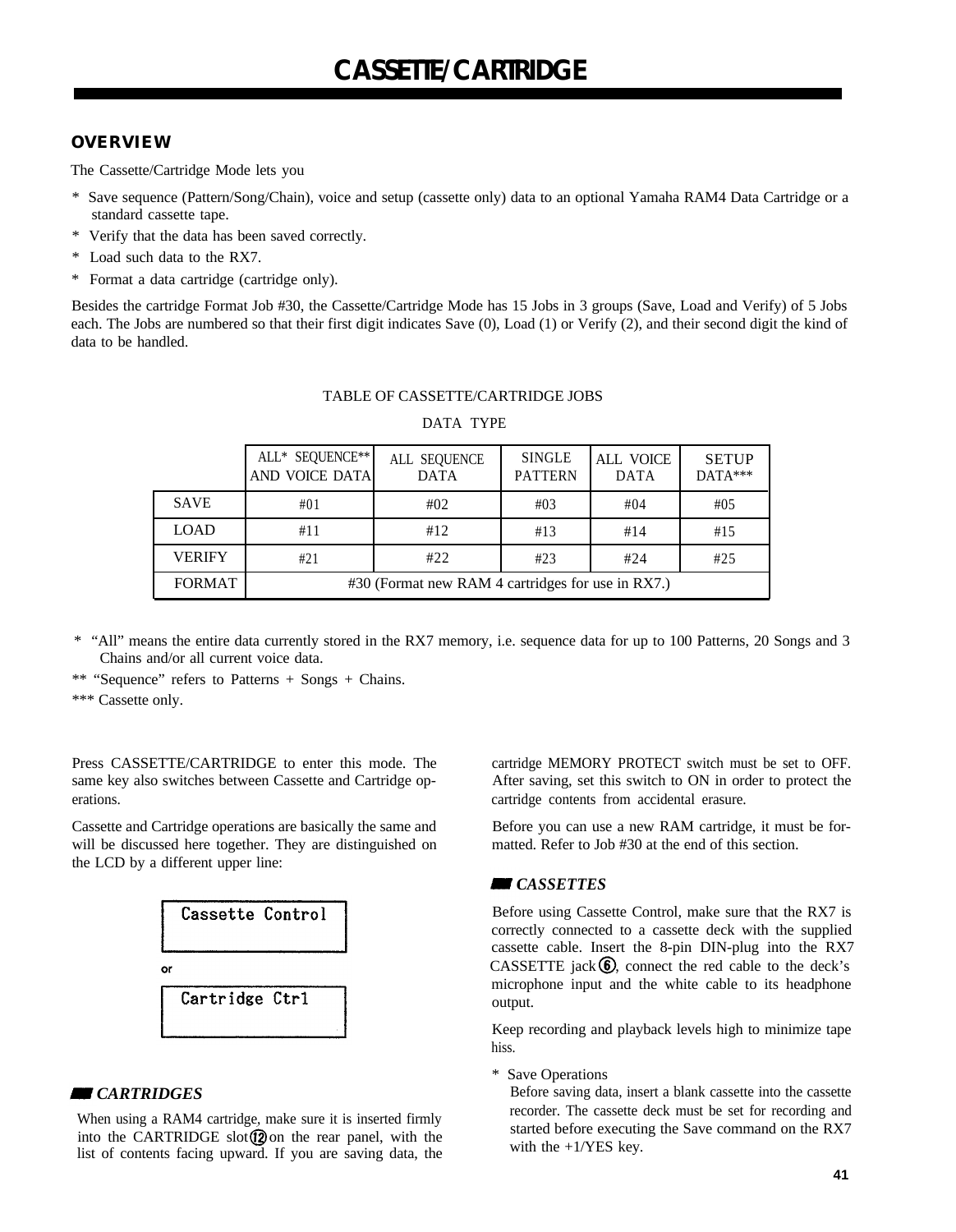<span id="page-45-0"></span>\* Load and Verify Operations

For Load and Verify operations, make sure the required data cassette is inserted into the deck and rewound to the beginning of the recorded data. Playback must be started prior to RX7 command execution. The upper left-hand part of the LCD will begin to blink as soon as the header (beginning of data on cassette) is found.

\* Interrupt

Pressing STOP/CONTINUE during a Cassette Save, Load or Verify operation interrupts it and displays

![](_page_45_Picture_4.jpeg)

It is recommended to Verify data after saving, particularly in the case of cassettes, to make sure that it has been memorized properly. (The Verify function compares the saved data with the original data.)

## **JOBS #01 - #05: SAVE DATA**

FUNCTION Saves various kinds of data onto cartridge/ cassette.

Refer to the CASSETTE/CARTRIDGE Menu on the RX7 front panel and the TABLE OF CASSETTE/CARTRIDGE JOBS above to determine the appropriate Job number for the type of data to be saved.

Since saving single Patterns to a cartridge or cassette (Job #03) necessitates slightly different procedures, these are explained separately below.

- \* When you perform a Save operation for any kind of data except single Patterns to a cartridge already containing that kind of data, the previous data will be erased.
- \* Setup data, which can be saved on cassette only, includes the following data:
	- The 5 sets of Key Data currently stored in the RX7
	- \* The accent levels of all voices
	- The MIDI transmit/receive channels, note numbers and pitch bend ranges of all voices.

#### *GENERAL SAVE OPERATION*

1. Select the desired Job #01, #02, #04 or #05. The display will ask you to confirm your choice of data type.

![](_page_45_Picture_17.jpeg)

2. Press +1/YES if you want to save the displayed data. The LCD will ask for confirmation:

![](_page_45_Picture_19.jpeg)

3. Press +1/YES again to confirm. The display will show

![](_page_45_Picture_21.jpeg)

then

![](_page_45_Figure_23.jpeg)

indicating that the data has been saved.

\* It is now a good idea to verify.

#### *SAVING SINGLE PATTERNS TO A CARTRIDGE*

1. Select Job #03 in Cartridge Mode. The display will ask you to confirm:

Save PTN ?

2. Press +1/YES. The display will change to

![](_page_45_Figure_30.jpeg)

3. You can now specify the number of the Pattern to be saved as well as the desired destination in the RAM cartridge.

(Use ACCENT 2 to switch between them.)

- \* If the specified cartridge destination already contains data, it will be erased by when you execute Save.
- 4. Press +1/YES. The LCD will ask you to confirm.

![](_page_45_Picture_35.jpeg)

5. Press +1/YES again. The display will show "executing", then "completed".

#### *SAVING SINGLE PATTERNS TO A CASSETTE*

1 . Select Job #03 in Cassette Mode. The display will ask you to input the PTN number.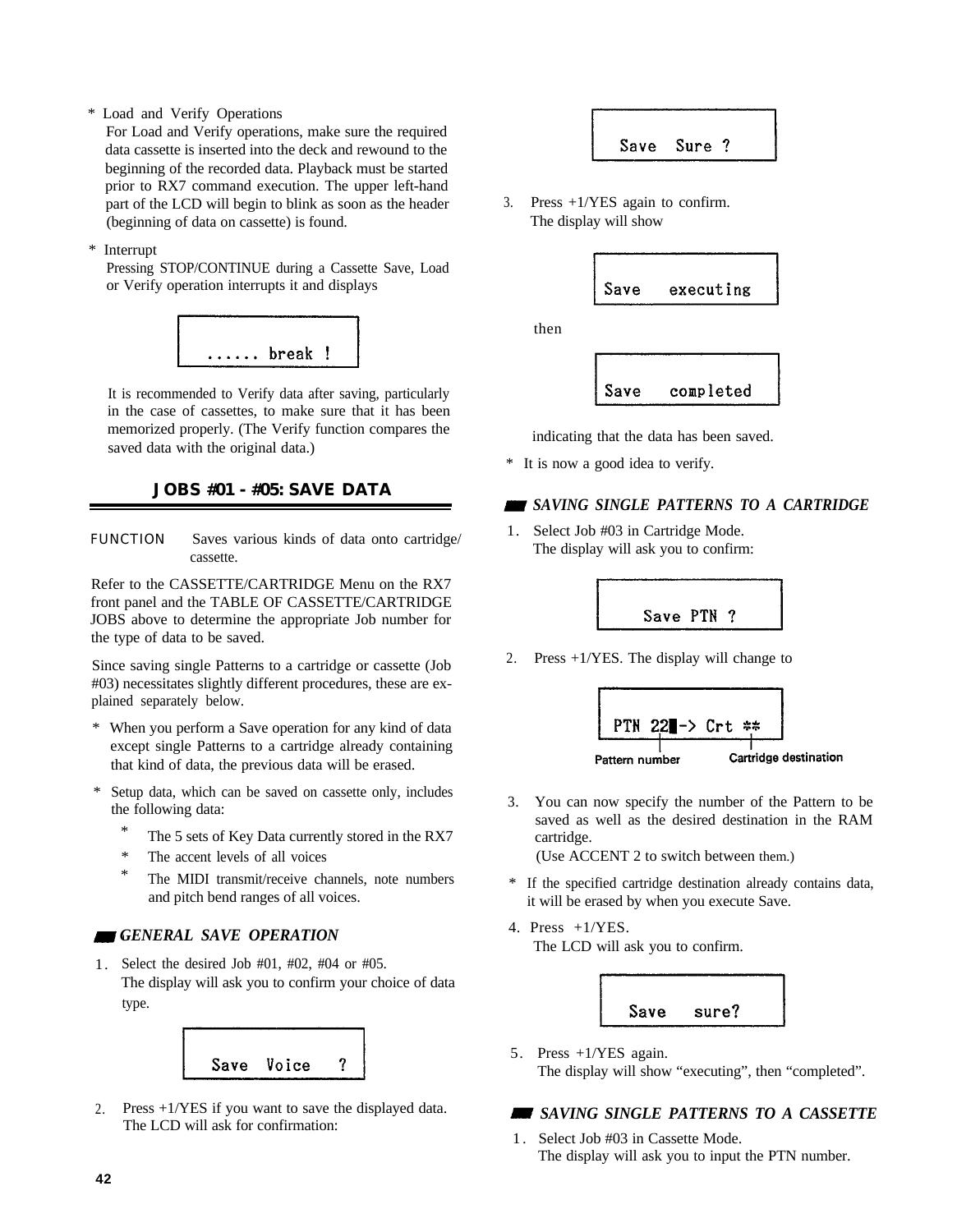<span id="page-46-0"></span>![](_page_46_Picture_0.jpeg)

- 2. Enter the Pattern number directly with the numeric keys.
- 3. Press +1/YES. The display will show "executing", then "completed".

#### **JOBS #11 - #15: LOAD DATA**

FUNCTION Loads various kinds of data from a cartridge or cassette.

Refer to the CASSETTE/CARTRIDGE Menu on the RX7 front panel and the TABLE OF CASSETTE/CARTRIDGE JOBS above to determine the appropriate Job number for the type of data to be loaded.

Since loading single Patterns from a cartridge or cassette (Job #13) necessitates slightly different procedures, these are explained separately below.

The Load operations correspond to the Save operations explained above.

#### *GENERAL LOAD OPERATION*

1. Select the desired Job #11, #12, #14 or #15. The display will ask you to confirm your choice of data type.

![](_page_46_Figure_10.jpeg)

2. Press +1/YES if you want to load the displayed data. The LCD will ask for confirmation:

![](_page_46_Picture_12.jpeg)

3. Press +1/YES again to confirm. The display will show

![](_page_46_Picture_14.jpeg)

then

![](_page_46_Picture_16.jpeg)

indicating that the data has been loaded to the RX7.

#### *LOADING SINGLE PATTERNS FROM A CARTRIDGE*

1 . Select Job #13 in Cartridge Mode. The display will ask you to confirm:

![](_page_46_Figure_20.jpeg)

2. Press  $+1/YES$ . The display will change to

![](_page_46_Figure_22.jpeg)

- 3. You can now specify the cartridge location you wish to load from as well as the Pattern number you want to load it to. (Use ACCENT 2 to switch between them.)
- \* If the specified Pattern number already contains data, it will be erased when you execute Load.
- 4. Press +1/YES. The LCD will ask you to confirm.

![](_page_46_Picture_26.jpeg)

5. Press +1/YES again. The display will show "executing", then "completed".

#### *LOADING SINGLE PATTERNS FROM A CASSETTE*

- 1. First select the Pattern location you wish to load cassette data to (in Pattern Select mode).
- 2. Select Job #13 in Cassette Mode. The display will ask you to input the PTN number.

![](_page_46_Picture_31.jpeg)

3. Enter the Pattern number directly with the numeric keys, then press  $+1/YES$ . The display will ask you to confirm:

![](_page_46_Picture_33.jpeg)

4. Press +1/YES again. The display will show "executing", then "completed".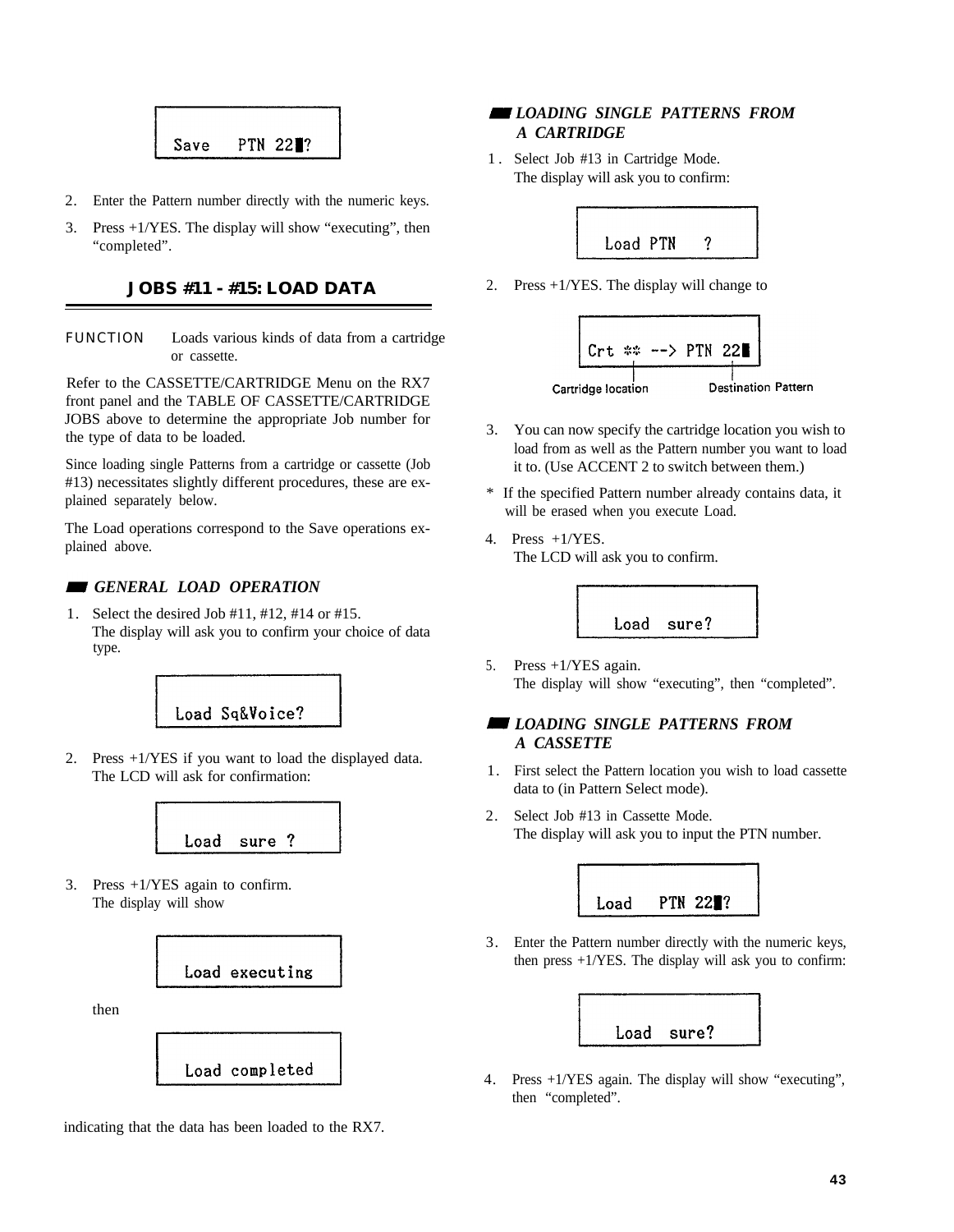#### <span id="page-47-0"></span>**JOBS #21 - #25: VERIFY DATA**

FUNCTION Verifies whether data has been saved correctly to a cartridge or cassette.

Refer to the CASSETTE/CARTRIDGE Menu on the RX7 front panel and the TABLE OF CASSETTE/CARTRIDGE JOBS above to determine the appropriate Job number for the type of data to be verified.

The operations for verifying single Patterns saved to a cartridge or cassette (Job #13) are slightly different and therefore explained separately below.

The Verify operations are exactly complementary to the Save operations explained above.

![](_page_47_Picture_5.jpeg)

1 . Select the desired Job #21, #22, #24 or #25. The display will ask you to confirm your choice of data type.

![](_page_47_Figure_7.jpeg)

2. Press +1/YES if you want to verify the displayed data. The LCD will ask for confirmation:

![](_page_47_Figure_9.jpeg)

3. Press +1/YES again to confirm. The display will show

![](_page_47_Picture_11.jpeg)

then

![](_page_47_Picture_13.jpeg)

indicating that the data has been verified.

#### *VERIFYING SINGLE PATTERNS SAVED TO A CARTRIDGE*

1. Select Job #23 in Cartridge Mode. The display will ask you to confirm:

![](_page_47_Figure_17.jpeg)

2. Press  $+1/YES$ . The display will change to

- 3. You can now specify the Pattern number and cartridge location you want to verify. (Use ACCENT 2 to switch between them.)
- 4. Press +1/YES. The LCD will ask you to confirm.

![](_page_47_Figure_22.jpeg)

5. Press +1/YES again. If the data has been saved properly, the display will show

![](_page_47_Picture_24.jpeg)

\* If data has not been saved correctly, an error message will appear instead. Refer to the section ERROR MES-SAGES.

#### *VERIFYING SINGLE PATTERNS SAVED TO A CASSETTE*

1. Select Job #23 in Cassette Mode. The display will ask you to input the PTN number.

![](_page_47_Picture_28.jpeg)

2. Enter the Pattern number directly with the numeric keys, then press  $+1$ /YES. The display will ask you to confirm:

![](_page_47_Picture_30.jpeg)

3. Press +1/YES again. The display will show

![](_page_47_Picture_32.jpeg)

After verification, the display will show the following message if the data has been saved properly:

![](_page_47_Picture_34.jpeg)

**44**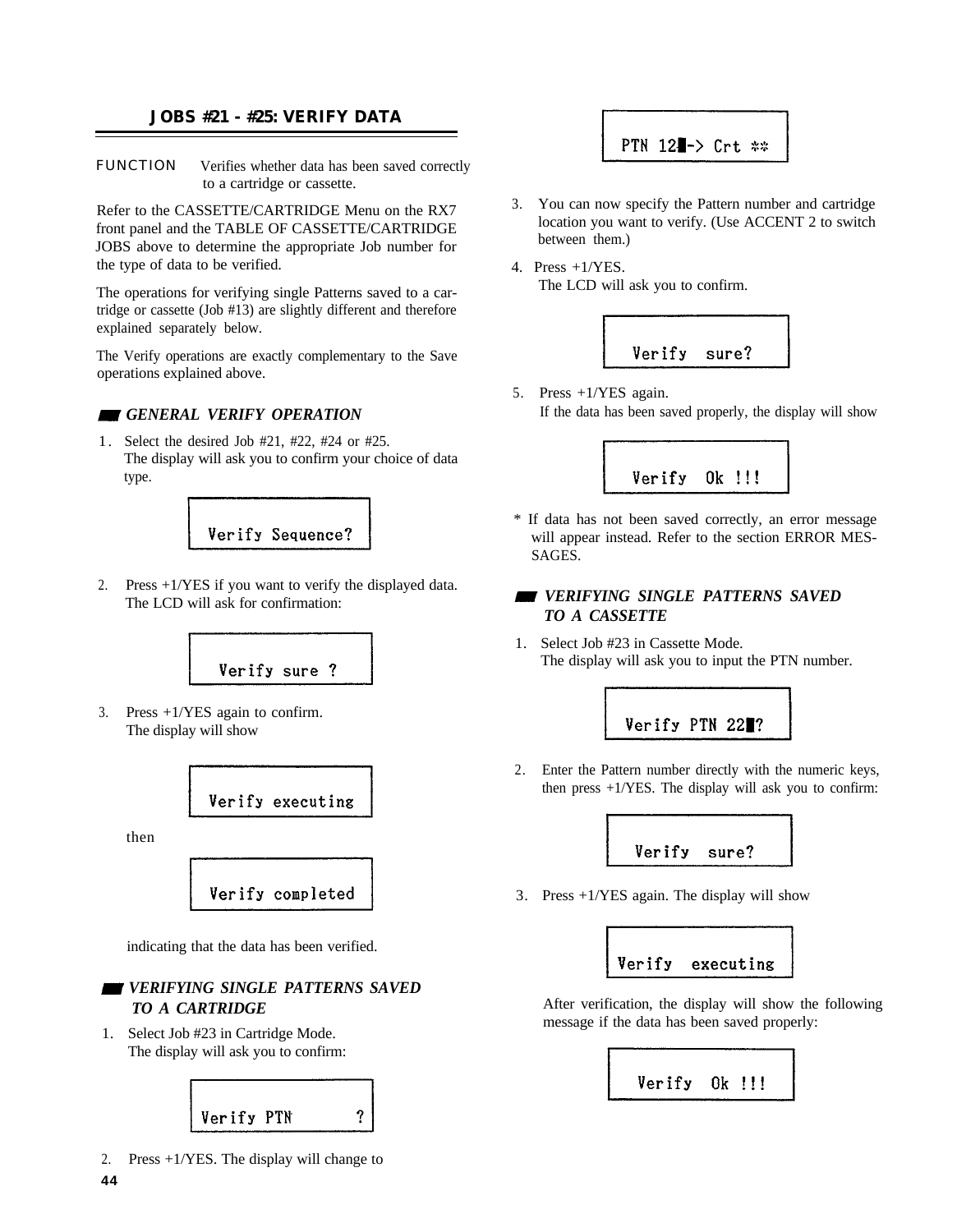<span id="page-48-0"></span>\* If data has not been saved correctly, an error message will appear instead. Refer to the section ERROR MES-SAGES.

#### **JOB #30: FORMAT CARTRIDGE**

FUNCTION Formats a RAM4 Data Cartridge for use with the RX7.

Any new RAM4 Data Cartridge (or one that has been previously used with other equipment) has to be formatted with this Job before it can used with the RX7.

Make sure that the cartridge is inserted correctly, with the MEMORY PROTECT switch set to OFF.

\* Formatting a cartridge which already contains data will completely erase all such data.

#### OPERATION

1. In Cartridge Control mode, select Job #30. The display will ask

![](_page_48_Picture_8.jpeg)

2. Press +1/YES. The display will ask you to confirm:

![](_page_48_Picture_10.jpeg)

3. If you are, press +1/YES again. After "executing", the LCD will display

![](_page_48_Picture_12.jpeg)

\* If formatting was not carried out successfully, the message

![](_page_48_Picture_14.jpeg)

will appear. In this case, repeat formatting.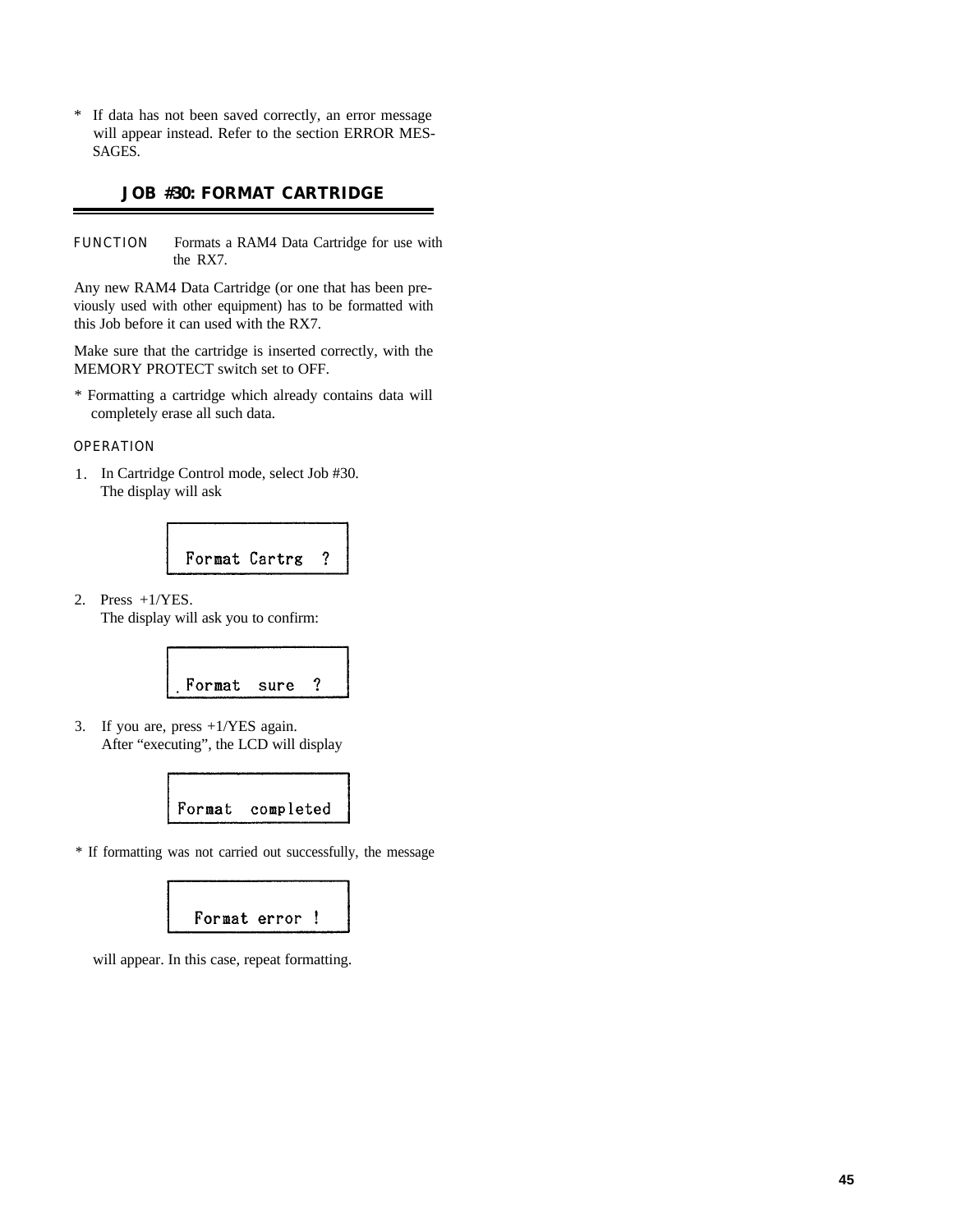<span id="page-49-0"></span>You have probably already encountered some of the error messages mentioned in preceding sections. In general, the RX7 will display an error message if:

- \* An operating mistake has been made.
- \* Memory or other limits have been reached.
- \* Malfunctions have occurred (due to faulty connections, etc.)

Error messages always appear on the lower line of the LCD. The following list is for your reference.

#### GENERAL ERROR MESSAGES

| <b>MESSAGE</b>    | CAUSE                                                                                                                                                                                                                                                                                                                     | <b>REMEDY</b>                                                                                                                                                                                                                                                                |
|-------------------|---------------------------------------------------------------------------------------------------------------------------------------------------------------------------------------------------------------------------------------------------------------------------------------------------------------------------|------------------------------------------------------------------------------------------------------------------------------------------------------------------------------------------------------------------------------------------------------------------------------|
| checksum error !  | During a Receive Bulk operation (MIDI JOB #09),<br>there was a break in transmission, due to faulty cable<br>or electrical interference.                                                                                                                                                                                  | Check that the MIDI cable is not faulty, and repeat<br>the operation. Also read the PRECAUTIONS section<br>of this manual for advice on electrical interference.                                                                                                             |
| illegal<br>input! | Using the Part Copy function (Edit Song Mode) you<br>entered a part number that does not appear in the<br>Song, or the second Part number you entered was<br>lower than the first Part number.                                                                                                                            | Enter correct Part numbers.                                                                                                                                                                                                                                                  |
| memory full!!     | The sequence memory (Pattern, Song or Chain) is<br>full.                                                                                                                                                                                                                                                                  | Save the data presently in the RX7 to cartridge or<br>cassette, and clear (erase) data to make room in the<br>memory. Patterns, Songs and Chains can be cleared<br>individually, or you can clear all Patterns or all Songs<br>(UTILITY MODE JOBS #05 and #06 respectively). |
| Memory Protected  | You have tried to clear or rewrite voice or sequence<br>data (by entering or loading new data) and the<br>Memory Protect function is turned on.                                                                                                                                                                           | Turn the RX7's Memory Protect OFF using UTILITY<br>JOB #03. Then carry out the data operation again.                                                                                                                                                                         |
| MIDI BUFFER FULL  | The RX7's MIDI Buffer is full, because too much<br>data has been sent too rapidly from an external de-<br>vice.<br>The MIDI Buffer is a kind of "waiting room" for<br>MIDI data, where data is held for minute periods<br>of time (of the order of .0003 seconds for one Byte)<br>while it is being processed by the RX7. | Press any key to clear the LCD. Send less dense data,<br>or send at a slower tempo.                                                                                                                                                                                          |
| MIDI DATA ERROR!  | You have turned on power to a connected MIDI<br>device, which sends a non-standard signal to the<br>RX7. Technically, this is called a "framing" error<br>or an "overrun" error.                                                                                                                                          | Press any key to clear the LCD, and continue normal<br>operation.                                                                                                                                                                                                            |
| no data!          | You have tried to use the Edit Pattern function to<br>edit a Pattern that does not contain data.                                                                                                                                                                                                                          |                                                                                                                                                                                                                                                                              |
| not found!        | 1. You have used the Search Mark function and<br>entered the name of a Mark that has not been<br>set in the Song.<br>2. You have used the Search Part or Copy Part<br>function and entered a Part number that is higher<br>than the total number of Parts in the Song.                                                    | 1. Enter the correct Mark name.<br>2. Enter the correct Part number.                                                                                                                                                                                                         |
| too large PART!   | 1. You have tried to insert a Part in a Song that<br>already contains 999 Parts.<br>2. You are trying to use the Copy Part function with<br>the result that the new Song will have more than<br>999 Parts.                                                                                                                | Edit two or more Songs, each of which forms a<br>section of the long Song you were trying to create.<br>Then use the Chain Edit Mode to combine these<br>Songs into a continuous sequence.                                                                                   |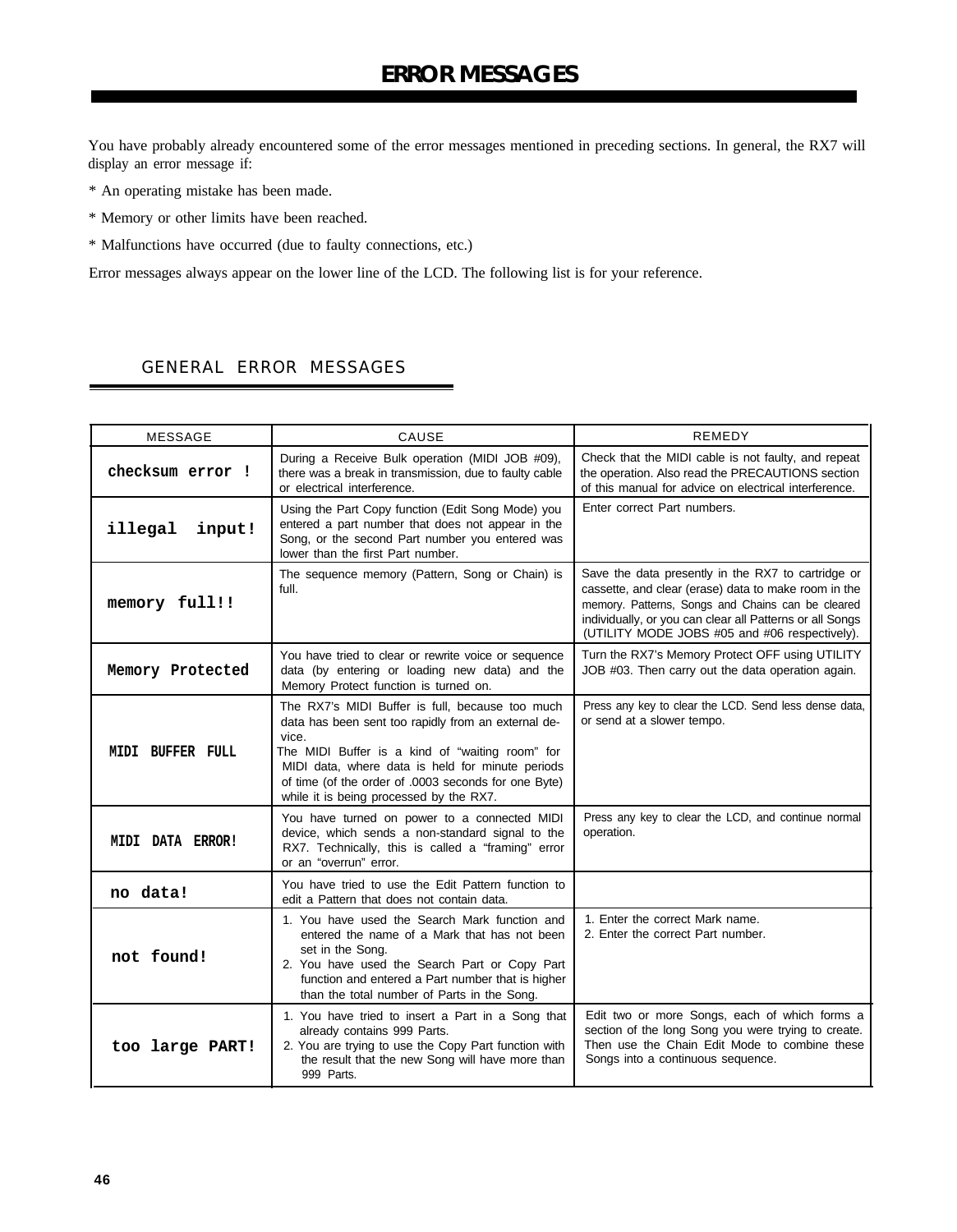| MESSAGE              | <b>CAUSE</b>                                                                                                                                                                                                                                       | REMEDY                                                                                                                                                                                                                                                                                                                                                                                                                                                                                                                              |  |  |  |  |  |  |  |
|----------------------|----------------------------------------------------------------------------------------------------------------------------------------------------------------------------------------------------------------------------------------------------|-------------------------------------------------------------------------------------------------------------------------------------------------------------------------------------------------------------------------------------------------------------------------------------------------------------------------------------------------------------------------------------------------------------------------------------------------------------------------------------------------------------------------------------|--|--|--|--|--|--|--|
| large<br>PTN!<br>too | 1. A Pattern contains the maximum amount of data.<br>and you are trying to write more data into it.<br>2. You are trying to append a Pattern to another<br>Pattern, and the two Patterns combined contain<br>more than the maximum amount of data. | Write two or more shorter Patterns, each of which<br>forms a section of the long Pattern you were trying<br>to create. Then use the Edit Song Mode to combine<br>these Patterns into a continuous sequence.                                                                                                                                                                                                                                                                                                                         |  |  |  |  |  |  |  |
| signature!<br>wrong  | 1. You have tried to append two Patterns which<br>have different time signatures.<br>2. You have tried to append two Patterns which,<br>when combined, total more than 100 bars in<br>length.                                                      | 1. Write a new Pattern which will have a time sig-<br>nature equivalent to the two original Patterns<br>combined. For example, if you had wanted to<br>append a 4/4 Pattern with a 3/4 Pattern, write<br>a new 7/4 Pattern $(3/4 + 4/4 = 7/4)$ .<br>2. Rewrite the same two Patterns using longer bars,<br>then append them. For example, if the two<br>Patterns each contained 52 bars of 4/4 time (total<br>104 bars), rewrite them as Patterns containing<br>26 bars of 8/4 time (total 52 bars), which can<br>then be appended. |  |  |  |  |  |  |  |

═

### CARTRIDGE MODE ERROR MESSAGES

| MESSAGE           | CAUSE                                                                                                                               | REMEDY                                                                                                                                                                                                                                                                                                                                                                                                                                           |
|-------------------|-------------------------------------------------------------------------------------------------------------------------------------|--------------------------------------------------------------------------------------------------------------------------------------------------------------------------------------------------------------------------------------------------------------------------------------------------------------------------------------------------------------------------------------------------------------------------------------------------|
| Cartrg not ready  | You have entered the Cartridge Mode, but you have<br>not inserted a RAM4 Cartridge into the RX7.                                    | Insert a RAM4 Cartridge, then enter the Cartridge<br>Mode again.                                                                                                                                                                                                                                                                                                                                                                                 |
| Cartrg other type | You have entered the Cartridge Mode, but the RX7's<br>Sequence Data Cartridge slot contains the wrong<br>type of cartridge.         | Remove the wrong cartridge, then insert a RAM4<br>Cartridge, then enter the Cartridge Mode again.                                                                                                                                                                                                                                                                                                                                                |
| Cartrg protected  | You have tried to save data, or execute the Format<br>operation, with the Memory Protect turned ON on<br>your RAM4 Cartridge.       | Remove the RAM4 Cartridge and turn its Memory<br>Protect OFF by flicking the switch on the underside<br>of the cartridge. Then insert the cartridge and enter<br>the required Job number once more.                                                                                                                                                                                                                                              |
| Format conflict!  | You have entered the Cartridge Mode, but the RX7's<br>Sequence Data Cartridge slot contains a cartridge<br>with a different format. | 1. Remove the cartridge and insert a RAM4 car-<br>tridge that has been formatted for use with the<br>RX7.<br>2. Remove the cartridge and insert a RAM4 Car-<br>tridge that has not been formatted, then enter<br>the Cartridge and execute the Format operation<br>(JOB #30).<br>3. If the data contained in the cartridge is not<br>needed, make sure its Memory Protect is OFF,<br>and format it for use with the RX7. (CARTRIDGE<br>JOB #30). |
| no data!          | You have tried to save, load or verify a Pattern<br>containing no data.                                                             |                                                                                                                                                                                                                                                                                                                                                                                                                                                  |
| Verify error!     | You have tried to verify cartridge data, but the RX7<br>contains different data than that contained in the<br>RAM4 cartridge.       | 1. Save the data again, then execute the Verify<br>operation once more.<br>2. In the case of verifying a single Pattern, execute<br>the verify operation again, making sure you have<br>entered the correct Pattern numbers.                                                                                                                                                                                                                     |
| Format error!     | Formatting was not successful.                                                                                                      | Repeat formatting                                                                                                                                                                                                                                                                                                                                                                                                                                |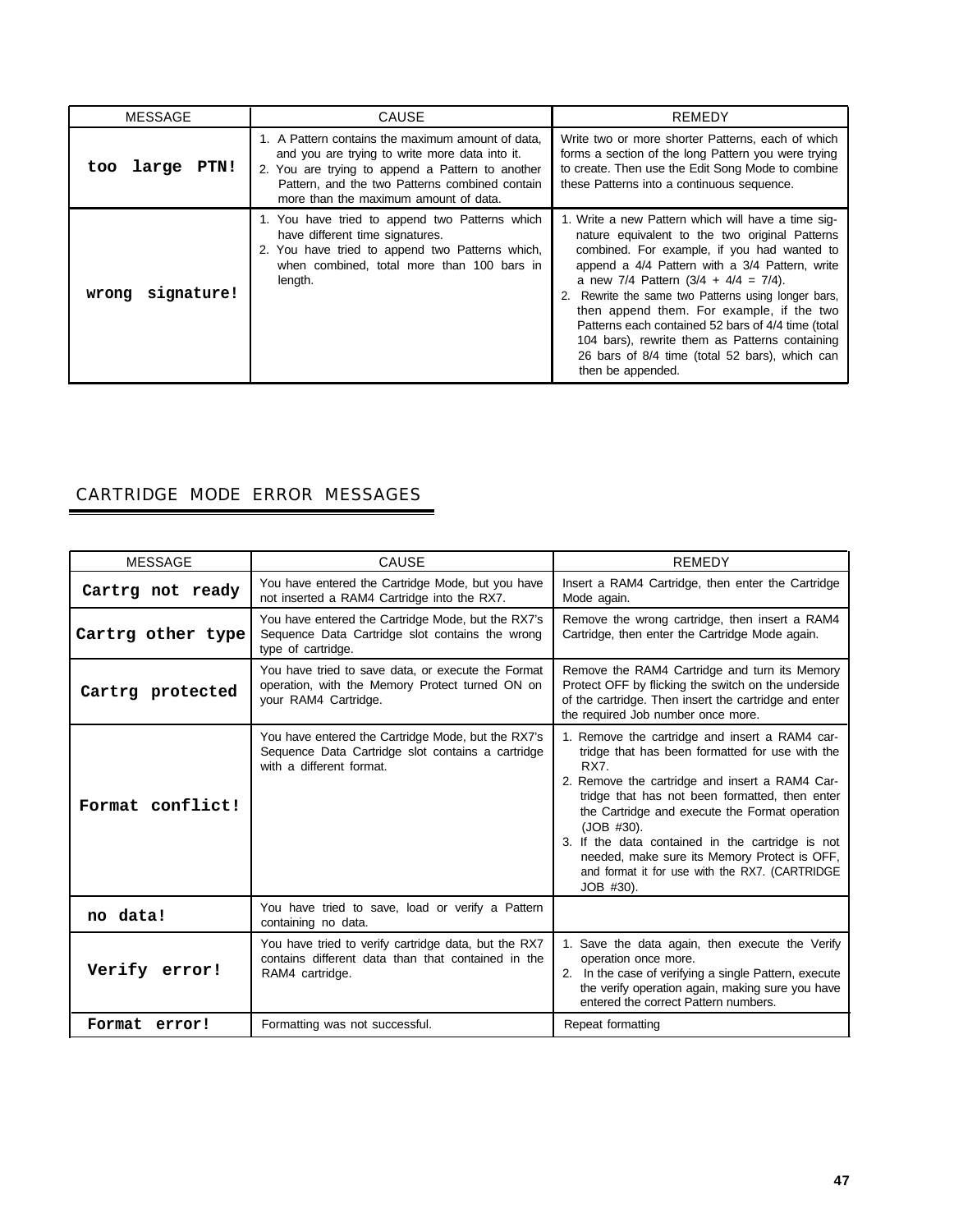#### <span id="page-51-0"></span>CASSETTE MODE ERROR MESSAGES

| <b>MESSAGE</b> | <b>CAUSE</b>                                                                                                                                                                                   | REMEDY                                                                                                                                                                                                                                                                                             |
|----------------|------------------------------------------------------------------------------------------------------------------------------------------------------------------------------------------------|----------------------------------------------------------------------------------------------------------------------------------------------------------------------------------------------------------------------------------------------------------------------------------------------------|
| data error     | You have tried to verify cassette data. The type of<br>data is correct (e.g., Single Pattern data) but the<br>RX7 contains different data to that contained on the<br>cassette.                | Save the data again, then execute the Verify opera-<br>tion once more.                                                                                                                                                                                                                             |
| Sum error      | There is a checksum data error in data that you have<br>tried to verify or load from cassette.                                                                                                 | Repeat the Load or Verify operation, making sure<br>that the playback level is high. Also, check that the<br>connections between the RX7 and the cassette re-<br>corder are correctly made, with cables that are<br>functioning properly. If necessary, clean and de-<br>magnetize the tape heads. |
| type<br>error  | You have tried to load or verify data from cassette,<br>using an incorrect Job number. For example, you<br>used the Load Single Pattern operation (Job #13)<br>when trying to load Voice data. | EITHER: Use the correct Job number.<br>OR: Use the correct cassette data.                                                                                                                                                                                                                          |

# *SPECIFICATIONS*

#### **SOUND SOURCE CONNECTIONS**

- PCM sampled sounds, 12-bit resolution, 100 voices
- $\bullet$  Maximum polyphonic number: 8~16

#### **MEM0RY CAPACITY**

- 100 Patterns (Max. length: 99 measures)
- 20 Songs (Max. length: 999 parts)
- 3 Chains (Max. length: 90 steps)
- 10 Sets of Key Data (incl. 5 user-programmable sets)

#### **CONTROLLERS**

- SLIDERS: Master Volume, Click Volume, Tempo, Data Entry
- BUTTONS: Accent 1, Accent 2, Stop/Continue/Shift/Compare, Start/Enter, Instrument Keys A through X (24)
- **KEYS: PATTERN AND SONG OPERATION KEYS** (Pattern/Song, Real Time Write/Song Edit, Step Write/Insert, Quantize/Delete, Swing/Repeat, Click/Tempo Change, Pattern Edit/Volume Chagne, Clear, Copy), Effect, Damp, Tempo, MODE AND JOB KEYS (Voice Edit, Key Assign, Chain, Cassette/Cartridge, Sync, MIDI, Utility, Job), Numeric Key Panel, -1/NO, +1/YES

#### **DISPLAY**

- LCD: 16 Characters x 2 Lines
- LEDs: Pattern, Song, MIDI, Sync, Multi, Effect, Damp, Run

- AUDIO OUTPUTS: Phones, Left/Mono, Right, Click
- $\bullet$  MIDI: In, Out, Thru
- INTERFACE: Cassette (In/Out, DIN connector), Data Cartridge port
- CONTROL: Foot Switch
- POWER: DC 12V In

#### **DIMENSIONS (W x D x H)**

• 439 x 270 x 78 mm(17 1/4" x 10 5/8" x 3")

#### **WEIGHT**

• 2.95 kg. (6 1/2 lbs.)

#### **POWER REQUIREMENTS (WITH PA-1210 12 V VOLTAGE CONVERTOR)**

- U.S. and Canadian model: 120 V, 50/60 Hz
- European model: 220-240 V, 50 Hz

\* Specifications are subject to change without notice.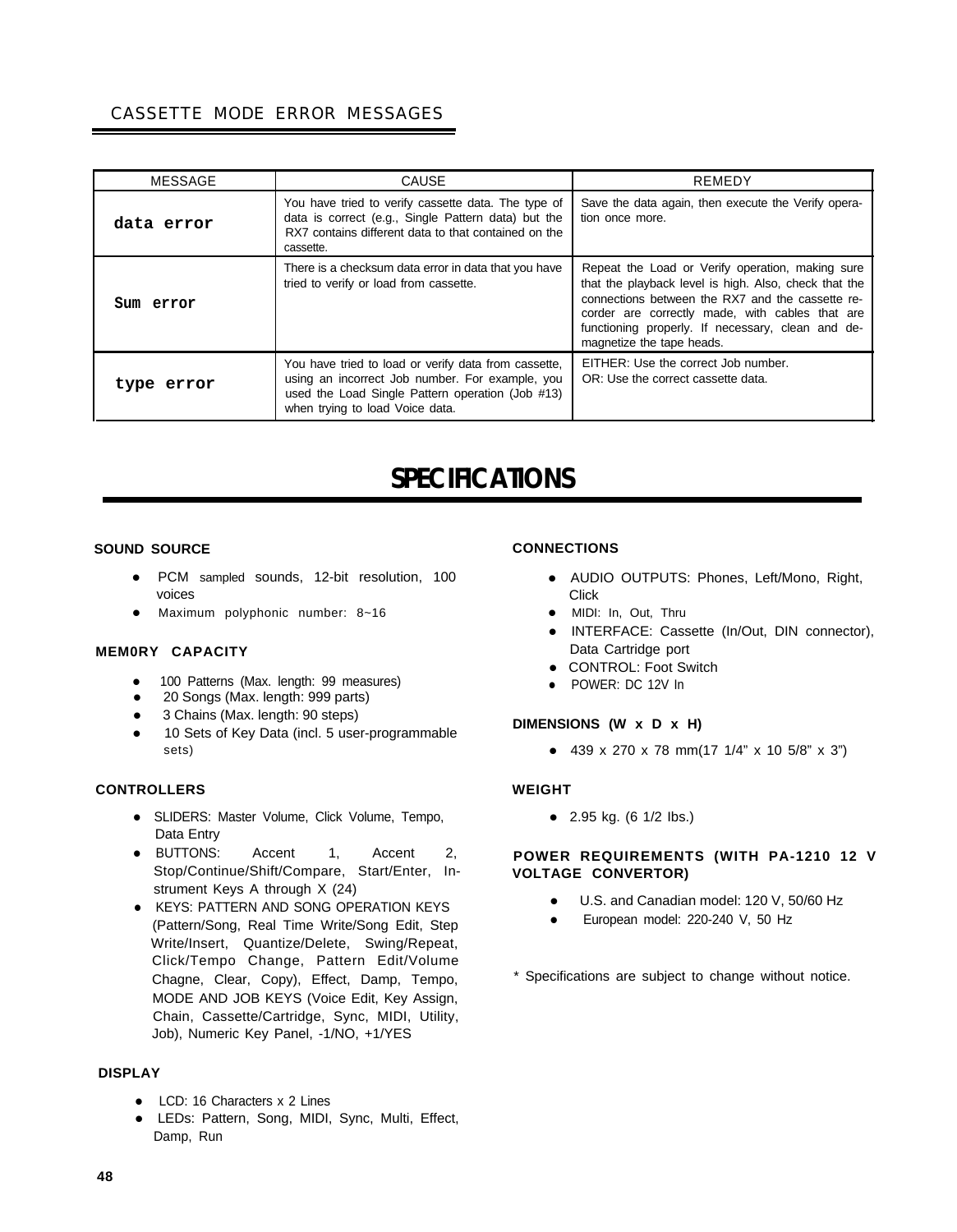<span id="page-52-0"></span>

|                           | [ Digital Rythm Programmer ]<br>Model<br>RX7                      |                                                                                                                                                                                                                                         | MIDI Implementation Chart                         | Date: 9/18, 1987<br>Version : 1.0 |
|---------------------------|-------------------------------------------------------------------|-----------------------------------------------------------------------------------------------------------------------------------------------------------------------------------------------------------------------------------------|---------------------------------------------------|-----------------------------------|
|                           | Function                                                          | Transmitted                                                                                                                                                                                                                             | Recognized                                        | Remarks<br>$\ddot{\cdot}$         |
| :Basic<br>:Channel        | Default<br>Changed                                                | $1 - 16$<br>$: 1 - 16$                                                                                                                                                                                                                  | $1 - 16$<br>$1 - 16$                              | : memorized                       |
| :Mode                     | Default<br>Messages<br>Altered                                    | : 3<br>: x<br>. * * * * * * * * * * * * * *                                                                                                                                                                                             | 3<br>$\mathsf{x}$<br>X                            |                                   |
| : Note                    |                                                                   | 127<br>0 -<br>:Number : True voice: **************                                                                                                                                                                                      | $0 - 127/36 - 96$<br>$\mathsf{x}$                 | $*1$                              |
|                           | Note OFF : x                                                      | :Velocity Note ON $\cdot$ 0 9nH, v=1-127<br>$9nH, v=0$                                                                                                                                                                                  | $: o$ v=1-127<br>X                                |                                   |
| : A f t e r<br>:Touch     | Key's<br>Ch's                                                     | : x<br>X                                                                                                                                                                                                                                | X<br>$\boldsymbol{\mathsf{x}}$                    |                                   |
| :Pitch Bender             |                                                                   | X                                                                                                                                                                                                                                       | $\sim$ 0                                          | :Note# asgn:pitch:                |
|                           | 10 <sup>°</sup>                                                   | $\sim 10$<br>X                                                                                                                                                                                                                          | o                                                 | $:$ Pan<br>:Note# asgn:pitch:     |
| :Control                  |                                                                   |                                                                                                                                                                                                                                         |                                                   |                                   |
| :Change                   |                                                                   |                                                                                                                                                                                                                                         |                                                   |                                   |
|                           |                                                                   |                                                                                                                                                                                                                                         |                                                   |                                   |
|                           |                                                                   |                                                                                                                                                                                                                                         |                                                   |                                   |
|                           |                                                                   |                                                                                                                                                                                                                                         |                                                   |                                   |
|                           |                                                                   |                                                                                                                                                                                                                                         |                                                   |                                   |
| :Prog<br>:Change : True # |                                                                   | : x<br>* * * * * * * * * * * * * *                                                                                                                                                                                                      | : o                                               | :Note# asgn:pitch:                |
| :System Exclusive         |                                                                   | : o                                                                                                                                                                                                                                     | $\therefore$ 0                                    |                                   |
| :Common : Tune            | :System : Song Pos : X<br>Song Sel: $o$ $0 - 19$                  | $\mathsf{X}$                                                                                                                                                                                                                            | 0<br>$\overline{O}$<br>$0 - 19$<br>$\mathbf{X}$ : |                                   |
| :System                   | $: C \cup C$<br>:Real Time : Commands                             | о<br>$\circ$                                                                                                                                                                                                                            | $\circ$<br>0                                      |                                   |
| :Aux<br>:sages:Reset      | :Local ON/OFF : x<br>:All Notes OFF: x<br>:Mes- :Active Sense : o | x                                                                                                                                                                                                                                       | х<br>x<br>O<br>х                                  |                                   |
| :Notes:                   |                                                                   | *1 = When Note number assign switch is set to VOICE, each<br>voice sounds by each note. ( Note $\#$ range : 0 - 127 )<br>When Note number assign switch is set to PITCH, each<br>voice sounds by each channel. ( Note # range : 36 - 96 |                                                   |                                   |
| Mode 1<br>Mode 3          | : OMNI ON,<br>OMNI OFF, POLY                                      | POLY                                                                                                                                                                                                                                    | Mode 2 : OMNI ON, MONO<br>Mode 4 : OMNI OFF, MONO | Yes<br>0<br>No<br><b>X</b><br>÷   |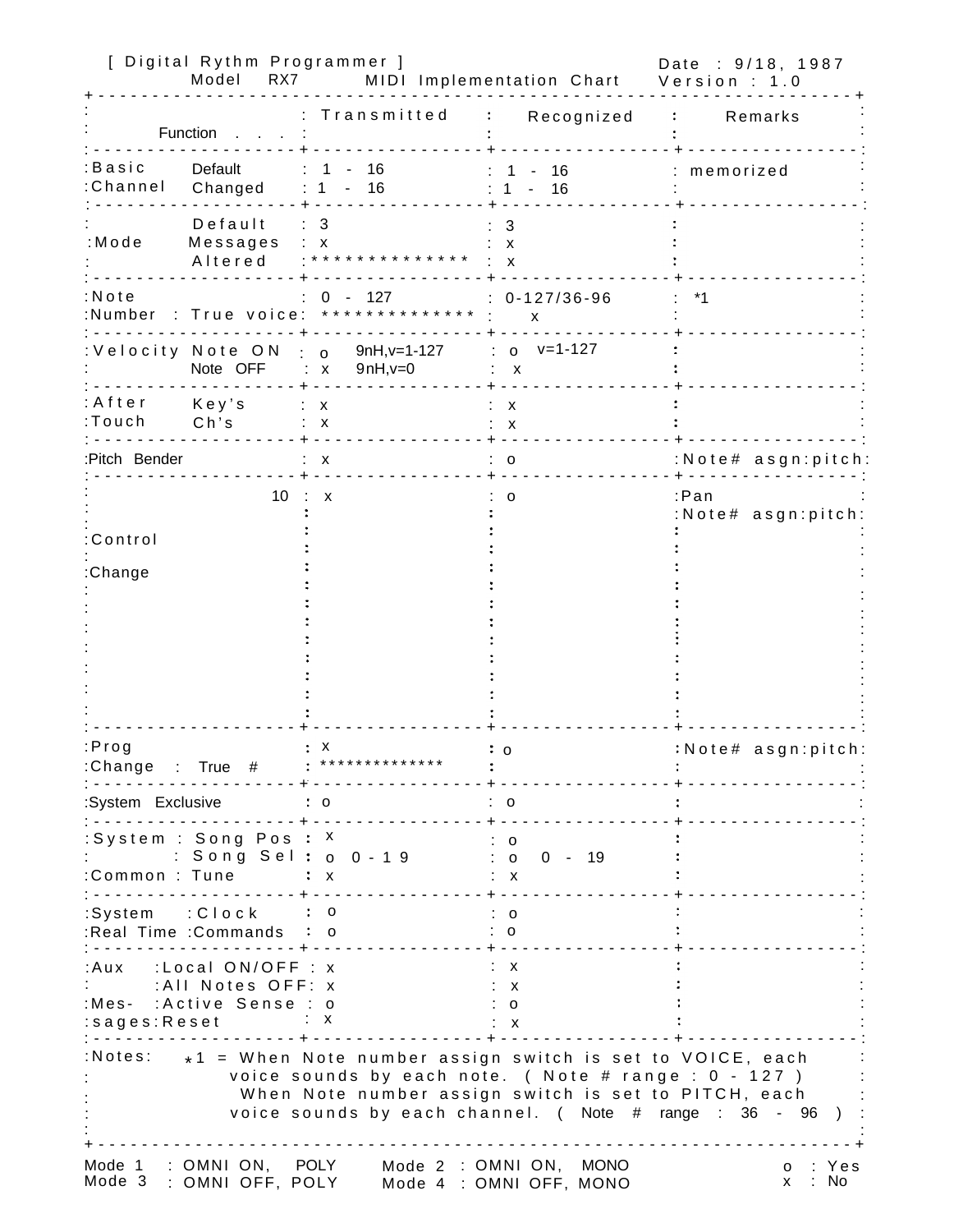<span id="page-53-0"></span>

|            |                                                                       | Write voice names<br>$\mathsf{A}$<br>on the corresponding<br>instrument keys                                                                                                                                 | B           |   | $\mathbf C$ |   | D           |   | E |   |                         | F |   | G  |   | $\mathbf H$ |         |              |   | J            |             |              | К      |        | -L                        |              |
|------------|-----------------------------------------------------------------------|--------------------------------------------------------------------------------------------------------------------------------------------------------------------------------------------------------------|-------------|---|-------------|---|-------------|---|---|---|-------------------------|---|---|----|---|-------------|---------|--------------|---|--------------|-------------|--------------|--------|--------|---------------------------|--------------|
|            |                                                                       | M                                                                                                                                                                                                            | $\mathbf N$ |   | $\circ$     |   | P           |   | Q |   | $\overline{\mathbf{R}}$ |   |   | S  |   | т           |         | U            |   | v            |             |              | W      |        | $\boldsymbol{\mathsf{x}}$ |              |
|            | PAN POSITIONS<br>PAN VALUE                                            |                                                                                                                                                                                                              |             |   |             |   |             |   |   |   |                         |   |   |    |   |             |         |              |   |              |             |              |        |        |                           |              |
|            |                                                                       | <b>KEY</b>                                                                                                                                                                                                   | A           | B | $\mathbf C$ | D | $\mathsf E$ | F | G | H | $\mathbf{I}$            | J | K | L. | M | N           | $\circ$ | $\mathsf{P}$ | Q | $\mathsf{R}$ | $\mathsf S$ | $\mathsf{T}$ | $\cup$ | $\vee$ | W                         | $\mathsf{X}$ |
| EDIT       | JOB #02                                                               | <b>PITCH</b>                                                                                                                                                                                                 |             |   |             |   |             |   |   |   |                         |   |   |    |   |             |         |              |   |              |             |              |        |        |                           |              |
|            | JOB #03                                                               | <b>DECAY</b>                                                                                                                                                                                                 |             |   |             |   |             |   |   |   |                         |   |   |    |   |             |         |              |   |              |             |              |        |        |                           |              |
|            | JOB #04                                                               | <b>BEND</b>                                                                                                                                                                                                  |             |   |             |   |             |   |   |   |                         |   |   |    |   |             |         |              |   |              |             |              |        |        |                           |              |
| VOICE I    | JOB #05                                                               | VOICE LEVEL                                                                                                                                                                                                  |             |   |             |   |             |   |   |   |                         |   |   |    |   |             |         |              |   |              |             |              |        |        |                           |              |
|            | JOB #06                                                               | PAN                                                                                                                                                                                                          |             |   |             |   |             |   |   |   |                         |   |   |    |   |             |         |              |   |              |             |              |        |        |                           |              |
| KEY ASSIGN | JOB #02<br>write offset values<br>OR<br>Combined values<br>MULTIVOICE | <b>MULTIT</b><br>! STEP !<br><b>PITCH</b><br><b>FMULTIT</b><br>I STEP I<br>LEVEL<br>$\begin{bmatrix} \vec{M} \vec{U} \vec{L} \vec{T} \vec{I} \\ \vec{S} \vec{T} \vec{E} \vec{P} \end{bmatrix}$<br><b>PAN</b> |             |   |             |   |             |   |   |   |                         |   |   |    |   |             |         |              |   |              |             |              |        |        |                           |              |
|            |                                                                       | MULTI<br>  STEP<br>DECAY                                                                                                                                                                                     |             |   |             |   |             |   |   |   |                         |   |   |    |   |             |         |              |   |              |             |              |        |        |                           |              |

See p.33 for reference.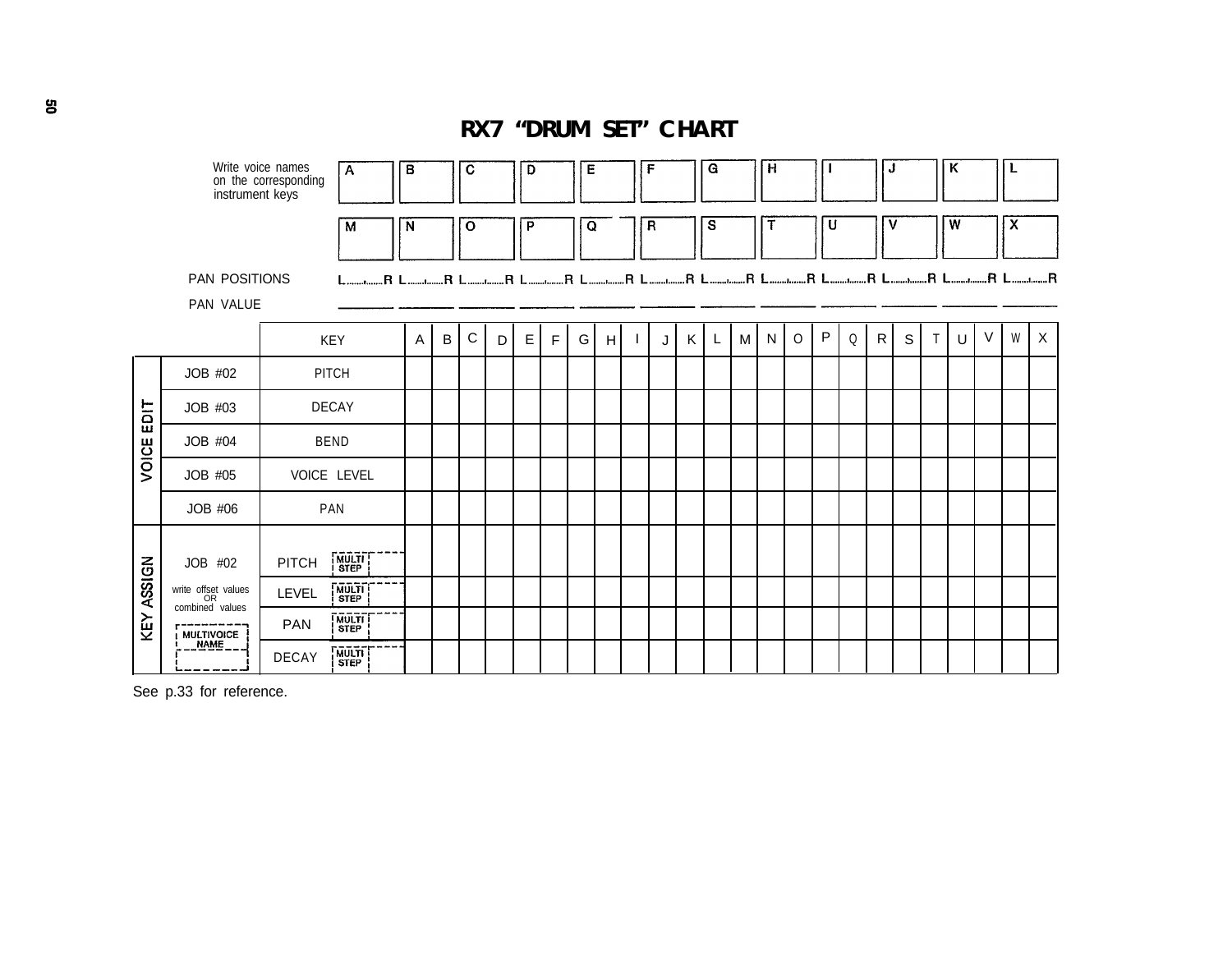<span id="page-54-0"></span>\*\*\*CONTROL PANEL\*\*\*

- VOLUME
- 2 CLICK
- TEMPO
- DATA
- PTN
- SONG
- MIDI SYNC
- MULTI
- EFFECT
- DAMP
- **1** RUN
- 12 LCD
- $^{\circledR}$ STOP/CONTINUE
- **14** START
- **1** Instrument keys
- **6** ACCENT 1, 2
- Pattern/Song keys
- **18** EFFECT
- DAMP
- TEMPO
- Mode/Job keys
- 22 Numeric key pad
- **Q3** -1 NO / +1 YES keys
- Job Menu

\*\*\*REAR PANEL\*\*\*

- POWER ON/OFF
- DC 12V IN
- MIDI THRU
- MIDI OUT
- MIDI IN
- **6** CASSETTE
- FOOT SW
- **8** CLICK
- OUTPUT R
- **1** OUTPUT L
- **1** PHONES
- **12 DATA CARTRIDGE**